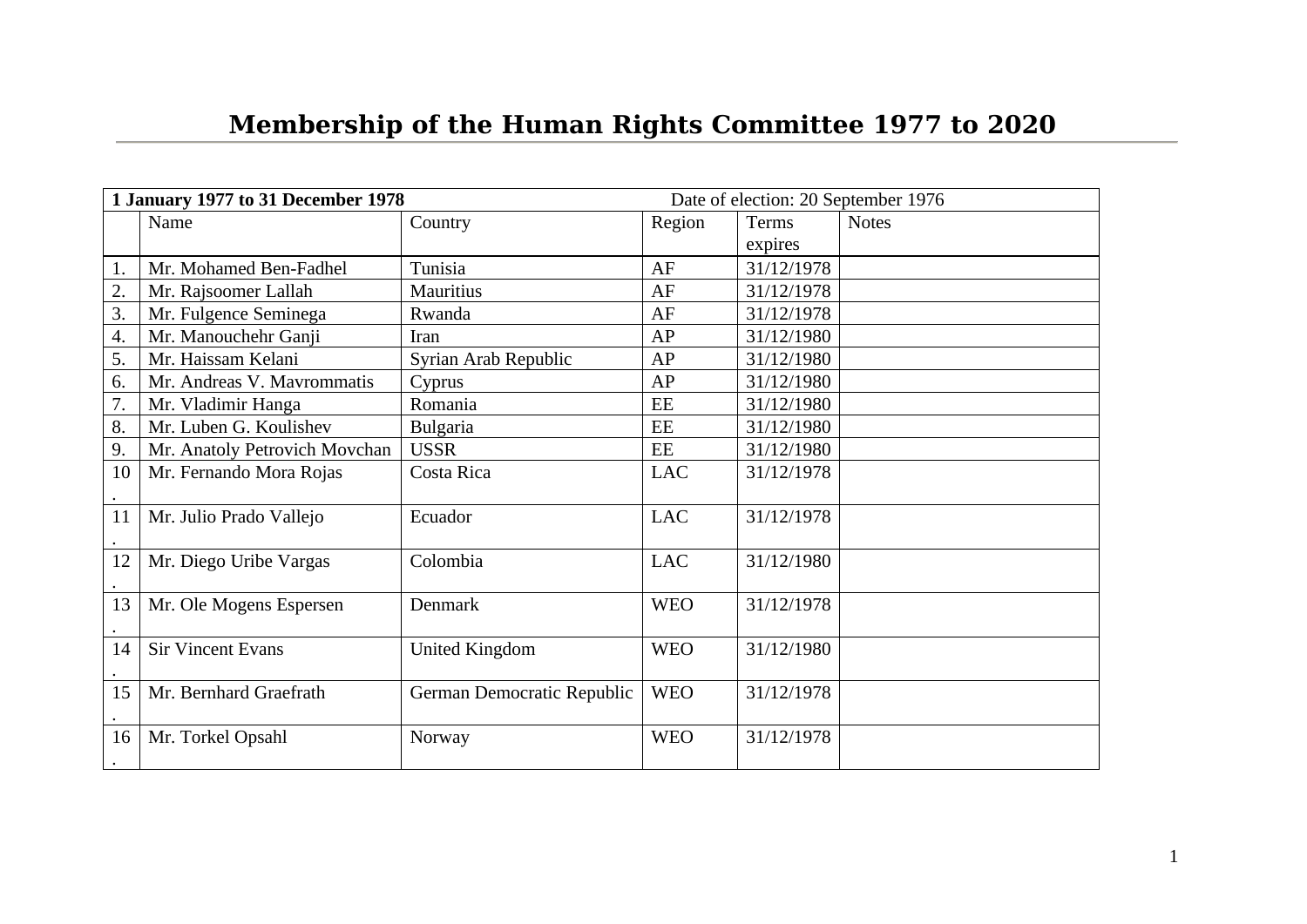|    | 17   Mr. Walter Surma Tarnopolsky | Canada                          | <b>WEO</b> | 31/12/1980 |  |
|----|-----------------------------------|---------------------------------|------------|------------|--|
| 18 | Mr. Christian Tomuschat           | Germany, Federal Republic<br>Οİ | <b>WEO</b> | 31/12/1978 |  |

AF: 3 AP: 3 EE: 3 LAC: 3 WEO: 6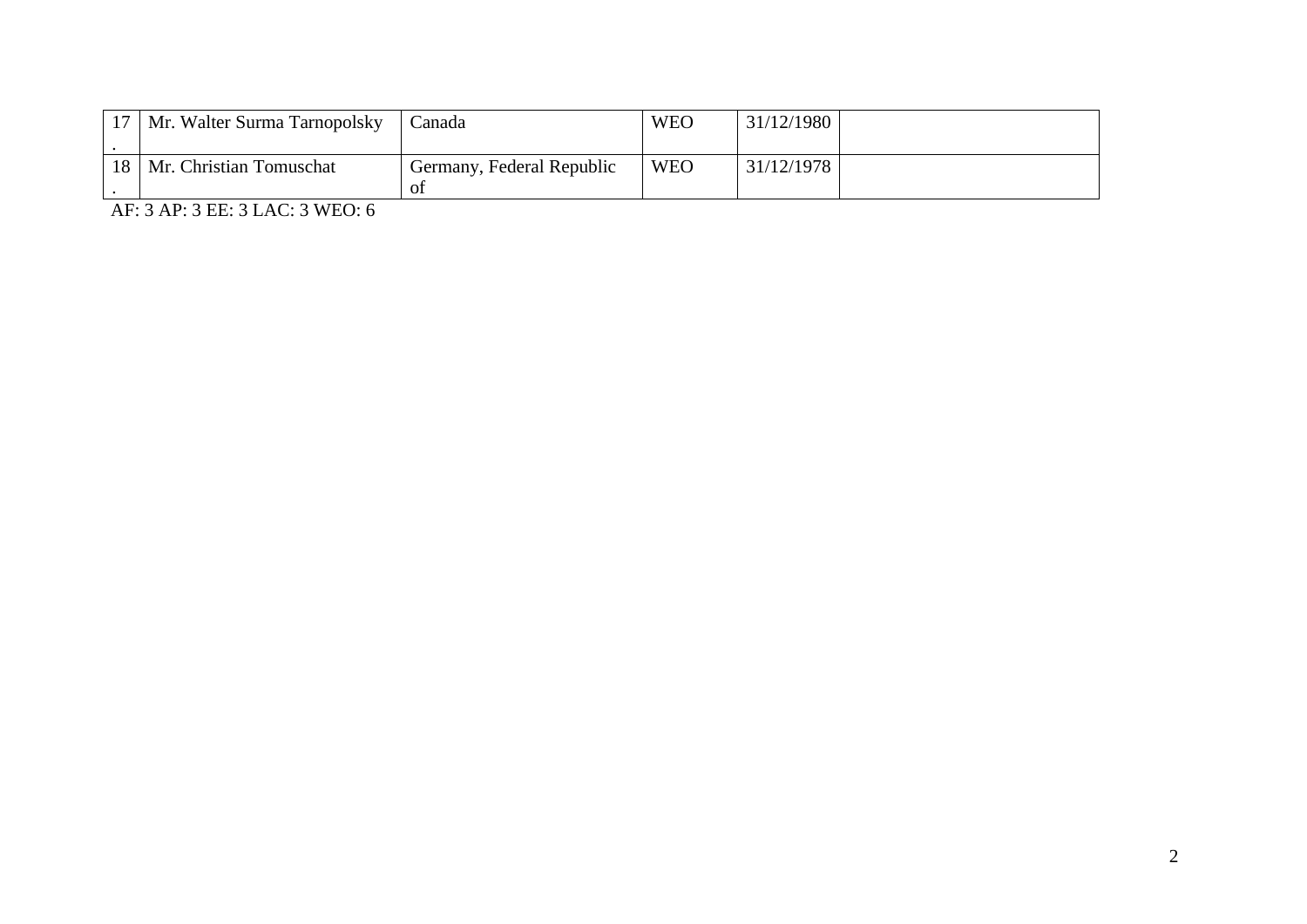| 1 January 1979 to 31 December 1980 |                            |                      | Date of election (*) or re-election (*): 18 September 1978 |                  |              |
|------------------------------------|----------------------------|----------------------|------------------------------------------------------------|------------------|--------------|
|                                    | Name                       | Country              |                                                            | <b>Terms</b>     | <b>Notes</b> |
|                                    |                            |                      |                                                            | expires          |              |
| $\mathbf{1}$                       | Mr. Néjib Bouziri*         | Tunisia              | AF                                                         | 31/12/198        |              |
|                                    |                            |                      |                                                            | 2                |              |
| $\overline{2}$                     | Mr. Abdoulaye Dieye*       | Senegal              | AF                                                         | 31/12/198        |              |
|                                    |                            |                      |                                                            | 2                |              |
| 3                                  | Mr. Rajsoomer Lallah**     | <b>Mauritius</b>     | AF                                                         | 31/12/198        |              |
|                                    |                            |                      |                                                            | 2                |              |
| 4                                  | Mr. Manouchehr Ganji       | Iran                 | AP                                                         | 31/12/198        |              |
|                                    |                            |                      |                                                            | 0                |              |
| 5                                  | Mr. Haissam Kelani         | Syrian Arab Republic | AP                                                         | 31/12/198        |              |
|                                    |                            |                      |                                                            | $\boldsymbol{0}$ |              |
| 6                                  | Mr. Andreas V. Mavrommatis | Cyprus               | AP                                                         | 31/12/198        |              |
|                                    |                            |                      |                                                            | $\overline{0}$   |              |
| 7                                  | Mr. Waleed Sadi*           | Jordan               | AP                                                         | 31/12/198        |              |
|                                    |                            |                      |                                                            | $\overline{2}$   |              |
| 8                                  | Mr. Vladimir Hanga         | Romania              | EE                                                         | 31/12/198        |              |
|                                    |                            |                      |                                                            | $\boldsymbol{0}$ |              |
| 9                                  | Mr. Dejan Janča*           | Yugoslavia           | EE                                                         | 31/12/198        |              |
|                                    |                            |                      |                                                            | 2                |              |
| $\mathbf{1}$                       | Mr. Luben G. Koulishev     | <b>Bulgaria</b>      | $\mathbf{EE}$                                              | 31/12/198        |              |
| $\overline{0}$                     |                            |                      |                                                            | 0                |              |
|                                    |                            |                      |                                                            |                  |              |
| $\mathbf{1}$                       | Mr. Anatoly Petrovich      | <b>USSR</b>          | $\mathbf{EE}$                                              | 31/12/198        |              |
| $\mathbf{1}$                       | Movchan                    |                      |                                                            | $\boldsymbol{0}$ |              |
|                                    |                            |                      |                                                            |                  |              |
| $\mathbf{1}$                       | Mr. Julio Prado Vallejo**  | Ecuador              | <b>LAC</b>                                                 | 31/12/198        |              |
| 2                                  |                            |                      |                                                            | 2                |              |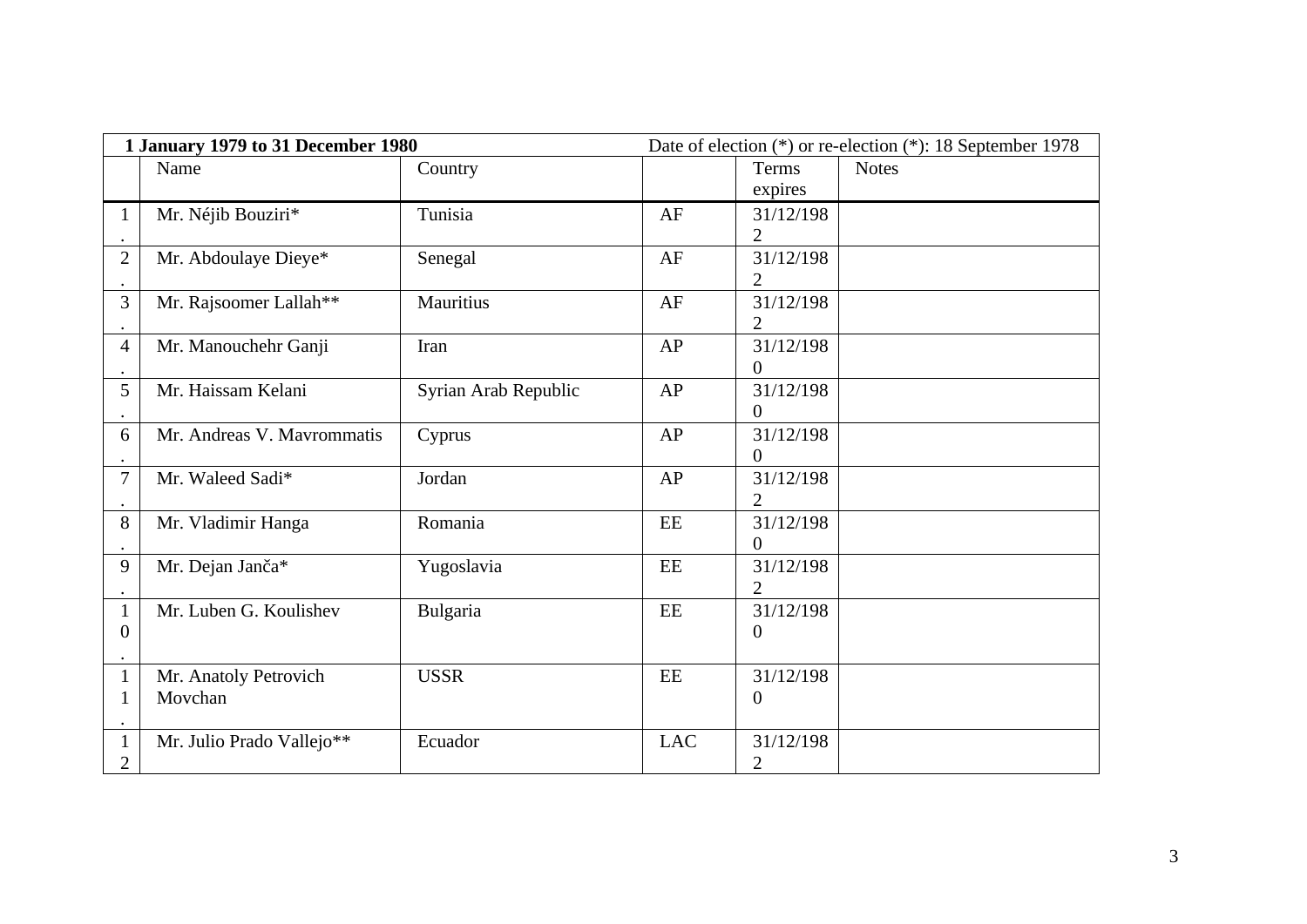|              | Mr. Diego Uribe Vargas       | Colombia                  | <b>LAC</b> | 31/12/198      |  |
|--------------|------------------------------|---------------------------|------------|----------------|--|
| 3            |                              |                           |            | $\overline{0}$ |  |
|              |                              |                           |            |                |  |
| $\mathbf{1}$ | <b>Sir Vincent Evans</b>     | <b>United Kingdom</b>     | <b>WEO</b> | 31/12/198      |  |
| 4            |                              |                           |            | $\Omega$       |  |
|              |                              |                           |            |                |  |
| $\mathbf{1}$ | Mr. Bernhard Graefrath**     | Democratic<br>German      | <b>WEO</b> | 31/12/198      |  |
| 5            |                              | Republic                  |            | $\overline{2}$ |  |
|              |                              |                           |            |                |  |
| 1            | Mr. Walter Surma Tarnopolsky | Canada                    | <b>WEO</b> | 31/12/198      |  |
| 6            |                              |                           |            | $\overline{0}$ |  |
|              |                              |                           |            |                |  |
| 1            | Mr. Christian Tomuschat**    | Germany, Federal Republic | <b>WEO</b> | 31/12/198      |  |
| 7            |                              | of                        |            | 2              |  |
| ٠            |                              |                           |            |                |  |
| $\mathbf{1}$ | Mr. Torkel Opsahl**          | Norway                    | <b>WEO</b> | 31/12/198      |  |
| 8            |                              |                           |            | 2              |  |
| ٠            |                              |                           |            |                |  |

AF: 3 AP: 4 EE: 4 LAC: 2 WEO: 5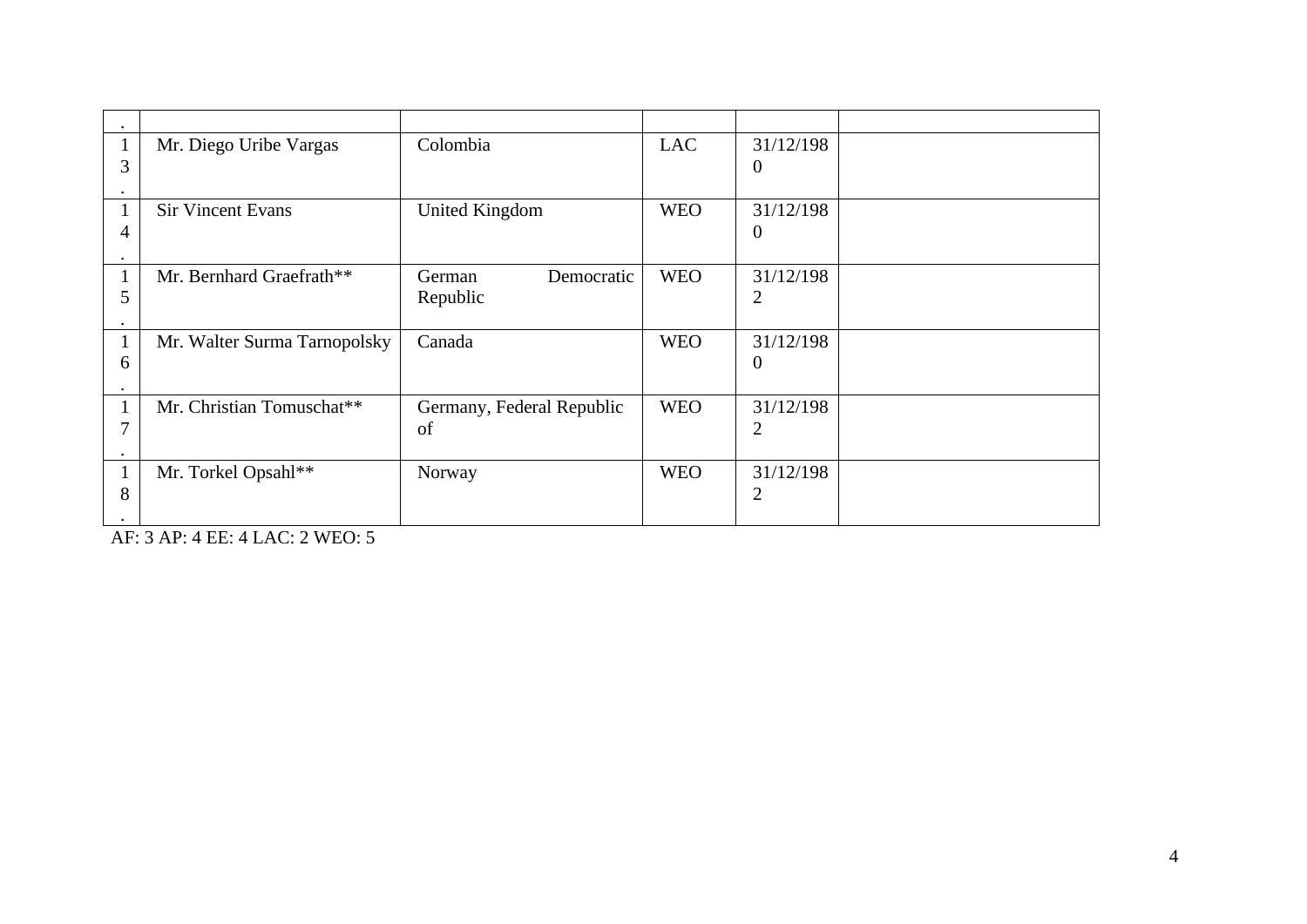| 1 January 1981 to 31 December 1982 |                                 |                            | Date of election (*) or re-elecion (**): 12 September 1980 |            |              |
|------------------------------------|---------------------------------|----------------------------|------------------------------------------------------------|------------|--------------|
|                                    | Name                            | Country                    | Region                                                     | Terms      | <b>Notes</b> |
|                                    |                                 |                            |                                                            | expires    |              |
| 1.                                 | Mr. Néjib Bouziri               | Tunisia                    | AF                                                         | 31/12/1982 |              |
| 2.                                 | Mr. Abdoulaye Dieye             | Senegal                    | AF                                                         | 31/12/1982 |              |
| 3.                                 | Mr. Rajsoomer Lallah            | <b>Mauritius</b>           | AF                                                         | 31/12/1982 |              |
| 4.                                 | Mr. Mohammed Al Douri*          | Iraq                       | AP                                                         | 31/12/1984 |              |
| 5.                                 | Mr. Andreas V.                  | Cyprus                     | AP                                                         | 31/12/1984 |              |
|                                    | Mavrommatis**                   |                            |                                                            |            |              |
| 6.                                 | Mr. Waleed Sadi                 | Jordan                     | AP                                                         | 31/12/1982 |              |
| 7.                                 | Mr. Vladimir Hanga**            | Romania                    | EE                                                         | 31/12/1984 |              |
| 8.                                 | Mr. Dejan Janča                 | Yugoslavia                 | EE                                                         | 31/12/1982 |              |
| 9.                                 | Mr. Anatoly Petrovich           | <b>USSR</b>                | EE                                                         | 31/12/1984 |              |
|                                    | Movchan**                       |                            |                                                            |            |              |
| 10                                 | Mr. Andrés Aguilar*             | Venezuela                  | <b>LAC</b>                                                 | 31/12/1984 |              |
| 11                                 | Mr. Leonte Herdocia Ortega*     | Nicaragua                  | <b>LAC</b>                                                 | 31/12/1984 |              |
|                                    |                                 |                            |                                                            |            |              |
| 12                                 | Mr. Julio Prado Vallejo         | Ecuador                    | <b>LAC</b>                                                 | 31/12/1982 |              |
| 13                                 | Mr. Felix Ermacora*             | Austria                    | <b>WEO</b>                                                 | 31/12/1984 |              |
|                                    |                                 |                            |                                                            |            |              |
| 14                                 | Sir Vincent Evans <sup>**</sup> | <b>United Kingdom</b>      | <b>WEO</b>                                                 | 31/12/1984 |              |
| 15                                 | Mr. Bernhard Graefrath          | German Democratic Republic | <b>WEO</b>                                                 | 31/12/1982 |              |
| 16                                 | Mr. Torkel Opsahl               | Norway                     | <b>WEO</b>                                                 | 31/12/1982 |              |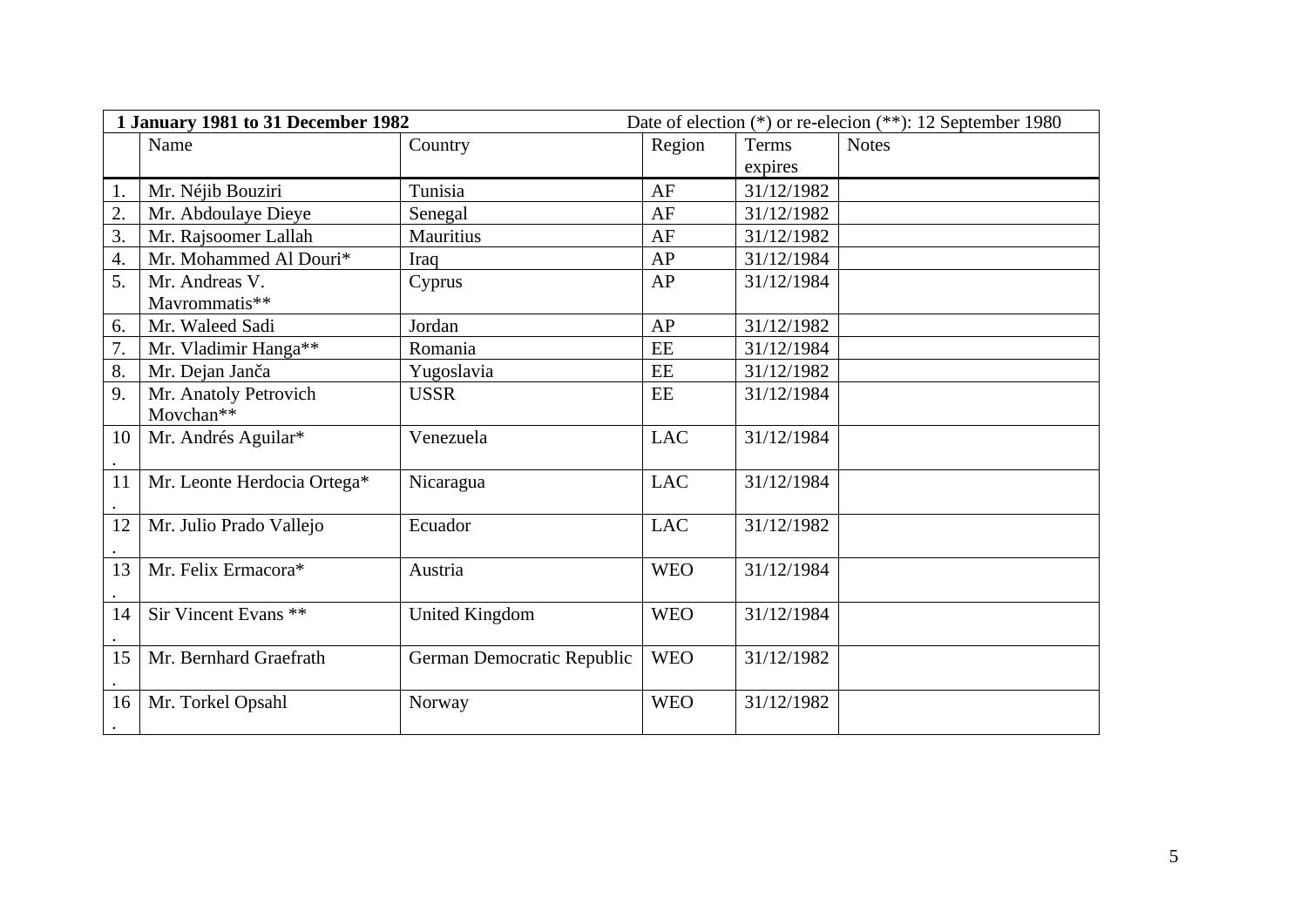|    | 17   Mr. Walter Surma   | lanada                    | <b>WEO</b> | 31/12/1984 |  |
|----|-------------------------|---------------------------|------------|------------|--|
|    | Tarnopolsky**           |                           |            |            |  |
| 18 | Mr. Christian Tomuschat | Germany, Federal Republic | <b>WEO</b> | 31/12/1982 |  |
|    |                         | 01                        |            |            |  |

AF: 3 AP: 3 EE: 3 LAC: 3 WEO: 6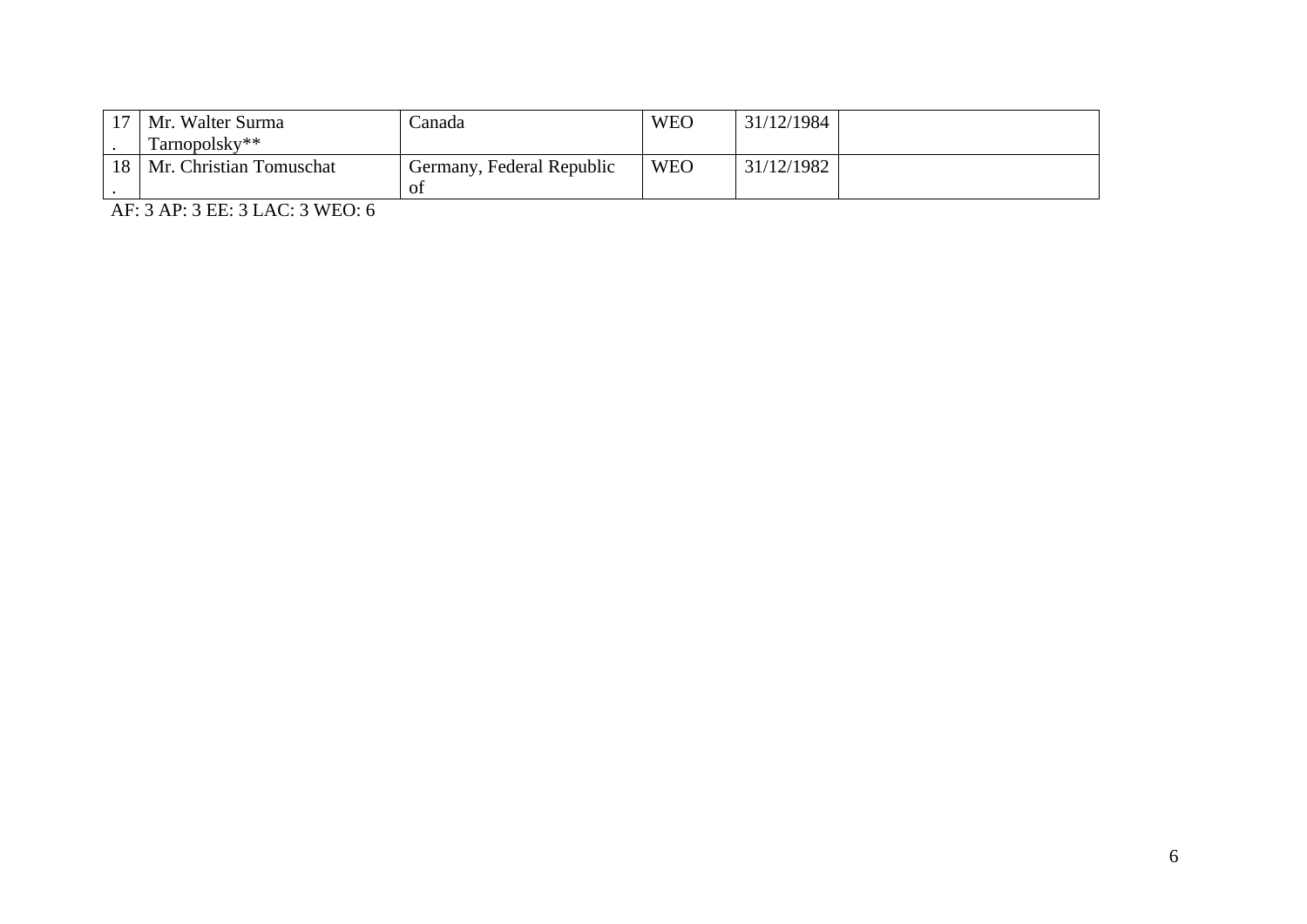| 1 January 1983 to 31 December 1984 |                               |                            | Date of election (*) or re-election (**): 17 September 1982 |            |                                                     |
|------------------------------------|-------------------------------|----------------------------|-------------------------------------------------------------|------------|-----------------------------------------------------|
|                                    | Name                          | Country                    | Region                                                      | Terms      | <b>Notes</b>                                        |
|                                    |                               |                            |                                                             | expires    |                                                     |
| 1.                                 | Mr. Néjib Bouziri**           | Tunisia                    | AF                                                          | 31/12/1986 |                                                     |
| 2.                                 | Mr. Birame Ndiaye*            | Senegal                    | AF                                                          | 31/12/1986 |                                                     |
| 3.                                 | Mr. Mohammed Al Douri         | Iraq                       | AP                                                          | 31/12/1984 |                                                     |
| 4.                                 | Mr. Joseph A. L. Cooray*      | Sri Lanka                  | AP                                                          | 31/12/1986 |                                                     |
| 5.                                 | Mr. Andreas V. Mavrommatis    | Cyprus                     | AP                                                          | 31/12/1984 |                                                     |
| 6.                                 | Mr. Vojin Dimitrijevic*       | Yugoslavia                 | EE                                                          | 31/12/1986 |                                                     |
| 7.                                 | Mr. Vladimir Hanga            | Romania                    | EE                                                          | 31/12/1984 |                                                     |
| 8.                                 | Mr. Anatoly Petrovich Movchan | <b>USSR</b>                | EE                                                          | 31/12/1984 |                                                     |
| 9.                                 | Mr. Andrés Aguilar            | Venezuela                  | <b>LAC</b>                                                  | 31/12/1984 |                                                     |
| 10                                 | Mr. Leonte Herdocia Ortega    | Nicaragua                  | <b>LAC</b>                                                  | 31/12/1984 | Replaced by Mr. Alejandro<br>Serrano Caldera (1984) |
| 11                                 | Mr. Julio Prado Vallejo**     | Ecuador                    | <b>LAC</b>                                                  | 31/12/1986 |                                                     |
| 12                                 | Mr. Felix Ermacora            | Austria                    | <b>WEO</b>                                                  | 31/12/1984 |                                                     |
| 13                                 | Mr. Roger Errera*             | France                     | <b>WEO</b>                                                  | 31/12/1986 |                                                     |
| 14                                 | <b>Sir Vincent Evans</b>      | <b>United Kingdom</b>      | <b>WEO</b>                                                  | 31/12/1984 |                                                     |
| 15                                 | Mr. Bernhard Graefrath**      | German Democratic Republic | <b>WEO</b>                                                  | 31/12/1982 |                                                     |
| 16                                 | Mr. Torkel Opsahl**           | Norway                     | <b>WEO</b>                                                  | 31/12/1986 |                                                     |
| 17                                 | Mr. Walter Surma Tarnopolsky  | Canada                     | <b>WEO</b>                                                  | 31/12/1984 | Replaced by Mrs. Gisèle<br>CoteHarper (1984)        |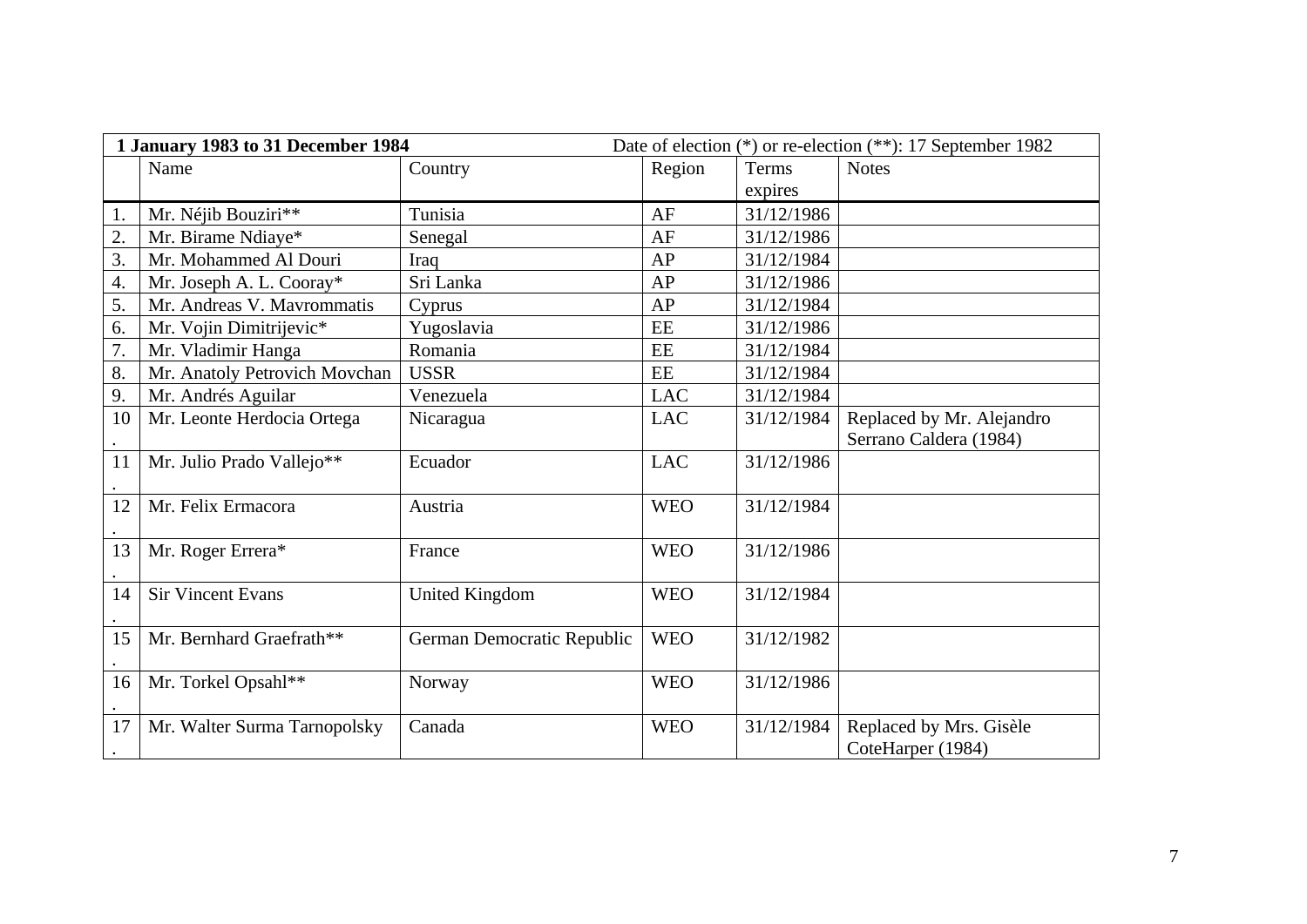| 18<br>Mr. | ⊥omuschat**<br>. .hristiar | - 7. 6<br>rmany.<br>Federal<br>$ \alpha$ rr<br>. Kenublic<br>0I | <b>WEC</b> | .986 |  |
|-----------|----------------------------|-----------------------------------------------------------------|------------|------|--|
|-----------|----------------------------|-----------------------------------------------------------------|------------|------|--|

AF: 2 AP: 3 EE: 3 LAC: 3 WEO: 7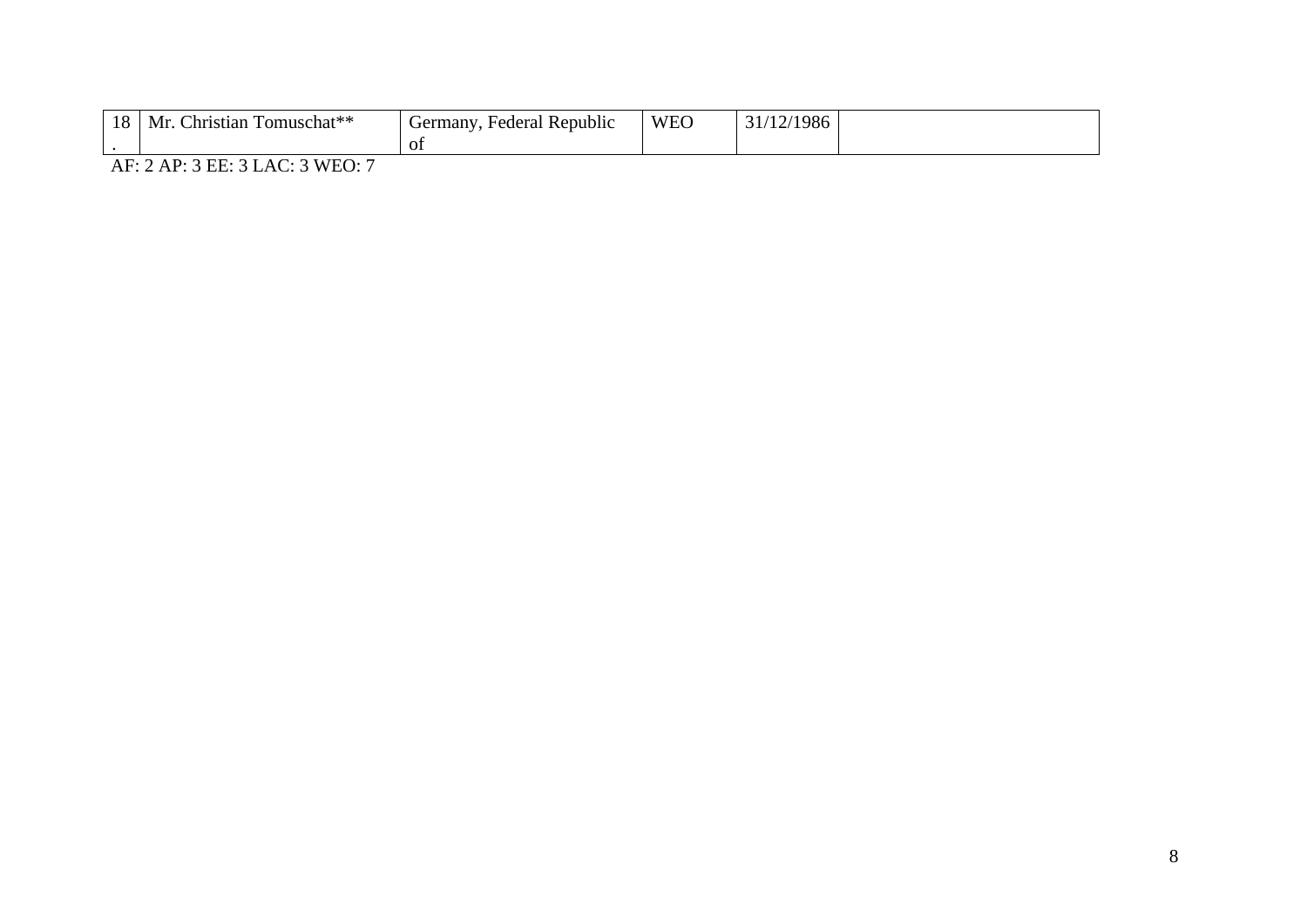| 1 January 1985 to 31 December 1986 |                          |             | Date of election (*) or re-election (**): 14 September 1984 |              |              |
|------------------------------------|--------------------------|-------------|-------------------------------------------------------------|--------------|--------------|
|                                    | Name                     | Country     | Region                                                      | <b>Terms</b> | <b>Notes</b> |
|                                    |                          |             |                                                             | expires      |              |
| $\mathbf{1}$                       | Mr. Néjib Bouziri        | Tunisia     | AF                                                          | 31/12/198    |              |
|                                    |                          |             |                                                             | 6            |              |
| $\overline{2}$                     | Mr. Rajsoomer Lallah*    | Mauritius   | AF                                                          | 31/12/198    |              |
|                                    |                          |             |                                                             | 8            |              |
| 3                                  | Mr. Birame Ndiaye        | Senegal     | AF                                                          | 31/12/198    |              |
|                                    |                          |             |                                                             | 6            |              |
| $\overline{4}$                     | Mr. Amos Wako*           | Kenya       | AF                                                          | 31/12/198    |              |
|                                    |                          |             |                                                             | 8            |              |
| 5                                  | Mr. Joseph A. L. Cooray  | Sri Lanka   | AP                                                          | 31/12/198    |              |
|                                    |                          |             |                                                             | 6            |              |
| 6                                  | Mr. Andreas V.           | Cyprus      | AP                                                          | 31/12/198    |              |
|                                    | Mavrommatis**            |             |                                                             | 8            |              |
| 7                                  | Mr. Vojin Dimitrijevic   | Yugoslavia  | EE                                                          | 31/12/198    |              |
|                                    |                          |             |                                                             | 6            |              |
| 8                                  | Mr. Anatoly P. Movchan** | <b>USSR</b> | EE                                                          | 31/12/198    |              |
|                                    |                          |             |                                                             | 8            |              |
| 9                                  | Mr. Adam Zielinski*      | Poland      | EE                                                          | 31/12/198    |              |
|                                    |                          |             |                                                             | 8            |              |
| $\mathbf{1}$                       | Mr. Andrés Aguilar**     | Venezuela   | <b>LAC</b>                                                  | 31/12/198    |              |
| $\overline{0}$                     |                          |             |                                                             | 8            |              |
|                                    |                          |             |                                                             |              |              |
| $\mathbf{1}$                       | Mr. Julio Prado Vallejo  | Ecuador     | <b>LAC</b>                                                  | 31/12/198    |              |
| $\mathbf{1}$                       |                          |             |                                                             | 6            |              |
|                                    |                          |             |                                                             |              |              |
| $\mathbf{1}$                       | Mr. Alejandro Serrano    | Nicaragua   | <b>LAC</b>                                                  | 31/12/198    |              |
| 2                                  | Caldera*                 |             |                                                             | 8            |              |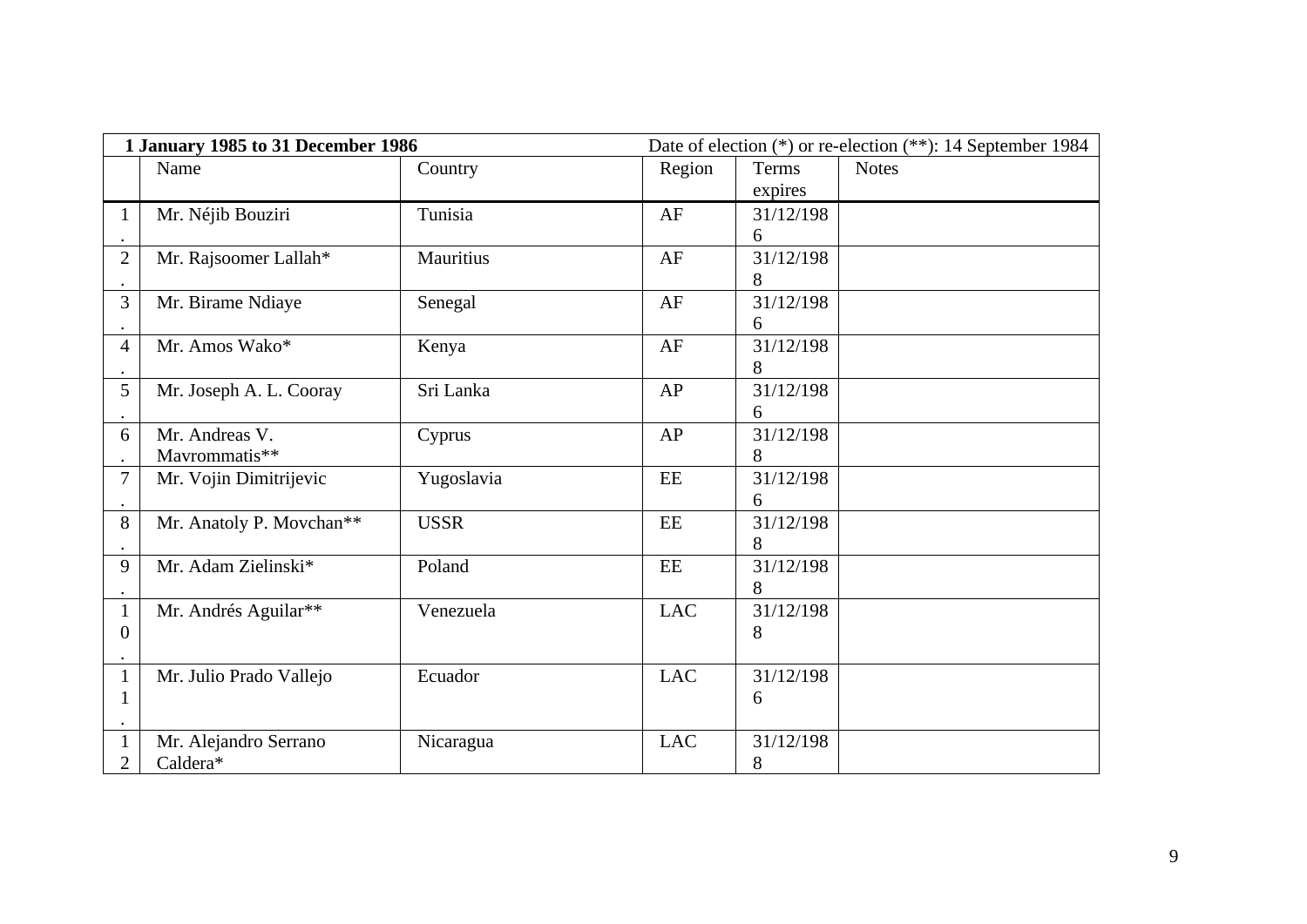|   | Mr. Roger Errera        | France                    | <b>WEO</b> | 31/12/198 |  |
|---|-------------------------|---------------------------|------------|-----------|--|
| 3 |                         |                           |            | 6         |  |
|   |                         |                           |            |           |  |
|   |                         |                           |            |           |  |
|   | Mr. Bernhard Graefrath  | Democratic<br>German      | <b>WEO</b> | 31/12/198 |  |
| 4 |                         | Republic                  |            | 6         |  |
|   |                         |                           |            |           |  |
|   |                         |                           |            |           |  |
|   | Mrs. Rosalyn Higgins*   | <b>United Kingdom</b>     | <b>WEO</b> | 31/12/198 |  |
| 5 |                         |                           |            | 8         |  |
|   |                         |                           |            |           |  |
|   | Mr. Torkel Opsahl       | Norway                    | <b>WEO</b> | 31/12/198 |  |
| 6 |                         |                           |            | 6         |  |
|   |                         |                           |            |           |  |
|   |                         |                           |            |           |  |
|   | Mr. Fausto Pocar*       | Italy                     | <b>WEO</b> | 31/12/198 |  |
| 7 |                         |                           |            | 8         |  |
|   |                         |                           |            |           |  |
|   |                         |                           |            |           |  |
|   | Mr. Christian Tomuschat | Germany, Federal Republic | <b>WEO</b> | 31/12/198 |  |
| 8 |                         | of                        |            | 6         |  |
|   |                         |                           |            |           |  |
|   |                         |                           |            |           |  |

AF: 4 AP: 2 EE: 3 LAC: 3 WEO: 6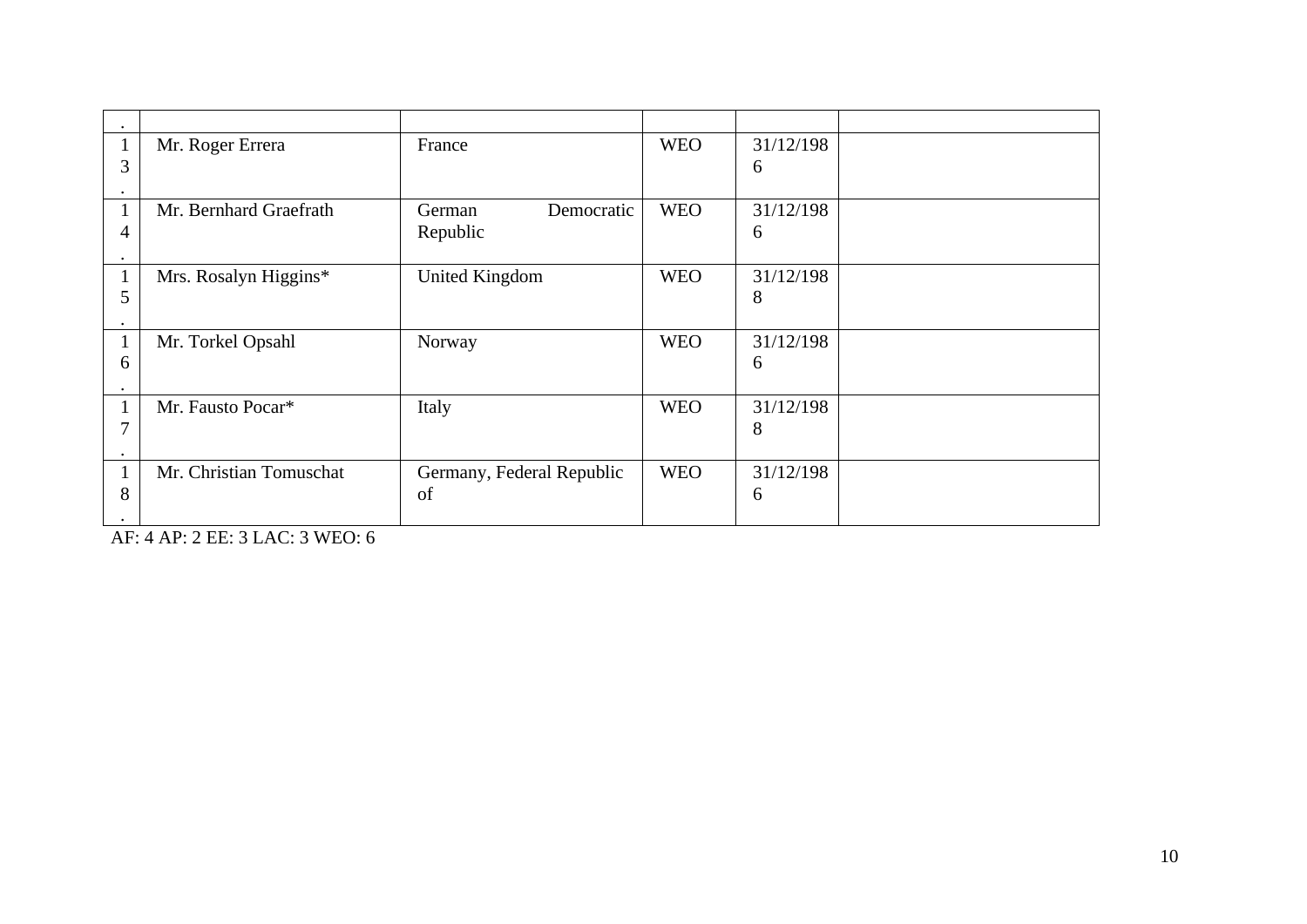| 1 January 1987 to 31 December 1988 |                            |                  | Date of election (*) or re-election (**): 12 September 1986 |                  |              |
|------------------------------------|----------------------------|------------------|-------------------------------------------------------------|------------------|--------------|
|                                    | Name                       | Country          | Region                                                      | Terms            | <b>Notes</b> |
|                                    |                            |                  |                                                             | expires          |              |
| $\mathbf{1}$                       | Mr. Omran El-Shafei*       | Egypt            | AF                                                          | 31/12/199        |              |
|                                    |                            |                  |                                                             | $\boldsymbol{0}$ |              |
| $\overline{2}$                     | Mr. Rajsoomer Lallah       | <b>Mauritius</b> | AF                                                          | 31/12/198        |              |
|                                    |                            |                  |                                                             | 8                |              |
| $\overline{3}$                     | Mr. Birame Ndiaye**        | Senegal          | AF                                                          | 31/12/199        |              |
|                                    |                            |                  |                                                             | $\overline{0}$   |              |
| $\overline{4}$                     | Mr. Amos Wako              | Kenya            | AF                                                          | 31/12/198        |              |
|                                    |                            |                  |                                                             | 8                |              |
| 5                                  | Mr. Nisuke Ando*           | Japan            | AP                                                          | 31/12/199        |              |
|                                    |                            |                  |                                                             | $\overline{0}$   |              |
| 6                                  | Mr. Joseph A. L. Cooray**  | Sri Lanka        | AP                                                          | 31/12/199        |              |
|                                    |                            |                  |                                                             | $\overline{0}$   |              |
| $\overline{7}$                     | Mr. Andreas V. Mavrommatis | Cyprus           | AP                                                          | 31/12/198        |              |
|                                    |                            |                  |                                                             | 8                |              |
| 8                                  | Mr. Vojin Dimitrijevic**   | Yugoslavia       | $\rm EE$                                                    | 31/12/199        |              |
|                                    |                            |                  |                                                             | $\boldsymbol{0}$ |              |
| 9                                  | Mr. Anatoly P. Movchan     | <b>USSR</b>      | EE                                                          | 31/12/198        |              |
|                                    |                            |                  |                                                             | 8                |              |
| $\mathbf{1}$                       | Mr. Adam Zielinski         | Poland           | $\mathbf{EE}$                                               | 31/12/198        |              |
| $\overline{0}$                     |                            |                  |                                                             | 8                |              |
|                                    |                            |                  |                                                             |                  |              |
| $\mathbf{1}$                       | Mr. Andrés Aguilar         | Venezuela        | <b>LAC</b>                                                  | 31/12/198        |              |
| $\mathbf 1$                        |                            |                  |                                                             | 8                |              |
|                                    |                            |                  |                                                             |                  |              |
| $\mathbf{1}$                       | Mr. Julio Prado Vallejo**  | Ecuador          | <b>LAC</b>                                                  | 31/12/199        |              |
| $\overline{2}$                     |                            |                  |                                                             | $\boldsymbol{0}$ |              |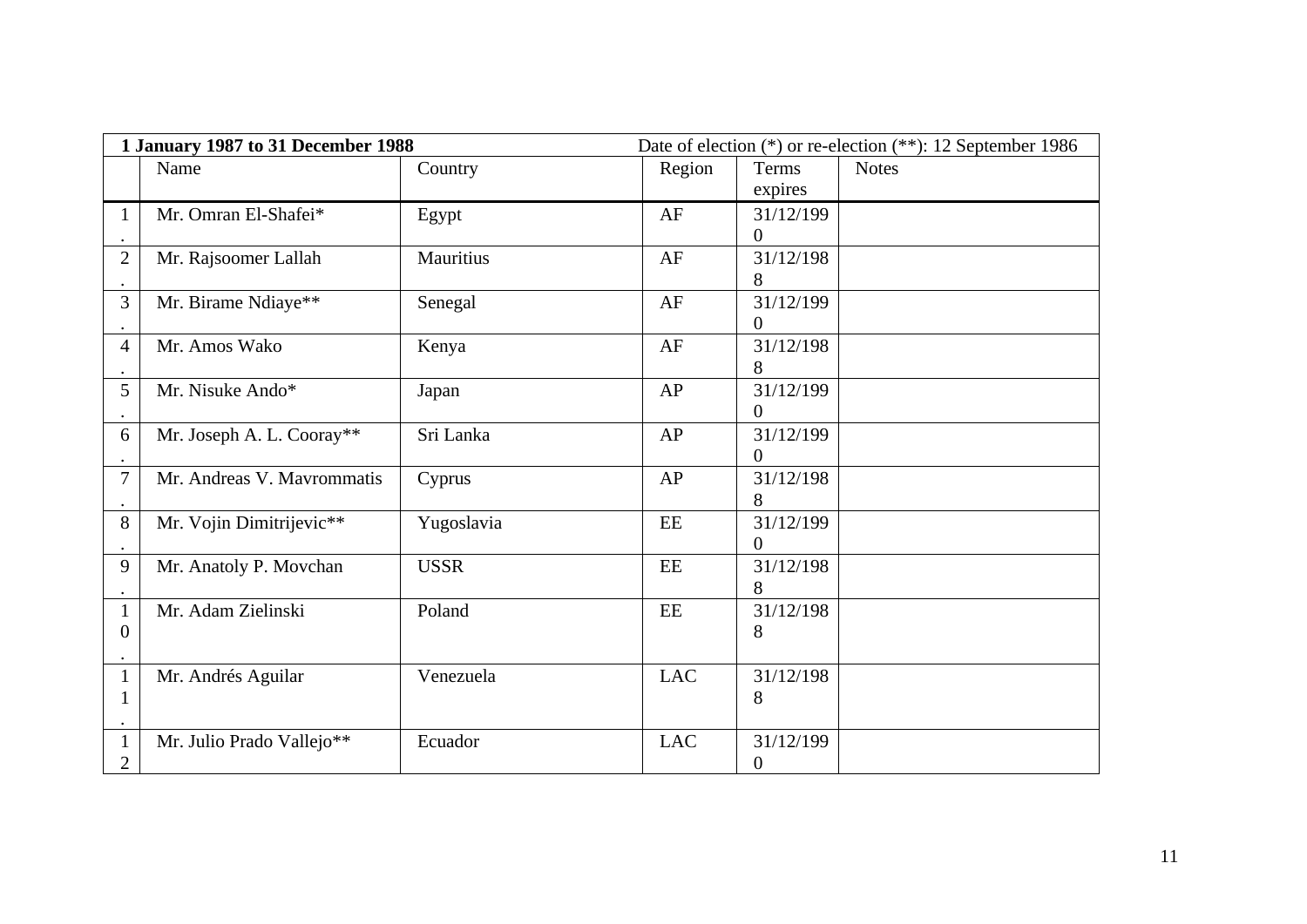|              | Mr. Alejandro Serrano Caldera | Nicaragua             | <b>LAC</b> | 31/12/198      |  |
|--------------|-------------------------------|-----------------------|------------|----------------|--|
| 3            |                               |                       |            | 8              |  |
|              |                               |                       |            |                |  |
| 1            | Ms. Christine Chanet*         | France                | <b>WEO</b> | 31/12/199      |  |
| 4            |                               |                       |            | $\overline{0}$ |  |
|              |                               |                       |            |                |  |
| $\mathbf{1}$ | Mrs. Rosalyn Higgins          | <b>United Kingdom</b> | <b>WEO</b> | 31/12/198      |  |
| 5            |                               |                       |            | 8              |  |
|              |                               |                       |            |                |  |
| 1            | Mr. Joseph A. Mommersteeg*    | Netherlands           | <b>WEO</b> | 31/12/199      |  |
| 6            |                               |                       |            | $\overline{0}$ |  |
|              |                               |                       |            |                |  |
|              |                               |                       |            |                |  |
| $\mathbf 1$  | Mr. Fausto Pocar              | Italy                 | <b>WEO</b> | 31/12/198      |  |
| 7            |                               |                       |            | 8              |  |
| ٠            |                               |                       |            |                |  |
| $\mathbf{1}$ | Mr. Bertil Wennergren*        | Sweden                | <b>WEO</b> | 31/12/199      |  |
| 8            |                               |                       |            | $\Omega$       |  |
| ٠            |                               |                       |            |                |  |

AF: 4 AP: 3 EE: 3 LAC: 3 WEO: 5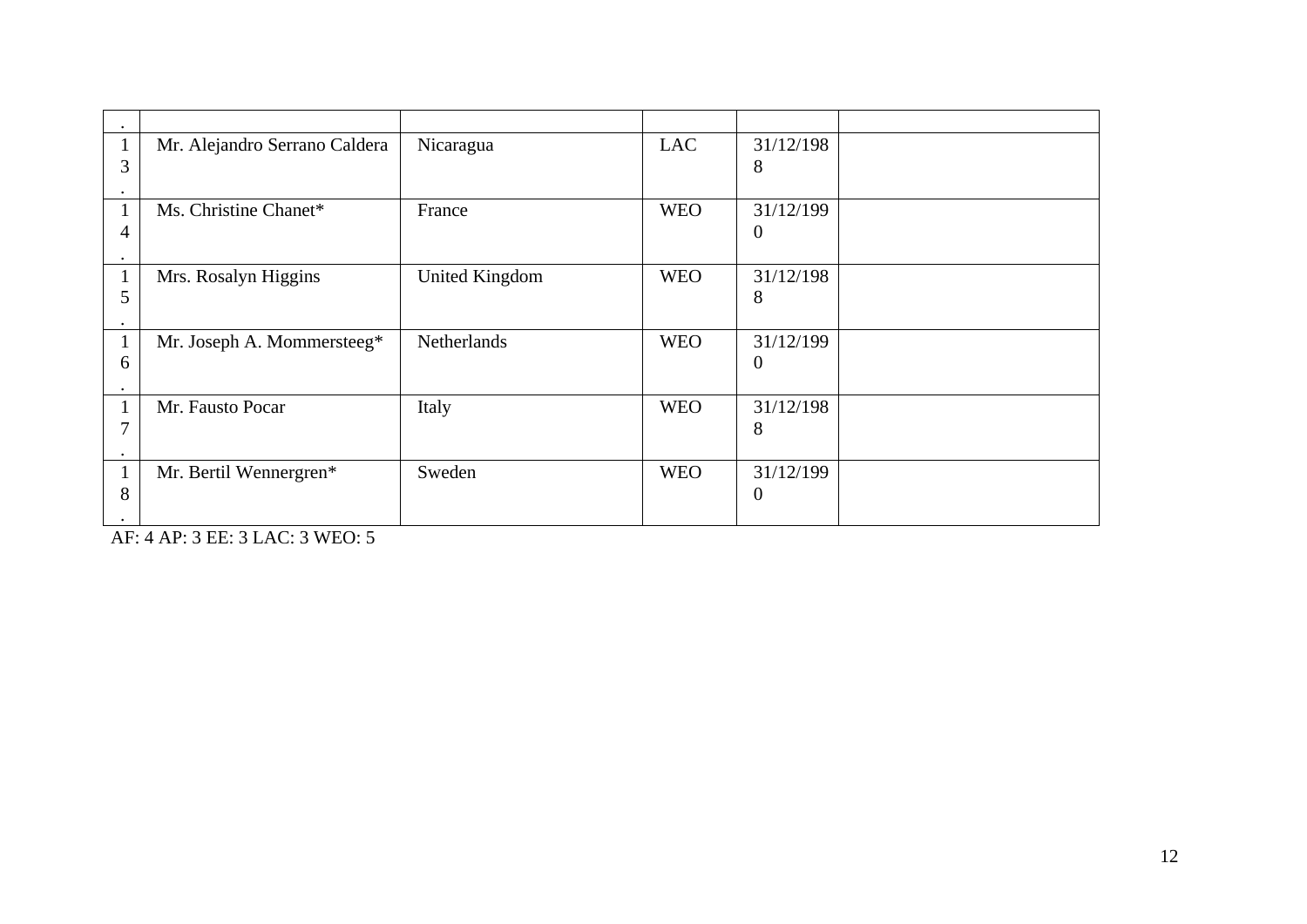| 1 January 1989 to 31 December 1990 |                            |             |               | Date of election (*) or re-election (**): 16 September 1988 |              |  |
|------------------------------------|----------------------------|-------------|---------------|-------------------------------------------------------------|--------------|--|
|                                    | Name                       | Country     | Region        | <b>Terms</b>                                                | <b>Notes</b> |  |
|                                    |                            |             |               | expires                                                     |              |  |
| $\mathbf{1}$                       | Mr. Omran El-Shafei        | Egypt       | AF            | 31/12/199                                                   |              |  |
|                                    |                            |             |               | 0                                                           |              |  |
| $\overline{2}$                     | Mr. Rajsoomer Lallah**     | Mauritius   | AF            | 31/12/199                                                   |              |  |
|                                    |                            |             |               | $\overline{2}$                                              |              |  |
| $\overline{3}$                     | Mr. Birame Ndiaye          | Senegal     | AF            | 31/12/199                                                   |              |  |
|                                    |                            |             |               | $\overline{0}$                                              |              |  |
| $\overline{4}$                     | Mr. Amos Wako**            | Kenya       | AF            | 31/12/199                                                   |              |  |
|                                    |                            |             |               | $\overline{2}$                                              |              |  |
| 5                                  | Mr. Nisuke Ando            | Japan       | AP            | 31/12/199                                                   |              |  |
|                                    |                            |             |               | $\overline{0}$                                              |              |  |
| 6                                  | Mr. Joseph A. L. Cooray    | Sri Lanka   | AP            | 31/12/199                                                   |              |  |
|                                    |                            |             |               | 0                                                           |              |  |
| $\overline{7}$                     | Mr. Andreas V.             | Cyprus      | AP            | 31/12/199                                                   |              |  |
|                                    | Mavrommatis**              |             |               | $\overline{2}$                                              |              |  |
| 8                                  | Mr. Vojin Dimitrijevic     | Yugoslavia  | EE            | 31/12/199                                                   |              |  |
|                                    |                            |             |               | $\boldsymbol{0}$                                            |              |  |
| 9                                  | Mr. János Fodor*           | Hungary     | EE            | 31/12/199                                                   |              |  |
|                                    |                            |             |               | $\overline{2}$                                              |              |  |
| $\mathbf{1}$                       | Mr. Rein A. Myullerson*    | <b>USSR</b> | $\mathbf{EE}$ | 31/12/199                                                   |              |  |
| $\overline{0}$                     |                            |             |               | $\overline{2}$                                              |              |  |
|                                    |                            |             |               |                                                             |              |  |
| $\mathbf{1}$                       | Mr. Francisco José Aguilar | Costa Rica  | <b>LAC</b>    | 31/12/199                                                   |              |  |
| $\mathbf{1}$                       | Urbina*                    |             |               | $\overline{2}$                                              |              |  |
|                                    |                            |             |               |                                                             |              |  |
| $\mathbf{1}$                       | Mr. Julio Prado Vallejo    | Ecuador     | <b>LAC</b>    | 31/12/199                                                   |              |  |
| $\overline{2}$                     |                            |             |               | $\boldsymbol{0}$                                            |              |  |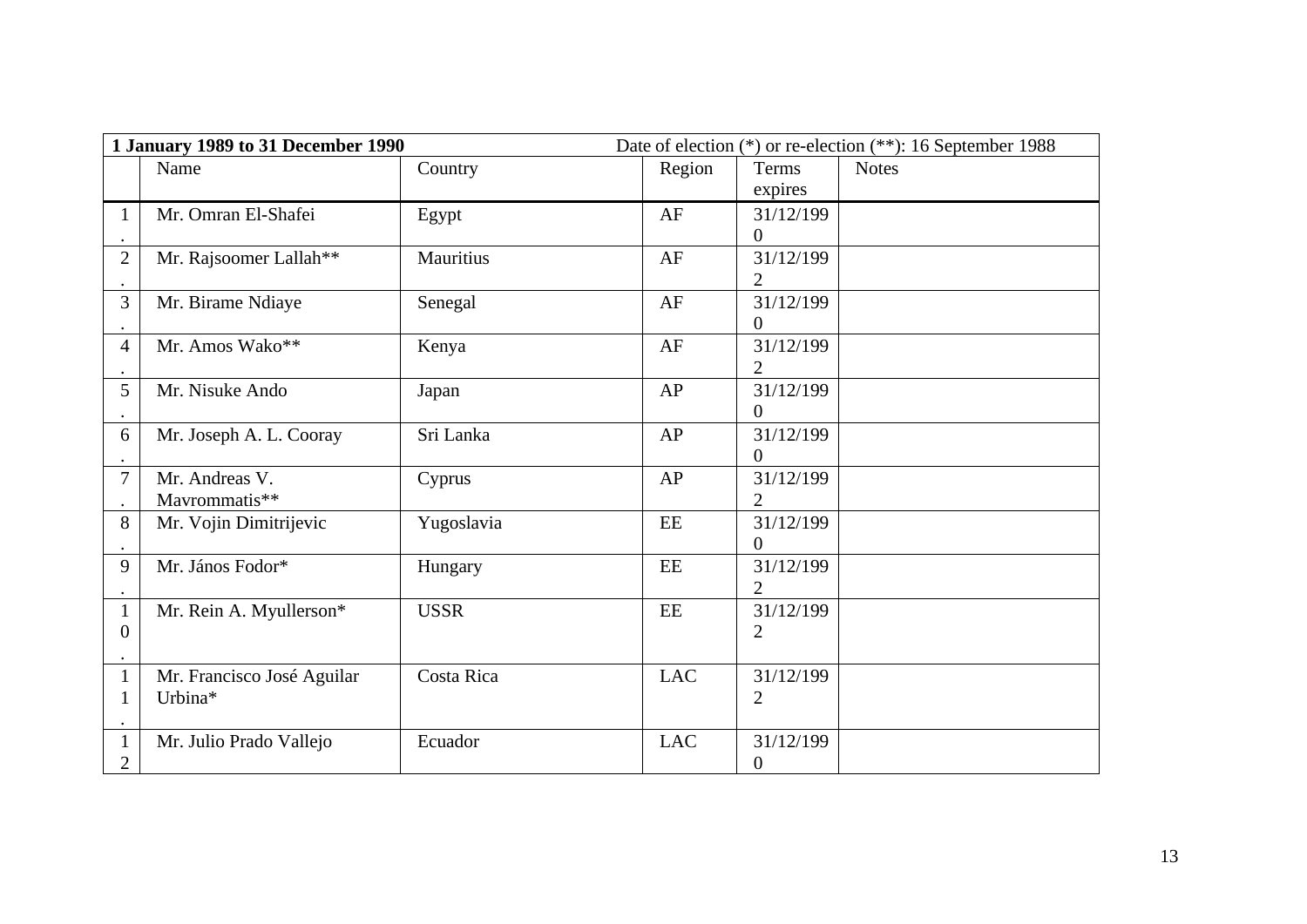|   | Mr. Alejandro Serrano     | Nicaragua             | <b>LAC</b> | 31/12/199      |  |
|---|---------------------------|-----------------------|------------|----------------|--|
| 3 | Caldera**                 |                       |            | $\overline{2}$ |  |
|   |                           |                       |            |                |  |
|   |                           |                       |            |                |  |
|   | Ms. Christine Chanet      | France                | <b>WEO</b> | 31/12/199      |  |
|   |                           |                       |            |                |  |
| 4 |                           |                       |            | $\theta$       |  |
|   |                           |                       |            |                |  |
|   | Mrs. Rosalyn Higgins**    | <b>United Kingdom</b> | <b>WEO</b> | 31/12/199      |  |
|   |                           |                       |            |                |  |
| 5 |                           |                       |            | $\overline{2}$ |  |
|   |                           |                       |            |                |  |
|   | Mr. Joseph A. Mommersteeg | <b>Netherlands</b>    | <b>WEO</b> | 31/12/199      |  |
|   |                           |                       |            |                |  |
| 6 |                           |                       |            | $\overline{0}$ |  |
|   |                           |                       |            |                |  |
|   | Mr. Fausto Pocar**        | Italy                 | <b>WEO</b> | 31/12/199      |  |
| 7 |                           |                       |            |                |  |
|   |                           |                       |            | 2              |  |
|   |                           |                       |            |                |  |
|   | Mr. Bertil Wennergren     | Sweden                | <b>WEO</b> | 31/12/199      |  |
|   |                           |                       |            |                |  |
| 8 |                           |                       |            | $\theta$       |  |
|   |                           |                       |            |                |  |

AF: 4 AP: 3 EE: 3 LAC: 3 WEO: 5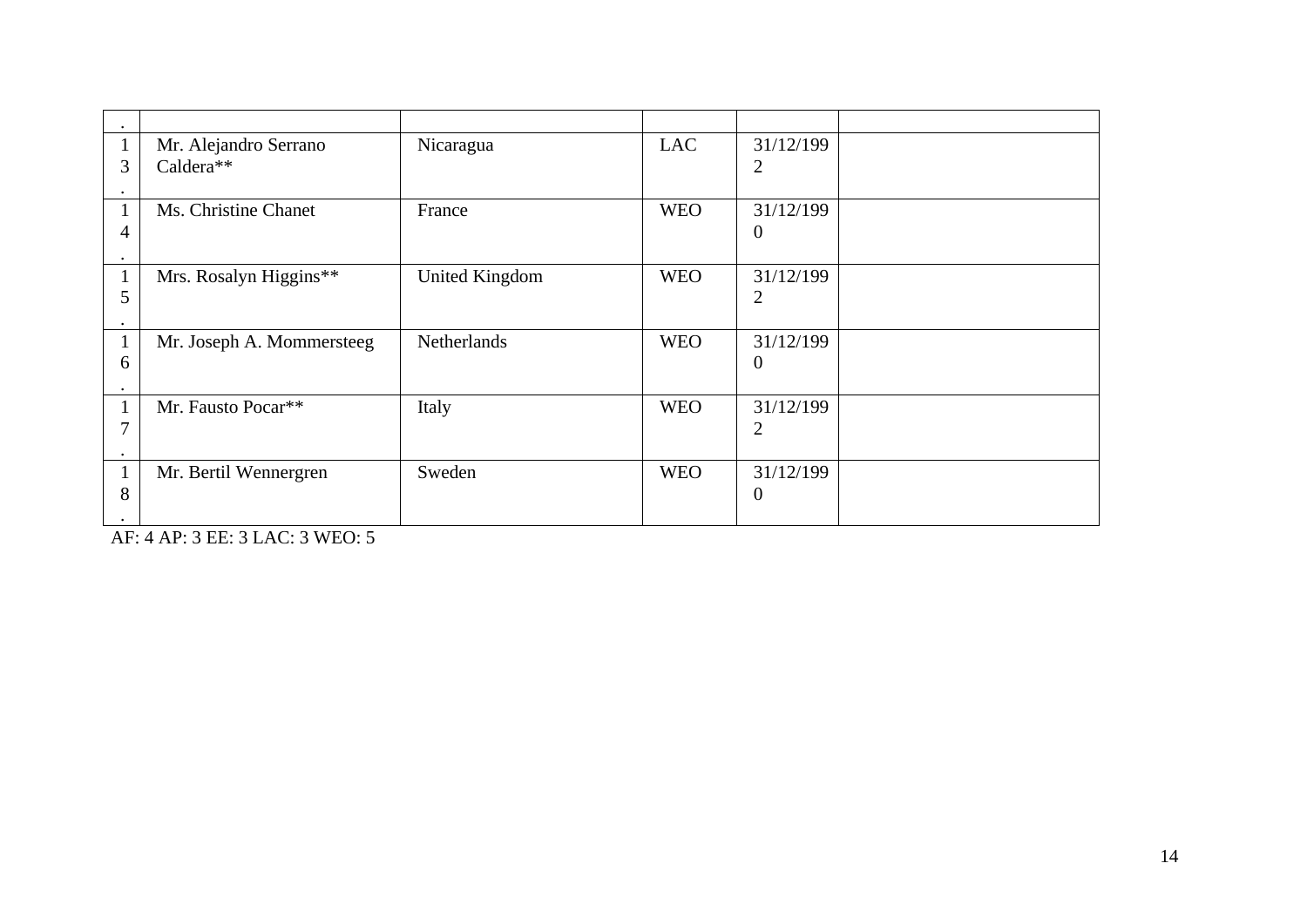| 1 January 1991 to 31 December 1992 |                                    |                  |               | Date of election (*) or re-election (**): 12 September 1990 |              |  |
|------------------------------------|------------------------------------|------------------|---------------|-------------------------------------------------------------|--------------|--|
|                                    | Name                               | Country          | Region        | <b>Terms</b><br>expires                                     | <b>Notes</b> |  |
| 1                                  | Mr. Omran El-Shafei**              | Egypt            | AF            | 31/12/199<br>4                                              |              |  |
| $\overline{2}$                     | Mr. Rajsoomer Lallah               | <b>Mauritius</b> | AF            | 31/12/199<br>2                                              |              |  |
| 3                                  | Mr. Birame Ndiaye**                | Senegal          | AF            | 31/12/199<br>4                                              |              |  |
| 4                                  | Mr. Amos Wako                      | Kenya            | AF            | 31/12/199<br>2                                              |              |  |
| 5                                  | Mr. Nisuke Ando**                  | Japan            | AP            | 31/12/199<br>4                                              |              |  |
| 6                                  | Mr. Andreas V. Mavrommatis         | Cyprus           | AP            | 31/12/199<br>2                                              |              |  |
| 7                                  | Mr. Waleed Sadi                    | Jordan           | AP            | 31/12/199<br>4                                              |              |  |
| 8                                  | Mr. Vojin Dimitrijevic**           | Yugoslavia       | EE            | 31/12/199<br>4                                              |              |  |
| 9                                  | Mr. János Fodor                    | Hungary          | $\mathbf{EE}$ | 31/12/199<br>2                                              |              |  |
| $\mathbf{1}$<br>$\boldsymbol{0}$   | Mr. Rein A. Myullerson             | <b>USSR</b>      | $\rm EE$      | 31/12/199<br>2                                              |              |  |
| $\mathbf{1}$<br>$\mathbf{1}$       | Mr. Francisco José Aguilar Urbina* | Costa Rica       | <b>LAC</b>    | 31/12/199<br>2                                              |              |  |
| $\mathbf{1}$                       | Mr. Julio Prado Vallejo**          | Ecuador          | <b>LAC</b>    | 31/12/199                                                   |              |  |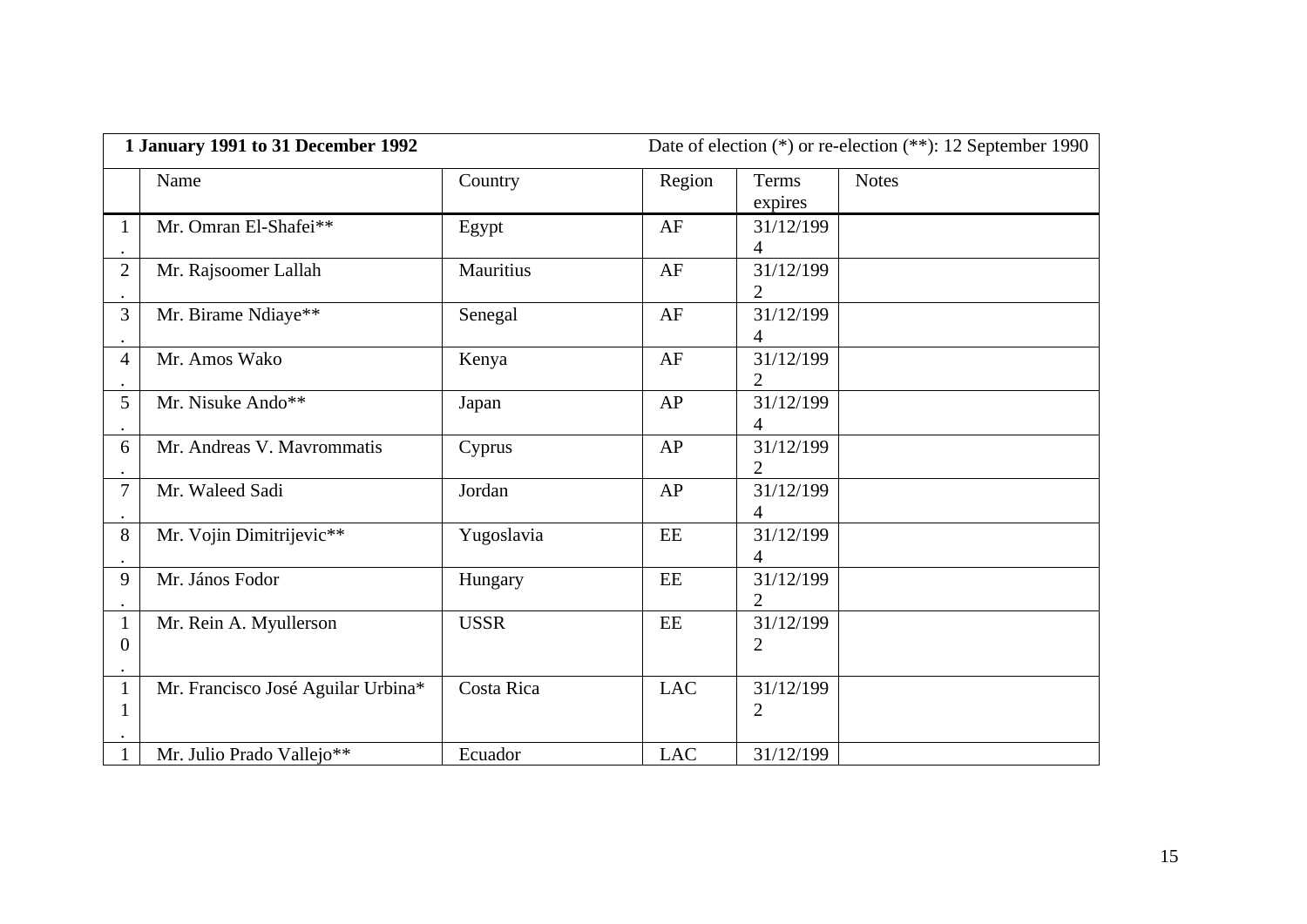|                |                               |                       |            | $\overline{4}$ |  |
|----------------|-------------------------------|-----------------------|------------|----------------|--|
| 3              | Mr. Alejandro Serrano Caldera | Nicaragua             | <b>LAC</b> | 31/12/199<br>2 |  |
| 4              | Ms. Christine Chanet**        | France                | <b>WEO</b> | 31/12/199<br>4 |  |
| 5              | Mr. Kurt Herndl*              | Austria               | <b>WEO</b> | 31/12/199<br>4 |  |
| 6              | Mrs. Rosalyn Higgins          | <b>United Kingdom</b> | <b>WEO</b> | 31/12/199<br>2 |  |
| 7              | Mr. Fausto Pocar              | Italy                 | <b>WEO</b> | 31/12/199<br>2 |  |
| 8<br>$\bullet$ | Mr. Bertil Wennergren**       | Sweden                | <b>WEO</b> | 31/12/199<br>4 |  |

AF: 4 AP: 3 EE: 3 LAC: 3 WEO: 5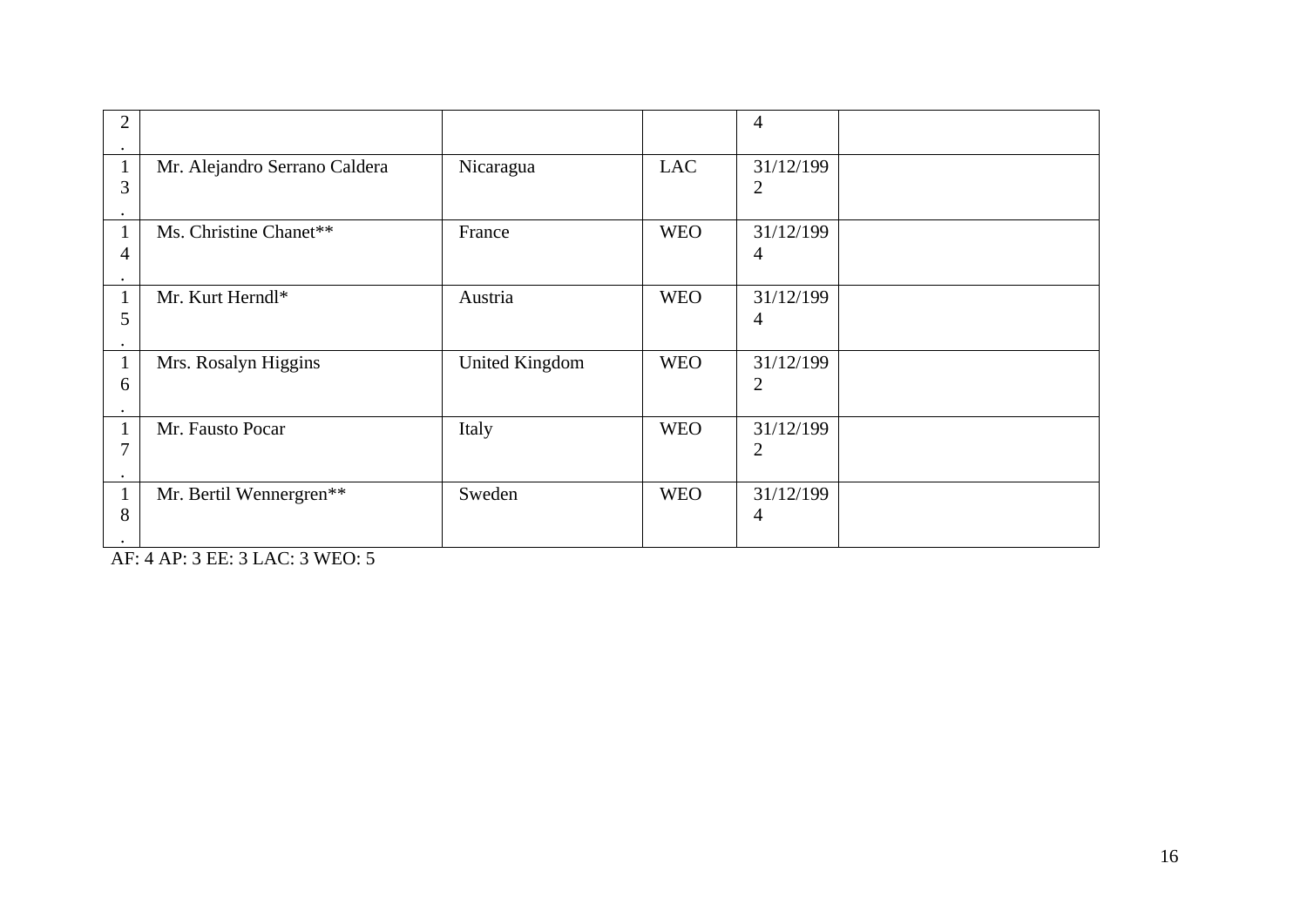| 1 January 1993 to 31 December 1994 |                              |                  | Date of election (*) or re-election (**): 10 September 1992 |              |                           |
|------------------------------------|------------------------------|------------------|-------------------------------------------------------------|--------------|---------------------------|
|                                    | Name                         | Country          | Region                                                      | <b>Terms</b> | <b>Notes</b>              |
|                                    |                              |                  |                                                             | expires      |                           |
| $\mathbf{1}$                       | Mr. Omran El-Shafei          | Egypt            | AF                                                          | 31/12/199    |                           |
|                                    |                              |                  |                                                             | 4            |                           |
| $\overline{2}$                     | Mr. Rajsoomer Lallah**       | <b>Mauritius</b> | AF                                                          | 31/12/199    |                           |
|                                    |                              |                  |                                                             | 6            |                           |
| $\overline{3}$                     | Mr. Birame Ndiaye            | Senegal          | AF                                                          | 31/12/199    |                           |
|                                    |                              |                  |                                                             | 4            |                           |
| $\overline{4}$                     | Mr. Nisuke Ando              | Japan            | ${\sf AP}$                                                  | 31/12/199    |                           |
|                                    |                              |                  |                                                             | 4            |                           |
| 5                                  | Mr. Andreas V.               | Cyprus           | AP                                                          | 31/12/199    |                           |
|                                    | Mavrommatis**                |                  |                                                             | 6            |                           |
| 6                                  | Mr. Waleed Sadi              | Jordan           | ${\sf AP}$                                                  | 31/12/199    |                           |
|                                    |                              |                  |                                                             | 4            |                           |
| $\overline{7}$                     | Mr. Vojin Dimitrijevic       | Yugoslavia       | EE                                                          | 31/12/199    |                           |
|                                    |                              |                  |                                                             | 4            |                           |
| 8                                  | Mr. János Fodor**            | Hungary          | EE                                                          | 31/12/199    | Deceased. Replaced by Mr. |
|                                    |                              |                  |                                                             | 6            | Tamás Bán (1994)          |
| 9                                  | Mr. Laurel B. Francis*       | Jamaica          | <b>LAC</b>                                                  | 31/12/199    |                           |
|                                    |                              |                  |                                                             | 6            |                           |
| $\mathbf{1}$                       | Mr. Francisco José Aguilar   | Costa Rica       | <b>LAC</b>                                                  | 31/12/199    |                           |
| $\boldsymbol{0}$                   | Urbina**                     |                  |                                                             | 6            |                           |
|                                    |                              |                  |                                                             |              |                           |
| $\mathbf{1}$                       | Mr. Marco Tulio Bruni Celli* | Venezuela        | <b>LAC</b>                                                  | 31/12/199    |                           |
| 1                                  |                              |                  |                                                             | 6            |                           |
|                                    |                              |                  |                                                             |              |                           |
| $\mathbf{1}$                       | Mr. Julio Prado Vallejo      | Ecuador          | <b>LAC</b>                                                  | 31/12/199    |                           |
| $\overline{2}$                     |                              |                  |                                                             | 4            |                           |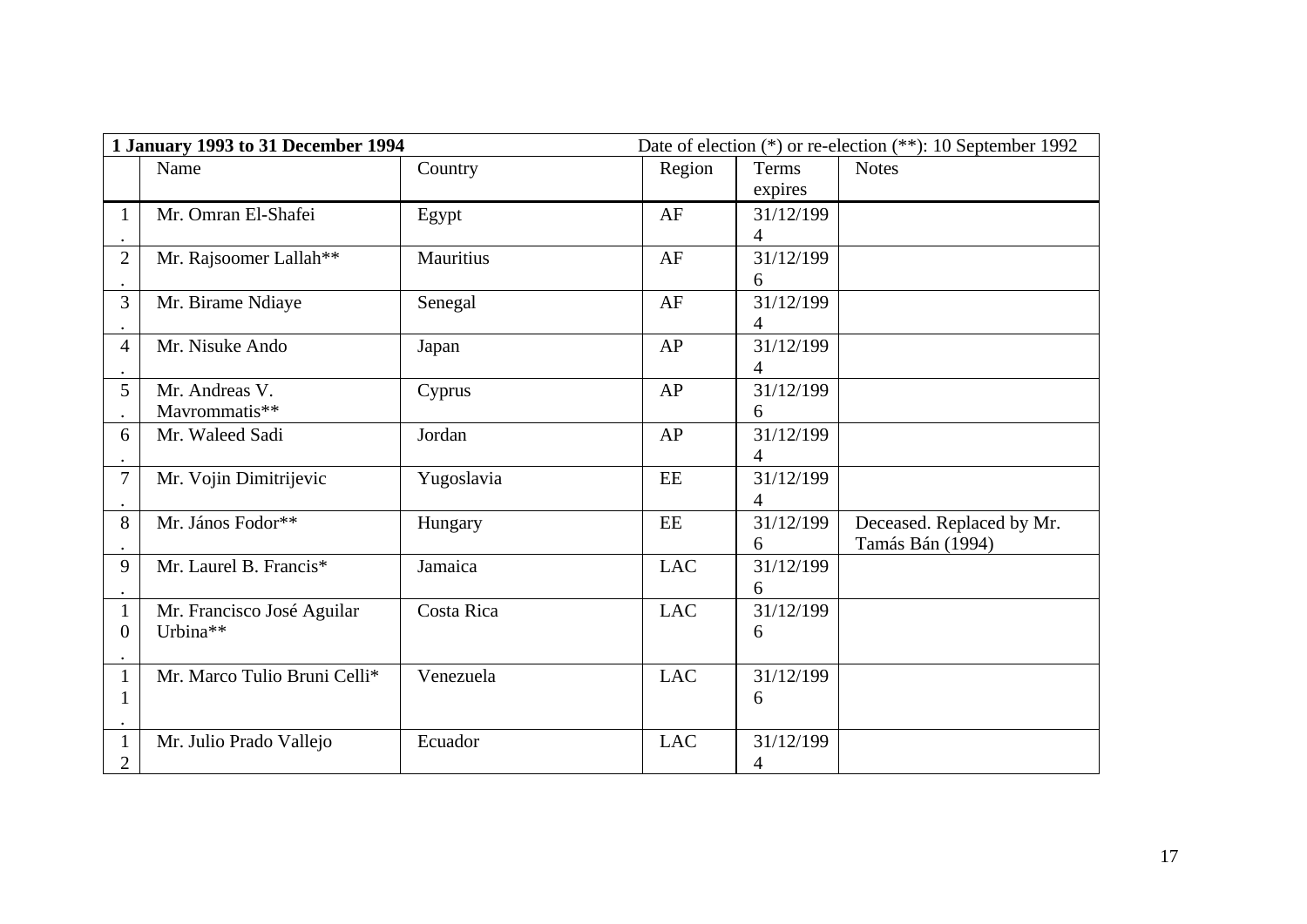|   | Ms. Christine Chanet   | France                | <b>WEO</b> | 31/12/199 |  |
|---|------------------------|-----------------------|------------|-----------|--|
| 3 |                        |                       |            | 4         |  |
|   |                        |                       |            |           |  |
|   | Ms. Elizabeth Evatt*   | Australia             | <b>WEO</b> | 31/12/199 |  |
|   |                        |                       |            |           |  |
| 4 |                        |                       |            | 6         |  |
|   |                        |                       |            |           |  |
|   | Mr. Kurt Herndl        | Austria               | <b>WEO</b> | 31/12/199 |  |
| 5 |                        |                       |            | 4         |  |
|   |                        |                       |            |           |  |
|   | Mrs. Rosalyn Higgins** | <b>United Kingdom</b> | <b>WEO</b> | 31/12/199 |  |
| 6 |                        |                       |            | 6         |  |
|   |                        |                       |            |           |  |
|   | Mr. Fausto Pocar**     | Italy                 | <b>WEO</b> | 31/12/199 |  |
|   |                        |                       |            |           |  |
| 7 |                        |                       |            | 6         |  |
|   |                        |                       |            |           |  |
|   | Mr. Bertil Wennergren  | Sweden                | <b>WEO</b> | 31/12/199 |  |
| 8 |                        |                       |            | 4         |  |
|   |                        |                       |            |           |  |

AF: 3 AP: 3 EE: 2 LAC: 4 WEO: 6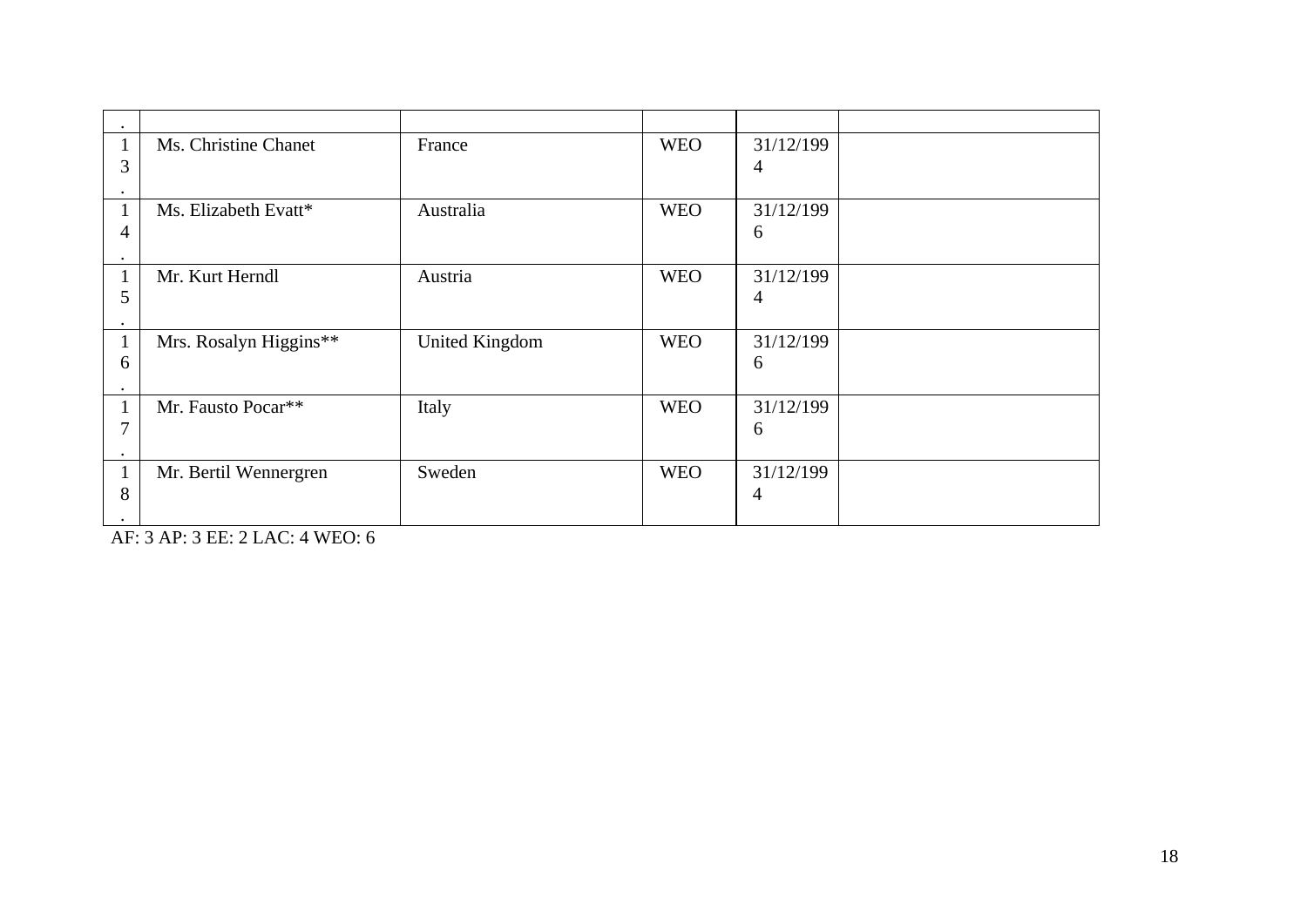|    | 1 January 1995 to 31 December 1996      |                  |               |                         | Date of election (*) or re-election (**): 8 September 1994 |
|----|-----------------------------------------|------------------|---------------|-------------------------|------------------------------------------------------------|
|    | Name                                    | Country          | Region        | <b>Terms</b><br>expires | <b>Notes</b>                                               |
| 1. | Mr. Omran El-Shafei**                   | Egypt            | AF            | 31/12/199<br>8          |                                                            |
| 2. | Mr. Rajsoomer Lallah                    | <b>Mauritius</b> | AF            | 31/12/199<br>6          |                                                            |
| 3. | Mr. Nisuke Ando**                       | Japan            | AP            | 31/12/199<br>8          |                                                            |
| 4. | Mr. Prafullachandra Natwarlal Baghwati* | India            | AP            | 31/12/199<br>8          |                                                            |
| 5. | Mr. Andreas V. Mavrommatis              | Cyprus           | AP            | 31/12/199<br>6          |                                                            |
| 6. | Mr. Tamás Bán                           | Hungary          | $\mathbf{EE}$ | 31/12/199<br>6          |                                                            |
| 7. | Mr. Francisco José Aguilar Urbina       | Costa Rica       | <b>LAC</b>    | 31/12/199<br>6          |                                                            |
| 8. | Mr. Marco Tulio Bruni Celli             | Venezuela        | <b>LAC</b>    | 31/12/199<br>6          |                                                            |
| 9. | Mr. Laurel B. Francis                   | Jamaica          | <b>LAC</b>    | 31/12/199<br>6          |                                                            |
| 10 | Ms. Cecilia Médina Quiroga*             | Chile            | <b>LAC</b>    | 31/12/199<br>8          |                                                            |
| 11 | Mr. Julio Prado Vallejo**               | Ecuador          | <b>LAC</b>    | 31/12/199<br>8          |                                                            |
| 12 | Mr. Thomas Buergenthal*                 | <b>USA</b>       | <b>WEO</b>    | 31/12/199<br>8          |                                                            |
| 13 | Ms. Christine Chanet**                  | France           | <b>WEO</b>    | 31/12/199<br>8          |                                                            |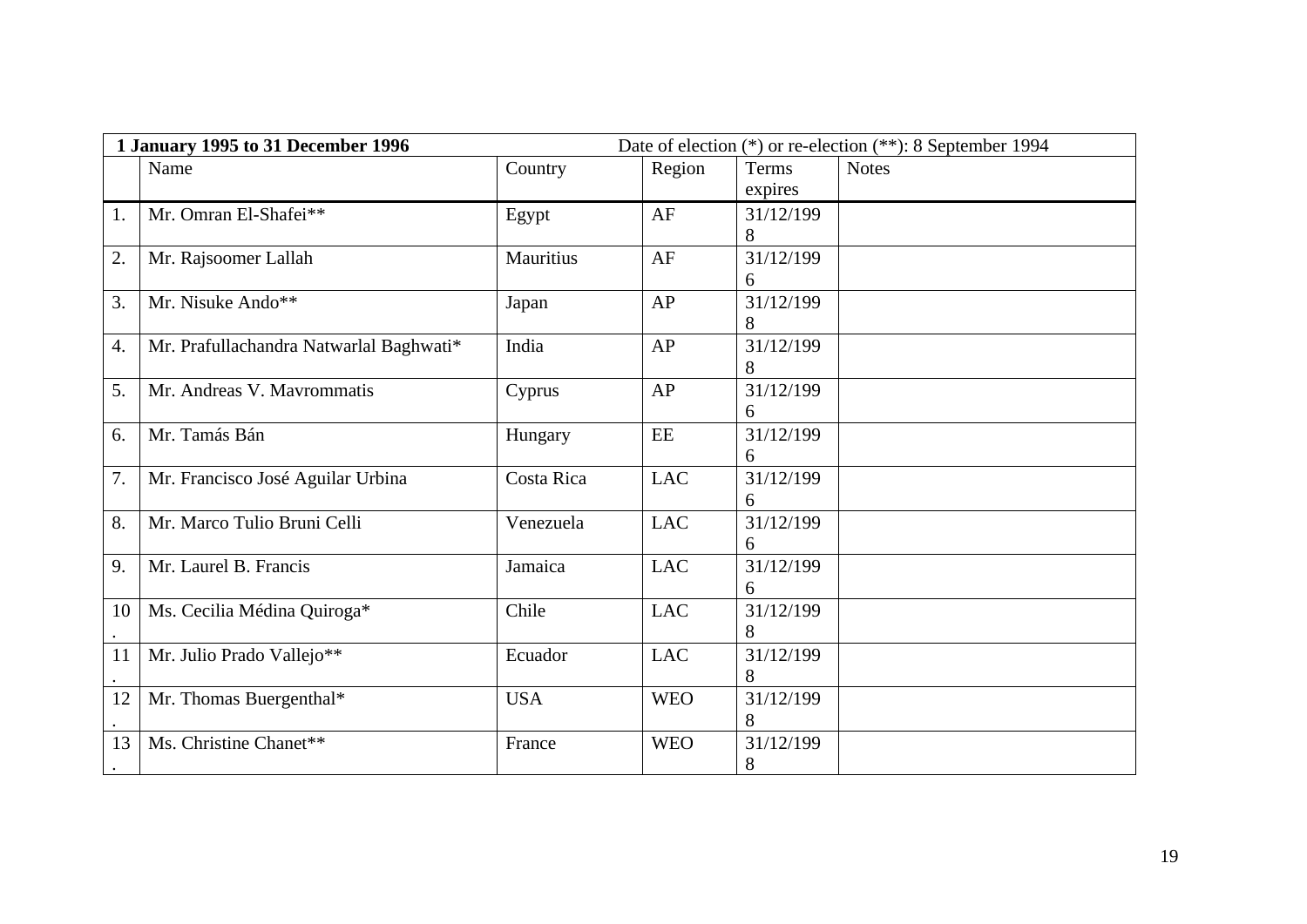| 14 | Ms. Elizabeth Evatt  | Australia      | <b>WEO</b> | 31/12/199 |                                  |
|----|----------------------|----------------|------------|-----------|----------------------------------|
|    |                      |                |            |           |                                  |
| 15 | Mrs. Rosalyn Higgins | United Kingdom | <b>WEO</b> | 31/12/199 | Replaced by Lord Colville (1996) |
|    |                      |                |            |           |                                  |
| 16 | Mr. Eckart Klein*    | Germany        | <b>WEO</b> | 31/12/199 |                                  |
|    |                      |                |            |           |                                  |
| 17 | Mr. David Kretzmer*  | <b>Israel</b>  | <b>WEO</b> | 31/12/199 |                                  |
|    |                      |                |            |           |                                  |
| 18 | Mr. Fausto Pocar     | Italy          | <b>WEO</b> | 31/12/199 |                                  |
|    |                      |                |            |           |                                  |

AF: 2 AP: 3 EE: 1 LAC: 5 WEO: 7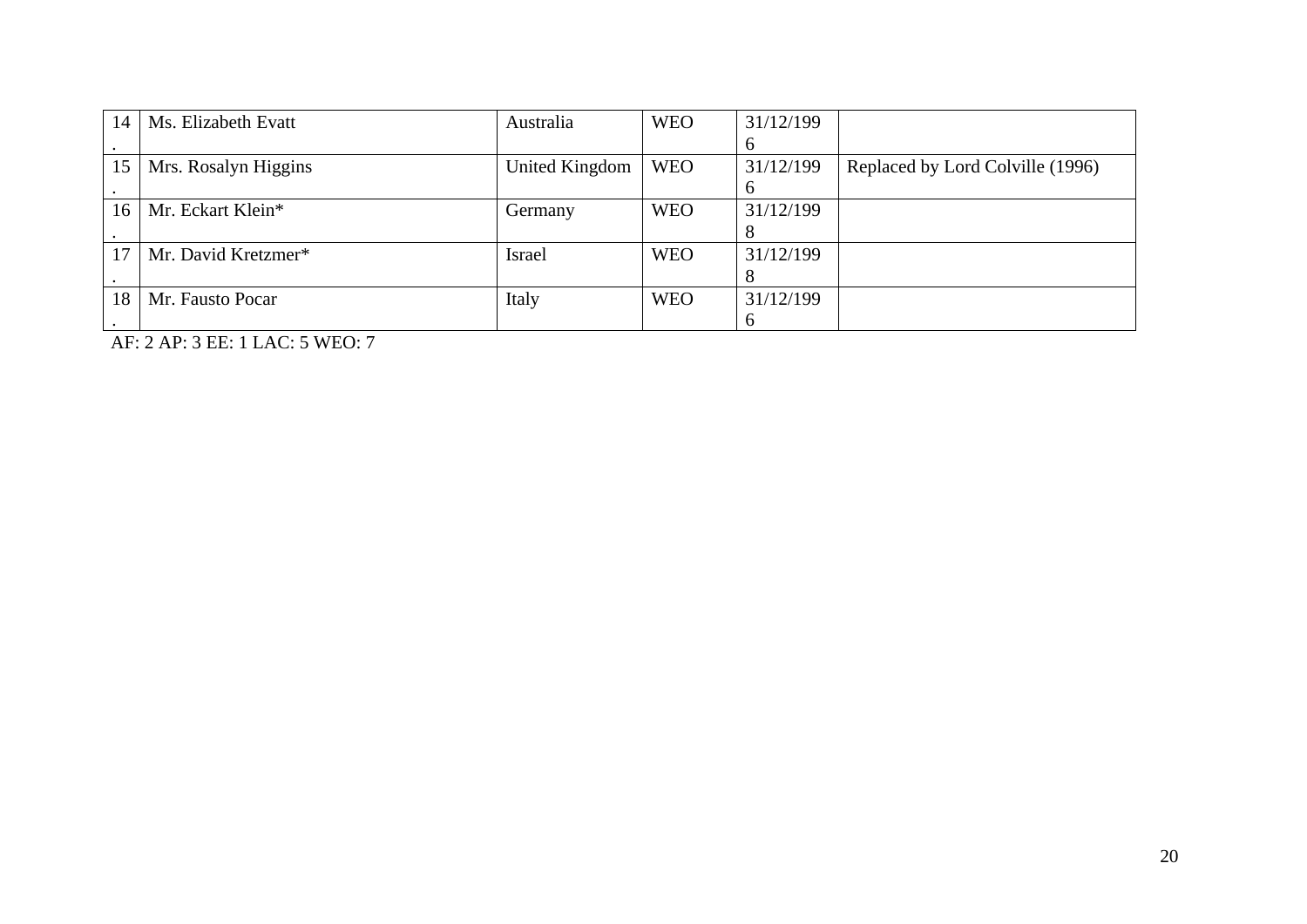| 1 January 1997 to 31 December 1998 |                               |                       | Date of election (*) or re-election (**): 12 September 1996 |                  |                           |
|------------------------------------|-------------------------------|-----------------------|-------------------------------------------------------------|------------------|---------------------------|
|                                    | Name                          | Country               | Region                                                      | Terms            | <b>Notes</b>              |
|                                    |                               |                       |                                                             | expires          |                           |
| $\mathbf{1}$                       | Mr. Omran El-Shafei           | Egypt                 | AF                                                          | 31/12/199        |                           |
|                                    |                               |                       |                                                             | 8                |                           |
| $\overline{2}$                     | Mr. Rajsoomer Lallah**        | <b>Mauritius</b>      | AF                                                          | 31/12/200        |                           |
|                                    |                               |                       |                                                             | 0                |                           |
| 3                                  | Mr. Nisuke Ando               | Japan                 | AP                                                          | 31/12/199        |                           |
|                                    |                               |                       |                                                             | 8                |                           |
| $\overline{4}$                     | Mr. Prafullachandra Natwarlal | India                 | AP                                                          | 31/12/199        |                           |
|                                    | Baghwati                      |                       |                                                             | 8                |                           |
| 5                                  | Ms. Laura Moghaizel*          | Lebanon               | AP                                                          | 31/12/200        | Deceased. Replaced by Mr. |
|                                    |                               |                       |                                                             | $\overline{0}$   | Abdallah Zakhia (1997)    |
| 6                                  | Mr. Danilo Türk*              | Slovenia              | EE                                                          | 31/12/200        | Resigned in July 1998.    |
|                                    |                               |                       |                                                             | $\boldsymbol{0}$ | Replaced by Mr. Roman     |
|                                    |                               |                       |                                                             |                  | Wieruszewski (Poland).    |
| 7                                  | Ms. Pilar Gaitan De Pombo*    | Colombia              | <b>LAC</b>                                                  | 31/12/200        |                           |
|                                    |                               |                       |                                                             | 0                |                           |
| 8                                  | Ms. Cecilia Médina Quiroga    | Chile                 | <b>LAC</b>                                                  | 31/12/199        |                           |
|                                    |                               |                       |                                                             | 8                |                           |
| 9                                  | Mr. Julio Prado Vallejo       | Ecuador               | <b>LAC</b>                                                  | 31/12/199        |                           |
|                                    |                               |                       |                                                             | 8                |                           |
| $\mathbf{1}$                       | Mr. Thomas Buergenthal        | <b>USA</b>            | <b>WEO</b>                                                  | 31/12/199        |                           |
| $\overline{0}$                     |                               |                       |                                                             | 8                |                           |
|                                    |                               |                       |                                                             |                  |                           |
| $\mathbf{1}$                       | Ms. Christine Chanet          | France                | <b>WEO</b>                                                  | 31/12/199        |                           |
| $\mathbf{1}$                       |                               |                       |                                                             | 8                |                           |
|                                    |                               |                       |                                                             |                  |                           |
| 1                                  | Lord Colville**               | <b>United Kingdom</b> | <b>WEO</b>                                                  | 31/12/200        |                           |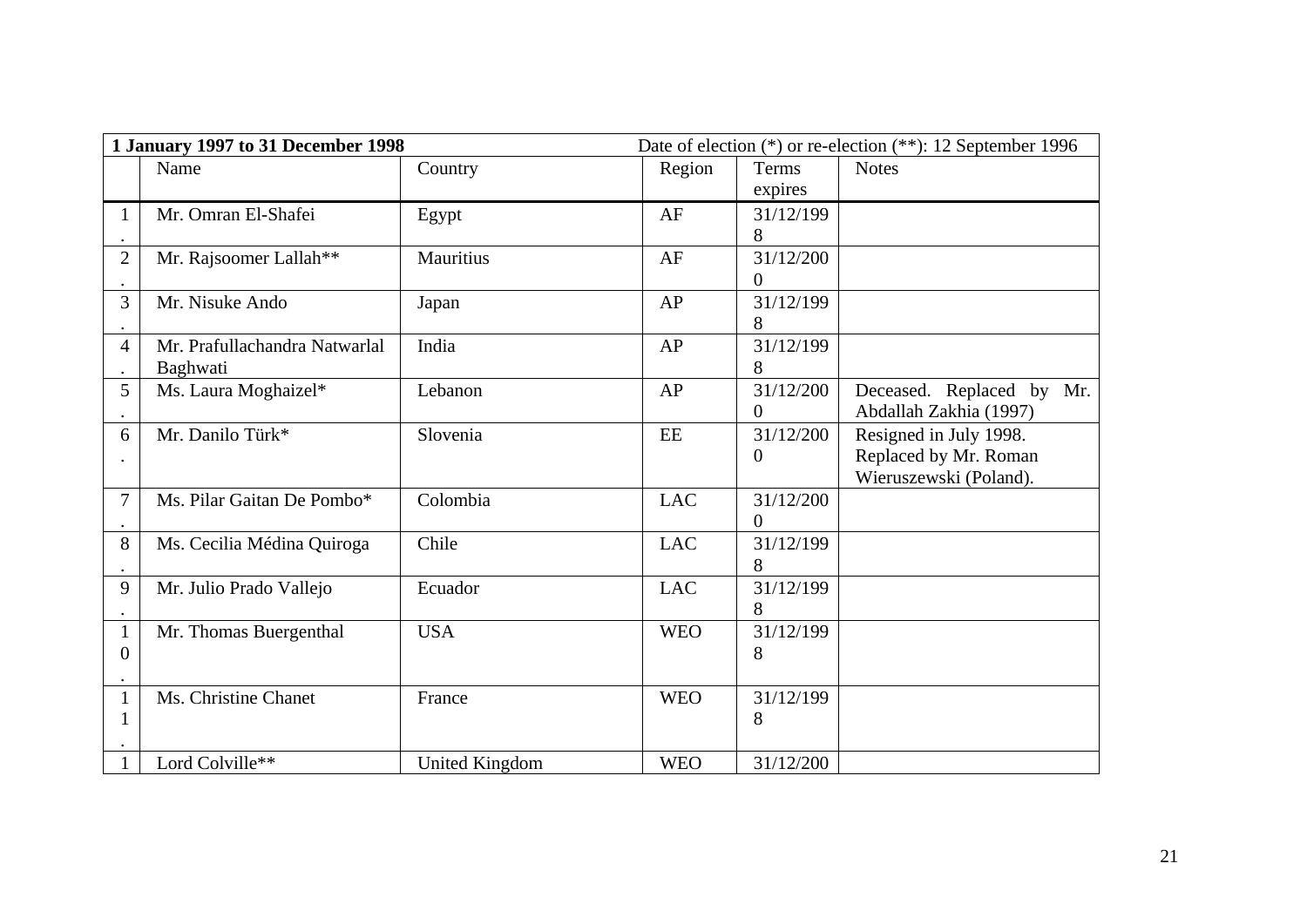| 2                              |                       |           |            | $\mathbf{0}$                  |  |
|--------------------------------|-----------------------|-----------|------------|-------------------------------|--|
| $\mathbf{1}$<br>3<br>٠         | Ms. Elizabeth Evatt** | Australia | <b>WEO</b> | 31/12/200<br>$\overline{0}$   |  |
| $\mathbf{1}$<br>4              | Mr. Eckart Klein      | Germany   | <b>WEO</b> | 31/12/199<br>8                |  |
| $\mathbf 1$<br>5               | Mr. David Kretzmer    | Israel    | <b>WEO</b> | 31/12/199<br>8                |  |
| $\mathbf{1}$<br>6              | Mr. Fausto Pocar**    | Italy     | <b>WEO</b> | 31/12/200<br>$\Omega$         |  |
| $\mathbf{1}$<br>7              | Mr. Martin Scheinin*  | Finland   | <b>WEO</b> | 31/12/200<br>$\overline{0}$   |  |
| $\mathbf{1}$<br>8<br>$\bullet$ | Mr. Maxwell Yalden*   | Canada    | <b>WEO</b> | 31/12/200<br>$\boldsymbol{0}$ |  |

AF: 2 AP: 3 EE: 1 LAC: 3 WEO: 9

| 1 January 1999 to 31 December 2000 |                       |                  | Date of election $(*)$ or re-election $(**)$ : 10 September 1998 |           |              |
|------------------------------------|-----------------------|------------------|------------------------------------------------------------------|-----------|--------------|
|                                    | Name                  | Country          | Region                                                           | Terms     | <b>Notes</b> |
|                                    |                       |                  |                                                                  | expires   |              |
|                                    | Mr. Abdelfattah Amor* | Tunisia          | AF                                                               | 31/12/200 |              |
|                                    |                       |                  |                                                                  |           |              |
|                                    | Mr. Rajsoomer Lallah  | <b>Mauritius</b> | AF                                                               | 31/12/200 |              |
|                                    |                       |                  |                                                                  |           |              |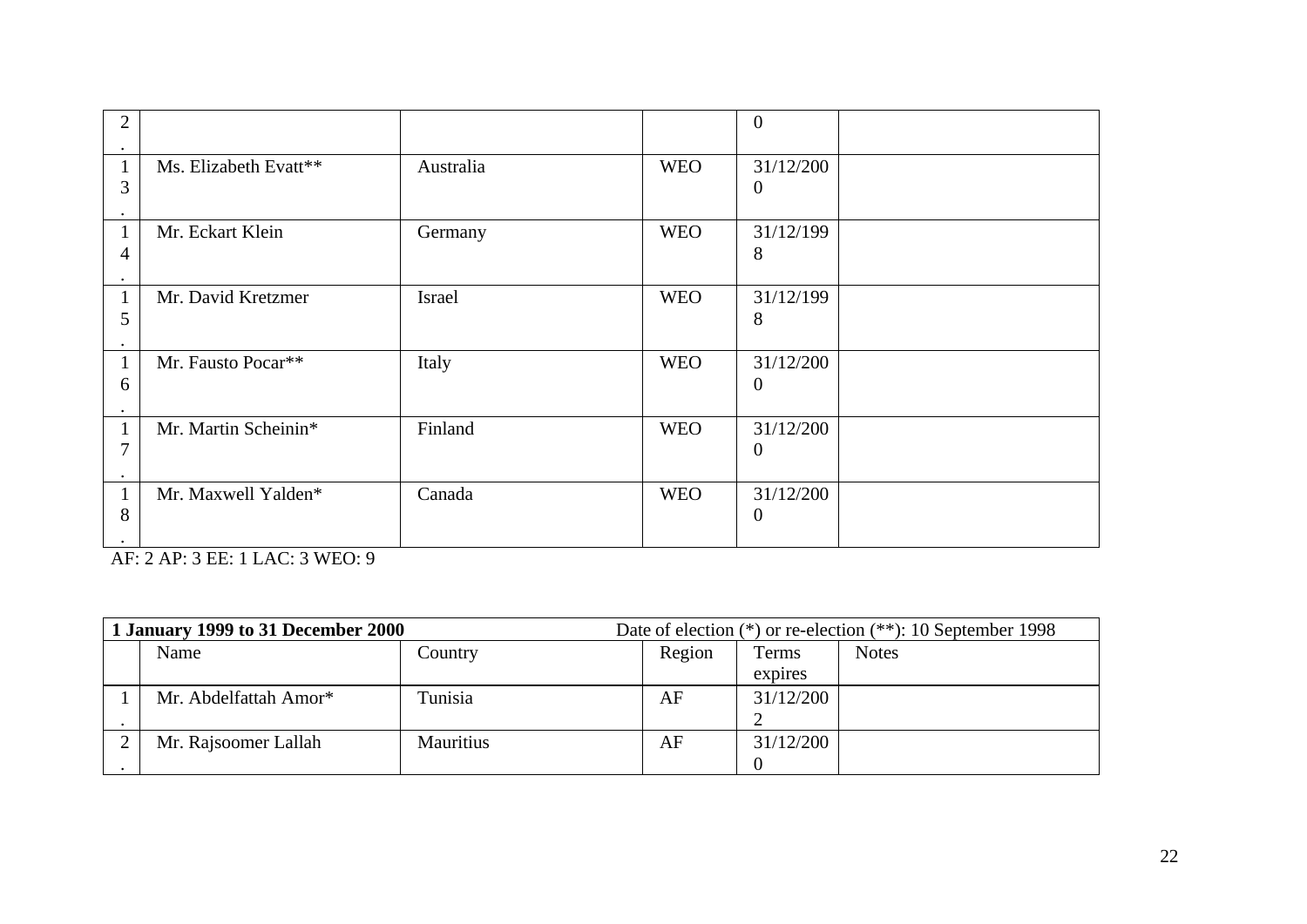| 3                              | Mr. Nisuke Ando**                           | Japan                 | AP         | 31/12/200<br>2                |                                                              |
|--------------------------------|---------------------------------------------|-----------------------|------------|-------------------------------|--------------------------------------------------------------|
| 4                              | Mr. Prafullachandra Natwarlal<br>Bhagwati** | India                 | AP         | 31/12/200<br>2                |                                                              |
| 5                              | Mr. Abdallah Zakhia                         | Lebanon               | AP         | 31/12/200<br>0                |                                                              |
| 6                              | Mr. Roman Wieruszewski*                     | Poland                | EE         | 31/12/200<br>$\overline{0}$   |                                                              |
| $\overline{7}$                 | Ms. Pilar Gaitan De Pombo                   | Colombia              | <b>LAC</b> | 31/12/200<br>$\boldsymbol{0}$ |                                                              |
| 8                              | Ms. Cecilia Médina Quiroga**                | Chile                 | <b>LAC</b> | 31/12/200<br>2                |                                                              |
| 9                              | Mr. Hipólito Solari Yrigoyen*               | Argentina             | <b>LAC</b> | 31/12/200<br>$\overline{2}$   |                                                              |
| $\mathbf{1}$<br>$\overline{0}$ | Mr. Thomas Buergenthal**                    | <b>USA</b>            | <b>WEO</b> | 31/12/200<br>2                | Resigned on 26 May 1999.<br>Replaced by Mr. Louis<br>Henkin. |
| $\mathbf{1}$<br>$\mathbf 1$    | Ms. Christine Chanet**                      | France                | <b>WEO</b> | 31/12/200<br>2                |                                                              |
| $\mathbf{1}$<br>$\overline{2}$ | <b>Lord Colville</b>                        | <b>United Kingdom</b> | <b>WEO</b> | 31/12/200<br>$\boldsymbol{0}$ |                                                              |
| $\mathbf{1}$<br>3              | Ms. Elizabeth Evatt                         | Australia             | <b>WEO</b> | 31/12/200<br>$\boldsymbol{0}$ |                                                              |
| $\mathbf{1}$<br>4              | Mr. Eckart Klein**                          | Germany               | <b>WEO</b> | 31/12/200<br>2                |                                                              |
| $\mathbf{1}$                   | Mr. David Kretzmer**                        | Israel                | <b>WEO</b> | 31/12/200                     |                                                              |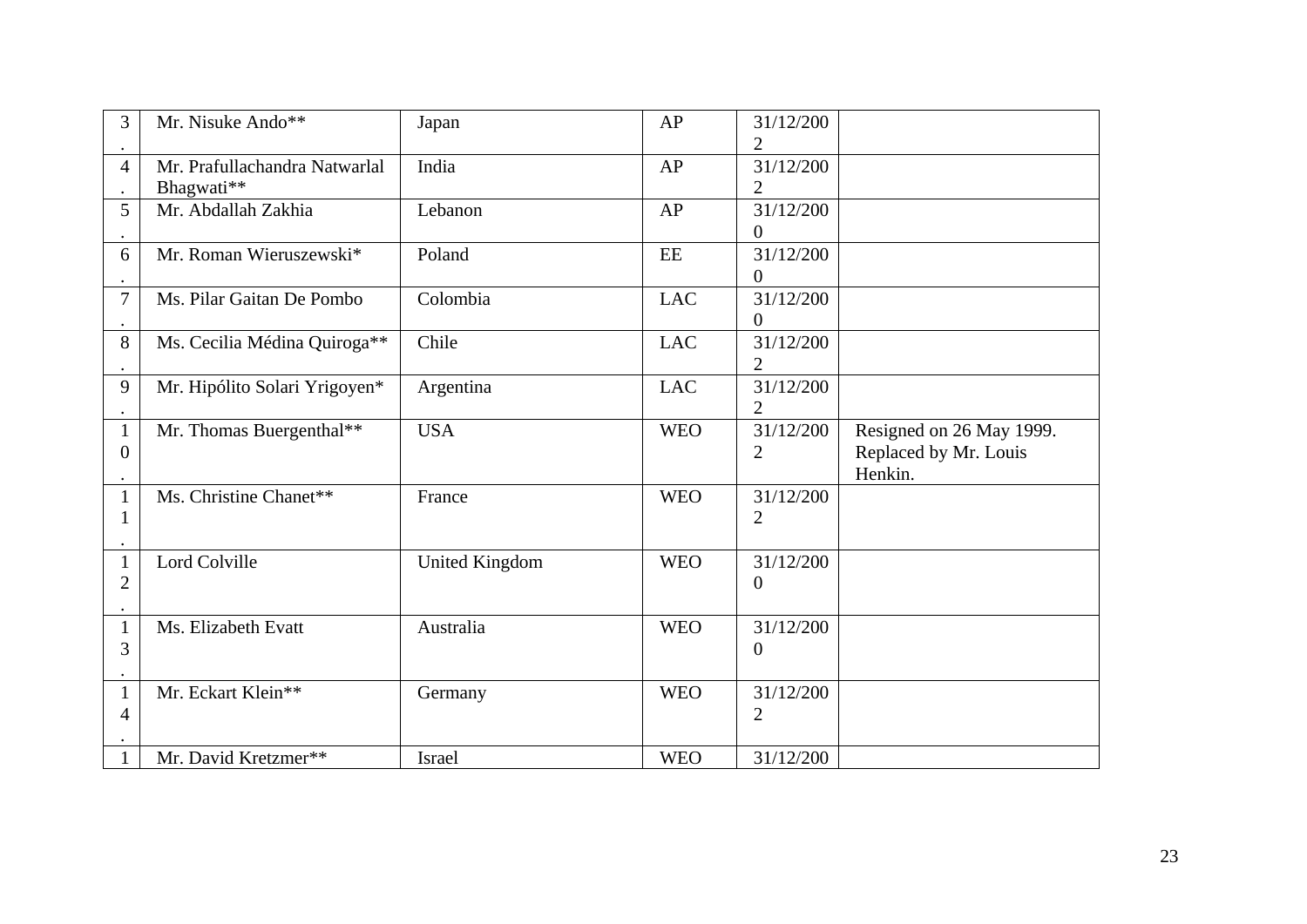| C |                     |         |            |           |  |
|---|---------------------|---------|------------|-----------|--|
|   |                     |         |            |           |  |
|   | Mr. Fausto Pocar    | Italy   | <b>WEO</b> | 31/12/200 |  |
| 6 |                     |         |            | $\bf{0}$  |  |
|   |                     |         |            |           |  |
|   | Mr. Martin Scheinin | Finland | <b>WEO</b> | 31/12/200 |  |
|   |                     |         |            | $\bf{0}$  |  |
|   |                     |         |            |           |  |
|   | Mr. Maxwell Yalden  | Canada  | <b>WEO</b> | 31/12/200 |  |
| 8 |                     |         |            | $\theta$  |  |
|   |                     |         |            |           |  |

AF: 2 AP: 3 EE: 1 LAC: 3 WEO: 9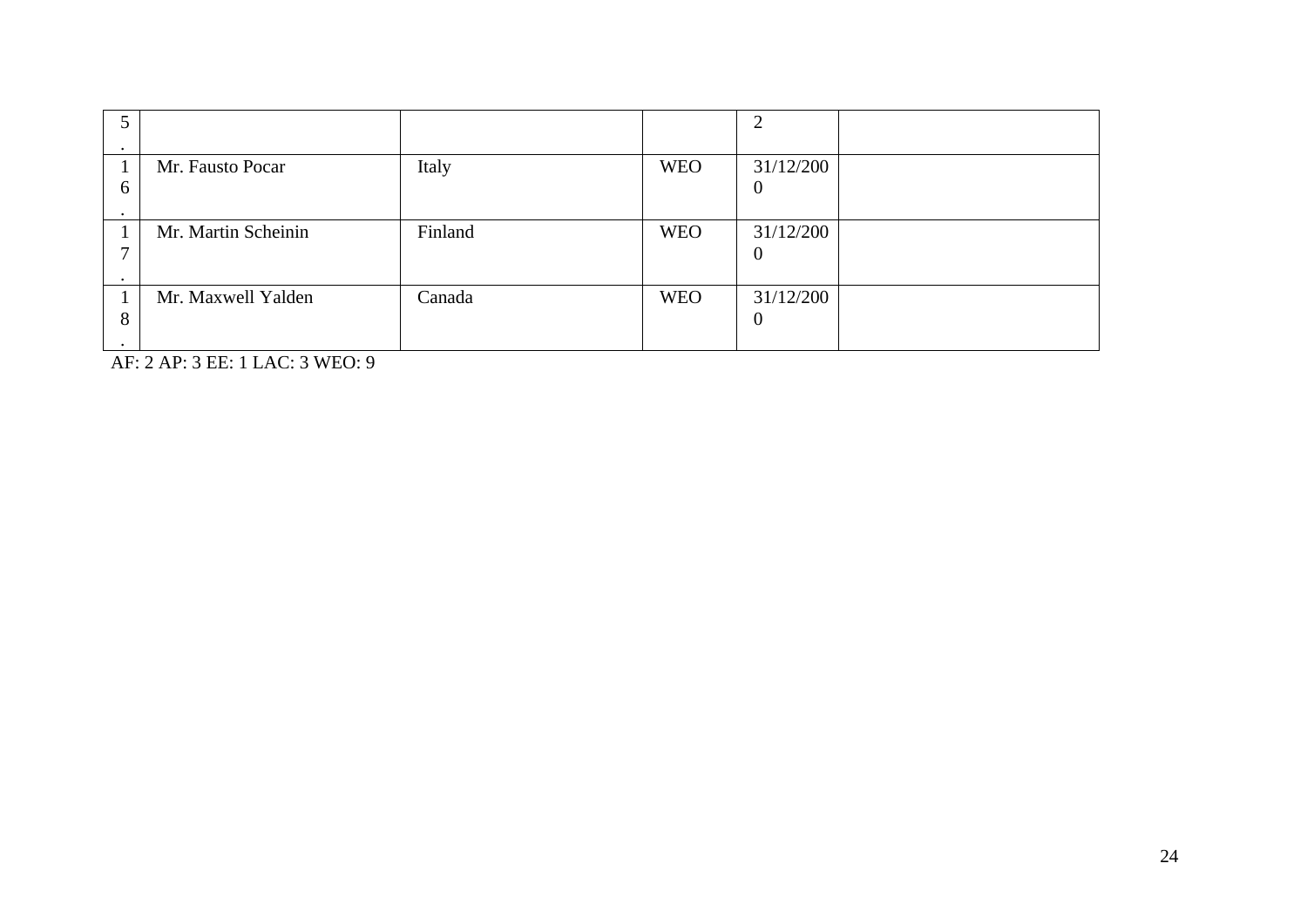|                                | 1 January 2001 to 31 December 2002          |                  | Date of election (*) or re-election (**): 14 September 2000 |                             |              |
|--------------------------------|---------------------------------------------|------------------|-------------------------------------------------------------|-----------------------------|--------------|
|                                | Name                                        | Country          | Region                                                      | <b>Terms</b><br>expires     | <b>Notes</b> |
| $\mathbf{1}$                   | Mr. Abdelfattah Amor                        | Tunisia          | AF                                                          | 31/12/200<br>2              |              |
| $\overline{2}$                 | Mr. Maurice Glele<br>Ahanhanzo*             | Benin            | AF                                                          | 31/12/200<br>4              |              |
| 3                              | Mr. Ahmed Tawfik Khalil*                    | Egypt            | AF                                                          | 31/12/200<br>4              |              |
| 4                              | Mr. Rajsoomer Lallah**                      | <b>Mauritius</b> | AF                                                          | 31/12/200<br>4              |              |
| 5                              | Mr. Nisuke Ando                             | Japan            | AP                                                          | 31/12/200<br>$\overline{2}$ |              |
| 6                              | Mr. Prafullachandra Natwarlal<br>Baghwati** | India            | AP                                                          | 31/12/200<br>4              |              |
| 7                              | Ms. Cecilia Médina Quiroga                  | Chile            | <b>LAC</b>                                                  | 31/12/200<br>$\overline{2}$ |              |
| 8                              | Mr. Rafael Rivas Posada*                    | Colombia         | <b>LAC</b>                                                  | 31/12/200<br>4              |              |
| 9                              | Mr. Hipólito Solari Yrigoyen                | Argentina        | <b>LAC</b>                                                  | 31/12/200<br>2              |              |
| $\mathbf{1}$<br>$\overline{0}$ | Mr. Louis Henkin                            | <b>USA</b>       | <b>WEO</b>                                                  | 31/12/200<br>2              |              |
| $\mathbf{1}$<br>$\mathbf{1}$   | Ms. Christine Chanet                        | France           | <b>WEO</b>                                                  | 31/12/200<br>$\overline{2}$ |              |
| $\mathbf{1}$<br>2              | Mr. Eckart Klein                            | Germany          | <b>WEO</b>                                                  | 31/12/200<br>$\overline{2}$ |              |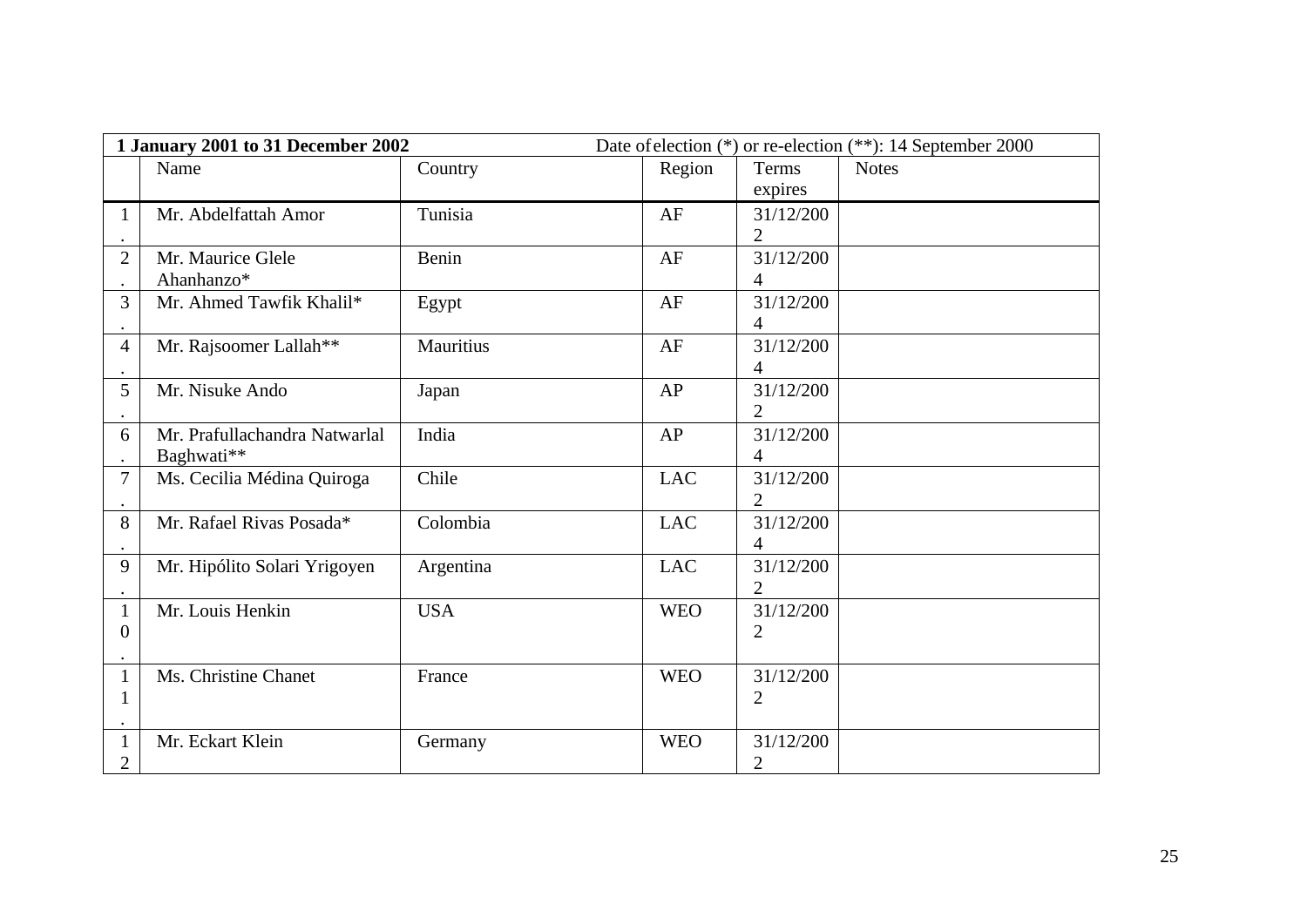|   | Mr. David Kretzmer    | <b>Israel</b>         | <b>WEO</b> | 31/12/200 |                             |
|---|-----------------------|-----------------------|------------|-----------|-----------------------------|
| 3 |                       |                       |            | 2         |                             |
|   |                       |                       |            |           |                             |
|   | Sir Nigel Rodley*     | <b>United Kingdom</b> | <b>WEO</b> | 31/12/200 |                             |
| 4 |                       |                       |            | 4         |                             |
|   |                       |                       |            |           |                             |
|   | Mr. Martin Scheinin** | Finland               | <b>WEO</b> | 31/12/200 |                             |
| 5 |                       |                       |            | 4         |                             |
|   |                       |                       |            |           |                             |
|   | Mr. Ivan Shearer*     | Australia             | <b>WEO</b> | 31/12/200 |                             |
| 6 |                       |                       |            | 4         |                             |
|   |                       |                       |            |           |                             |
|   | Mr. Patrick Vella*    | Malta                 | <b>WEO</b> | 31/12/200 | Resigned on 9 October 2002. |
|   |                       |                       |            | 4         | Replaced by Mr. Franco      |
|   |                       |                       |            |           | Depasquale.                 |
|   | Mr. Maxwell Yalden**  | Canada                | <b>WEO</b> | 31/12/200 |                             |
| 8 |                       |                       |            | 4         |                             |
|   |                       |                       |            |           |                             |

AF: 4 AP: 2 EE: 0 LAC: 3 WEO: 9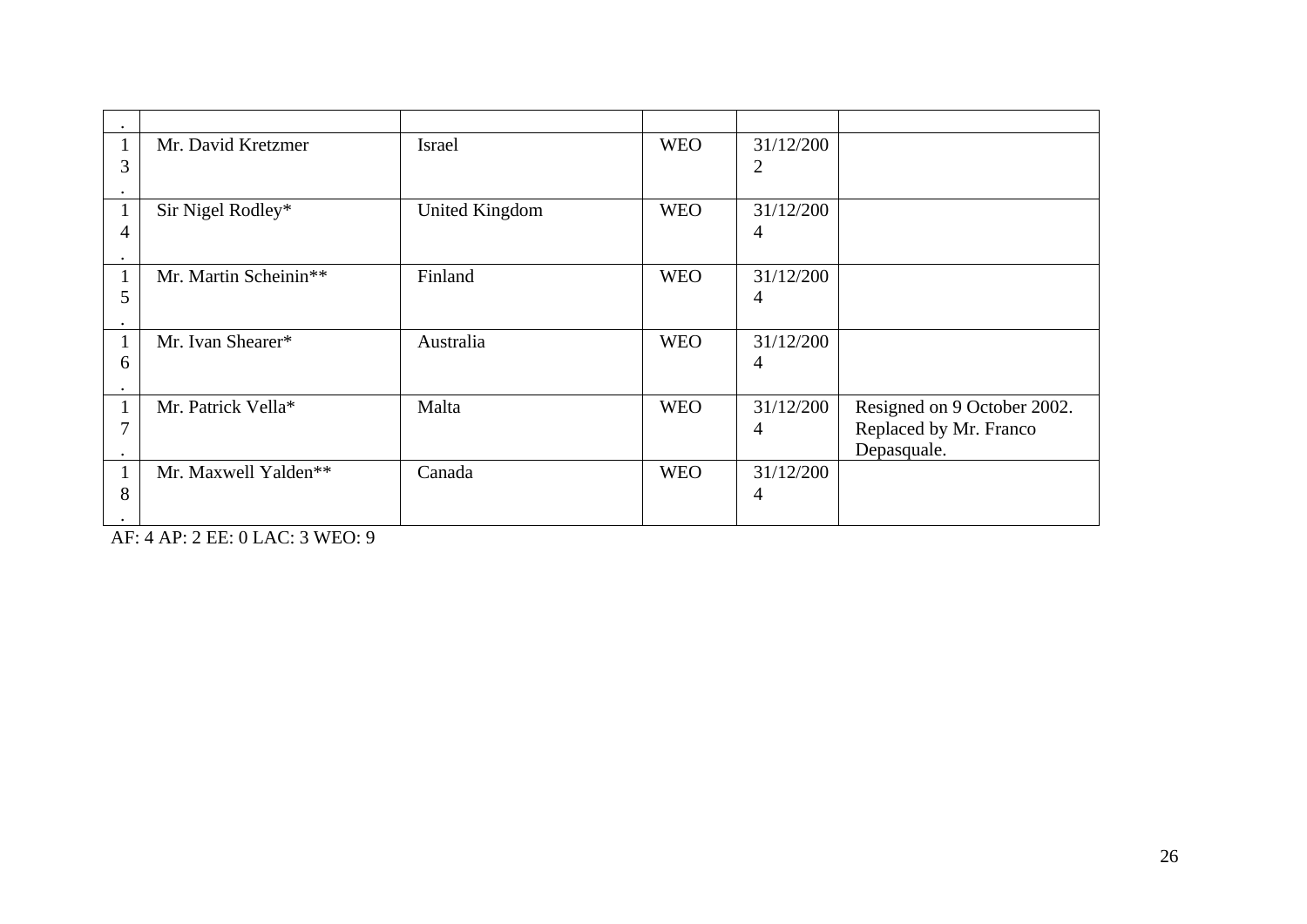|                  | 1 January 2003 to 31 December 2004 |                  | Date of election (*) or re-election (**): 9 September 2002 |              |              |
|------------------|------------------------------------|------------------|------------------------------------------------------------|--------------|--------------|
|                  | Name                               | Country          | Region                                                     | <b>Terms</b> | <b>Notes</b> |
|                  |                                    |                  |                                                            | expires      |              |
| $\mathbf{1}$     | Mr. Abdelfattah Amor**             | Tunisia          | AF                                                         | 31/12/200    |              |
|                  |                                    |                  |                                                            | 6            |              |
| $\overline{2}$   | Mr. Maurice Glele Ahanhanzo        | Benin            | AF                                                         | 31/12/200    |              |
|                  |                                    |                  |                                                            | 4            |              |
| 3                | Mr. Ahmed Tawfik Khalil            | Egypt            | AF                                                         | 31/12/200    |              |
|                  |                                    |                  |                                                            | 4            |              |
| $\overline{4}$   | Mr. Rajsoomer Lallah               | <b>Mauritius</b> | AF                                                         | 31/12/200    |              |
|                  |                                    |                  |                                                            | 4            |              |
| 5                | Mr. Nisuke Ando**                  | Japan            | AP                                                         | 31/12/200    |              |
|                  |                                    |                  |                                                            | 6            |              |
| 6                | Mr. Prafullachandra Natwarlal      | India            | AP                                                         | 31/12/200    |              |
|                  | Baghwati**                         |                  |                                                            | 6            |              |
| $\overline{7}$   | Mr. Roman Wieruszewski*            | Poland           | EE                                                         | 31/12/200    |              |
|                  |                                    |                  |                                                            | 6            |              |
| 8                | Mr. Alfredo Castillero Hoyos*      | Panama           | <b>LAC</b>                                                 | 31712/200    |              |
|                  |                                    |                  |                                                            | 6            |              |
| 9                | Mr. Rafael Rivas Posada            | Colombia         | <b>LAC</b>                                                 | 31/12/200    |              |
|                  |                                    |                  |                                                            | 4            |              |
| $\mathbf{1}$     | Mr. Hipólito Solari                | Argentina        | <b>LAC</b>                                                 | 31/12/200    |              |
| $\boldsymbol{0}$ | Yrigoyen**                         |                  |                                                            | 6            |              |
|                  |                                    |                  |                                                            |              |              |
| $\mathbf{1}$     | Ms. Christine Chanet**             | France           | <b>WEO</b>                                                 | 31/12/200    |              |
| $\mathbf{1}$     |                                    |                  |                                                            | 6            |              |
|                  |                                    |                  |                                                            |              |              |
| $\mathbf{1}$     | Mr. Franco Depasquale              | Malta            | <b>WEO</b>                                                 | 31/12/200    |              |
| $\overline{2}$   |                                    |                  |                                                            | 4            |              |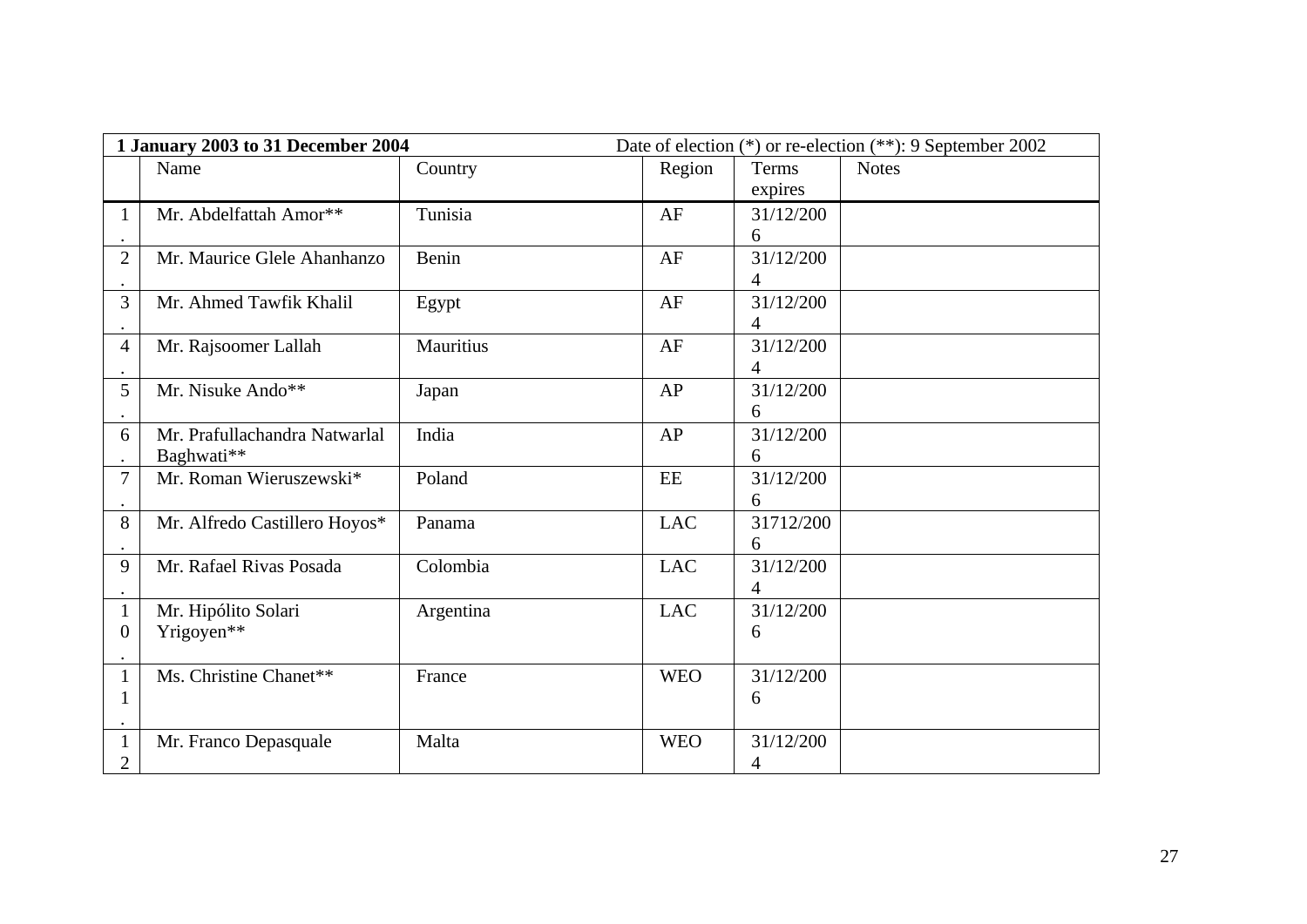| 3 | Mr. Walter Kälin*       | Switzerland           | <b>WEO</b> | 31/12/200<br>6 |  |
|---|-------------------------|-----------------------|------------|----------------|--|
| 4 | <b>Sir Nigel Rodley</b> | <b>United Kingdom</b> | <b>WEO</b> | 31/12/200<br>4 |  |
| 5 | Mr. Martin Scheinin     | Finland               | <b>WEO</b> | 31/12/200<br>4 |  |
| 6 | Mr. Ivan Shearer        | Australia             | <b>WEO</b> | 31/12/200<br>4 |  |
| 7 | Ms. Ruth Wedgwood*      | <b>USA</b>            | <b>WEO</b> | 31/12/200<br>6 |  |
| 8 | Mr. Maxwell Yalden      | Canada                | <b>WEO</b> | 31/12/200<br>4 |  |

AF: 4 AP: 2 EE: 1 LAC: 3 WEO: 8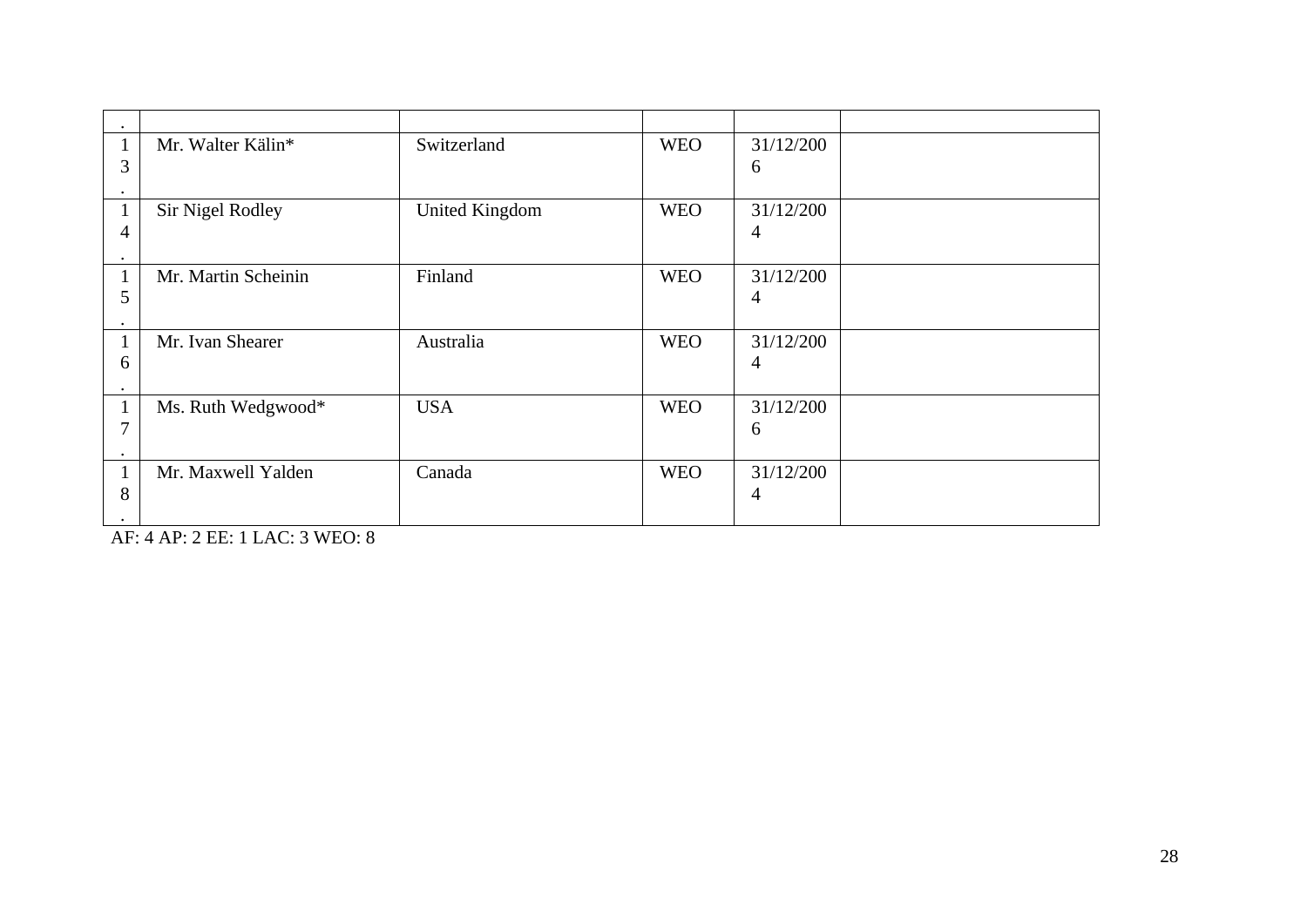|                                | 1 January 2005 to 31 December<br>D<br>2006 |                  |               |                  | ate of election (*) or re-election (**): 9 September 2004 |
|--------------------------------|--------------------------------------------|------------------|---------------|------------------|-----------------------------------------------------------|
|                                | Name                                       | Country          | Region        | Terms<br>expires | <b>Notes</b>                                              |
| $\mathbf 1$                    | Mr. Abdelfattah Amor                       | Tunisia          | AF            | 31/12/200<br>6   |                                                           |
| $\overline{2}$                 | Mr. Maurice Glele Ahanhanzo**              | <b>Benin</b>     | AF            | 31/12/200<br>8   |                                                           |
| 3                              | Mr. Ahmed Tawfik Khalil**                  | Egypt            | AF            | 31/12/200<br>8   |                                                           |
| $\overline{4}$                 | Mr. Rajsoomer Lallah**                     | <b>Mauritius</b> | AF            | 31/12/200<br>8   |                                                           |
| 5                              | Mr. Nisuke Ando                            | Japan            | AP            | 31/12/200<br>6   |                                                           |
| 6                              | Mr. Prafullachandra Natwarlal<br>Baghwati  | India            | AP            | 31/12/200<br>6   |                                                           |
| 7                              | Mr. Roman Wieruszewski                     | Poland           | $\mathbf{EE}$ | 31/12/200<br>6   |                                                           |
| 8                              | Mr. Alfredo Castillero Hoyos               | Panama           | <b>LAC</b>    | 31/12/200<br>6   |                                                           |
| 9                              | Mr. Edwin Johnson Lopez*                   | Ecuador          | <b>LAC</b>    | 31/12/200<br>8   |                                                           |
| $\mathbf{1}$<br>$\overline{0}$ | Mr. Rafael Rivas Posada**                  | Colombia         | <b>LAC</b>    | 31/12/200<br>8   |                                                           |
| $\mathbf{1}$<br>$\mathbf{1}$   | Mr. Hipólito Solari Yrigoyen               | Argentina        | <b>LAC</b>    | 31/12/200<br>6   |                                                           |
| $\mathbf{1}$                   | Ms. Christine Chanet                       | France           | <b>WEO</b>    | 31/12/200        |                                                           |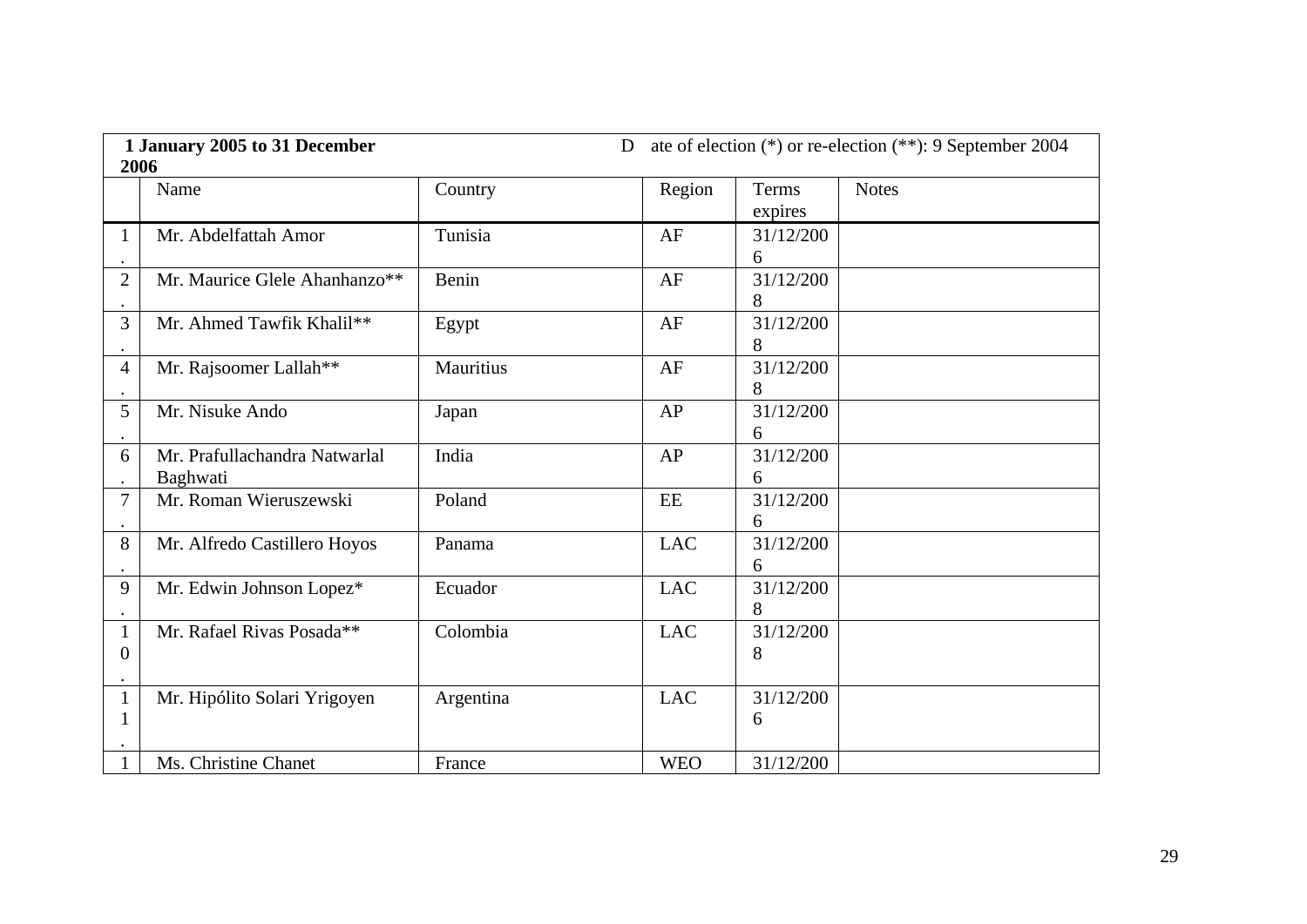|   |                         |                       |            | 6              |                                                                      |
|---|-------------------------|-----------------------|------------|----------------|----------------------------------------------------------------------|
| 3 | Mr. Michael O'Flaherty* | Ireland               | <b>WEO</b> | 31/12/200<br>8 |                                                                      |
| 4 | Mr. Walter Kälin        | Switzerland           | <b>WEO</b> | 31/12/200<br>6 |                                                                      |
| 5 | Ms. Margarita Wadstein* | Sweden                | <b>WEO</b> | 31/12/200<br>8 | Deceased on 17 September<br>2004. Replaced by Ms.<br>Elisabeth Palm. |
| 6 | Sir Nigel Rodley**      | <b>United Kingdom</b> | <b>WEO</b> | 31/12/200<br>8 |                                                                      |
| 7 | Mr. Ivan Shearer**      | Australia             | <b>WEO</b> | 31/12/200<br>8 |                                                                      |
| 8 | Ms. Ruth Wedgwood       | <b>USA</b>            | <b>WEO</b> | 31/12/200<br>6 |                                                                      |

AF: 4 AP: 2 EE: 1 LAC: 4 WEO: 7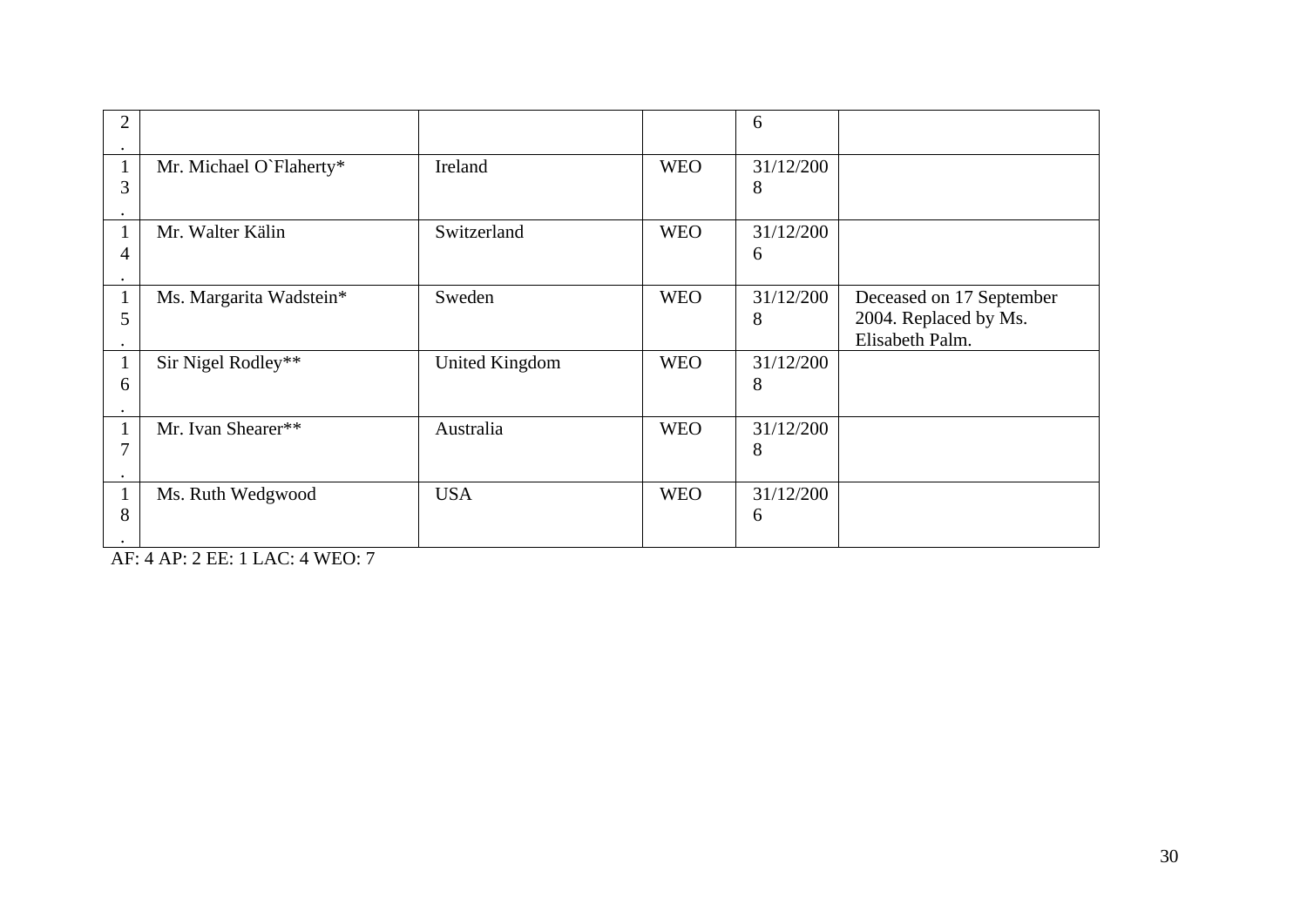| 1 January 2007 to 31 December<br>Date<br>2008 |                                             |                  |            |                             | of election (*) or re-election (**): 6 September 2006 |
|-----------------------------------------------|---------------------------------------------|------------------|------------|-----------------------------|-------------------------------------------------------|
|                                               | Name                                        | Country          | Region     | <b>Terms</b><br>expires     | <b>Notes</b>                                          |
| 1                                             | Mr. Abdelfattah Amor**                      | Tunisia          | AF         | 31/12/201<br>$\overline{0}$ |                                                       |
| $\overline{2}$                                | Mr. Maurice Glele Ahanhanzo                 | <b>Benin</b>     | AF         | 31/12/200<br>8              |                                                       |
| 3                                             | Mr. Ahmed Tawfik Khalil                     | Egypt            | AF         | 31/12/200<br>8              |                                                       |
| $\overline{4}$                                | Mr. Rajsoomer Lallah                        | <b>Mauritius</b> | AF         | 31/12/200<br>8              |                                                       |
| 5                                             | Ms. Zonke Zanele Majodina*                  | South Africa     | AF         | 31/12/201<br>0              |                                                       |
| 6                                             | Mr. Yuji Iwasawa*                           | Japan            | AP         | 31/12/201<br>$\overline{0}$ |                                                       |
| 7                                             | Mr. Prafullachandra Natwarlal<br>Baghwati** | India            | AP         | 31/12/201<br>$\overline{0}$ |                                                       |
| 8                                             | Ms. Iulia Antoanella Motoc*                 | Romania          | EE         | 31/12/201<br>$\overline{0}$ |                                                       |
| 9                                             | Mr. Edwin Johnson Lopez                     | Ecuador          | <b>LAC</b> | 31/12/200<br>8              |                                                       |
| $\mathbf{1}$<br>0                             | Mr. Rafael Rivas Posada                     | Colombia         | <b>LAC</b> | 31/12/200<br>8              |                                                       |
| $\mathbf{1}$<br>1                             | Mr. Jose Luis Sanchez-Cerro*                | Peru             | <b>LAC</b> | 31/12/201<br>0              |                                                       |
| $\mathbf{1}$                                  | Ms. Christine Chanet**                      | France           | <b>WEO</b> | 31/12/201                   |                                                       |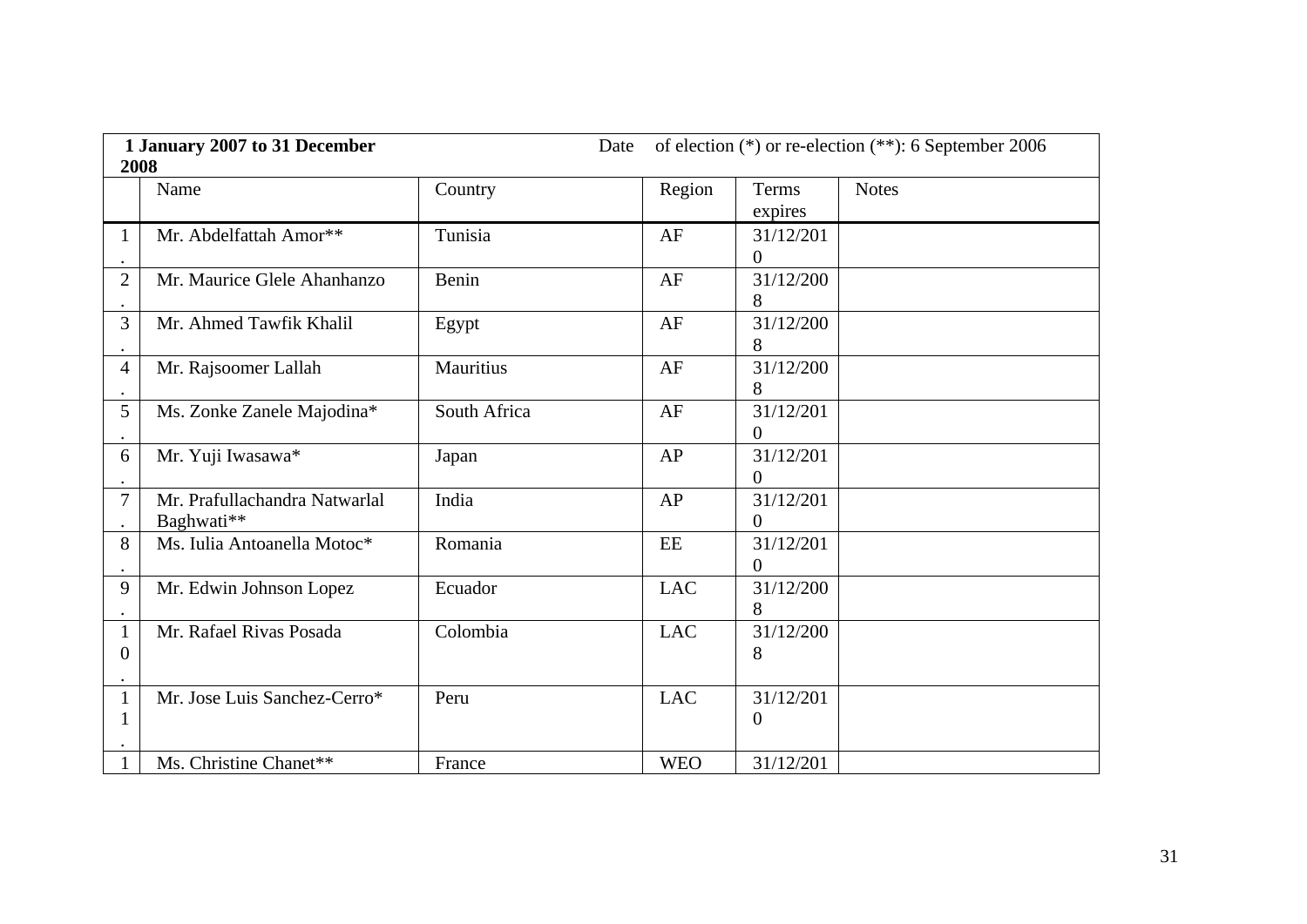| 2                     |                         |                       |            | $\boldsymbol{0}$              |                                                            |
|-----------------------|-------------------------|-----------------------|------------|-------------------------------|------------------------------------------------------------|
| $\mathbf 1$<br>3      | Mr. Walter Kälin**      | Switzerland           | <b>WEO</b> | 31/12/201<br>$\overline{0}$   | Resigned on 8 April 2008.<br>Replaced by Ms. Helen Keller. |
| $\mathbf 1$<br>4      | Mr. Michael O'Flaherty  | Ireland               | <b>WEO</b> | 31/12/200<br>8                |                                                            |
| 1<br>5                | Ms. Elizabeth Palm      | Sweden                | <b>WEO</b> | 31/12/200<br>8                |                                                            |
| 1<br>6                | <b>Sir Nigel Rodley</b> | <b>United Kingdom</b> | <b>WEO</b> | 31/12/200<br>8                |                                                            |
| $\mathbf{1}$<br>7     | Mr. Ivan Shearer        | Australia             | <b>WEO</b> | 31/12/200<br>8                |                                                            |
| $\mathbf 1$<br>8<br>٠ | Ms. Ruth Wedgwood**     | <b>USA</b>            | <b>WEO</b> | 31/12/201<br>$\boldsymbol{0}$ |                                                            |

AF: 5 AP: 2 EE: 1 LAC: 3 WEO: 7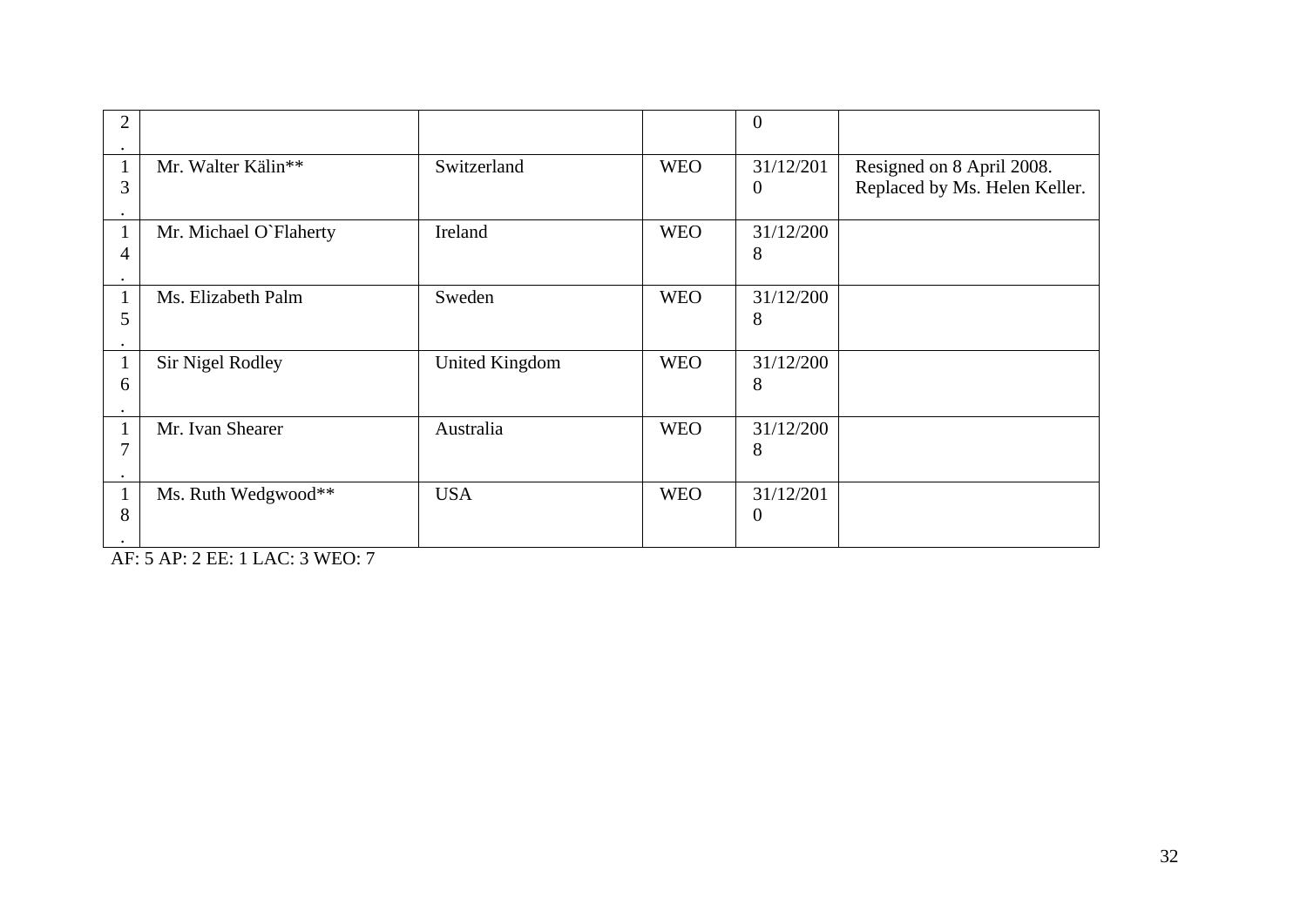| 1 January 2009 to 31 December<br>2010 |                                           |                  | D          |                               | ate of election (*) or re-election (**): 4 September 2008         |
|---------------------------------------|-------------------------------------------|------------------|------------|-------------------------------|-------------------------------------------------------------------|
|                                       | Name                                      | Country          | Region     | <b>Terms</b><br>expires       | <b>Notes</b>                                                      |
| $\mathbf{1}$                          | Mr. Abdelfattah Amor                      | Tunisia          | AF         | 31/12/201<br>$\overline{0}$   |                                                                   |
| $\overline{2}$                        | Mr. Mohammed Ayat*                        | Morocco          | AF         | 31/12/201<br>2                | Resigned on 8 April 2008.<br>Replaced by Mr. Mahjoub El<br>Haiba. |
| 3                                     | Mr. Lazahri Bouzid*                       | Algeria          | AF         | 31/12/201<br>2                |                                                                   |
| 4                                     | Mr. Ahmed Amin Fathalla*                  | Egypt            | AF         | 31/12/201<br>$\overline{2}$   |                                                                   |
| 5                                     | Mr. Rajsoomer Lallah**                    | <b>Mauritius</b> | AF         | 31/12/201<br>2                |                                                                   |
| 6                                     | Ms. Zonke Zanele Majodina                 | South Africa     | AF         | 31/12/201<br>$\overline{0}$   |                                                                   |
| 7                                     | Mr. Yuji Iwasawa                          | Japan            | AP         | 31/12/201<br>$\boldsymbol{0}$ |                                                                   |
| 8                                     | Mr. Prafullachandra Natwarlal<br>Baghwati | India            | AP         | 31/12/201<br>$\overline{0}$   |                                                                   |
| 9                                     | Ms. Iulia Antoanella Motoc                | Romania          | EE         | 31/12/201<br>$\boldsymbol{0}$ |                                                                   |
| $\mathbf{1}$<br>$\boldsymbol{0}$      | Mr. Jose Luis Perez Sanchez<br>Cerro      | Peru             | <b>LAC</b> | 31/12/201<br>0                |                                                                   |
| $\mathbf 1$<br>$\mathbf{1}$           | Mr. Rafael Rivas Posada**                 | Colombia         | <b>LAC</b> | 31/12/201<br>$\overline{2}$   |                                                                   |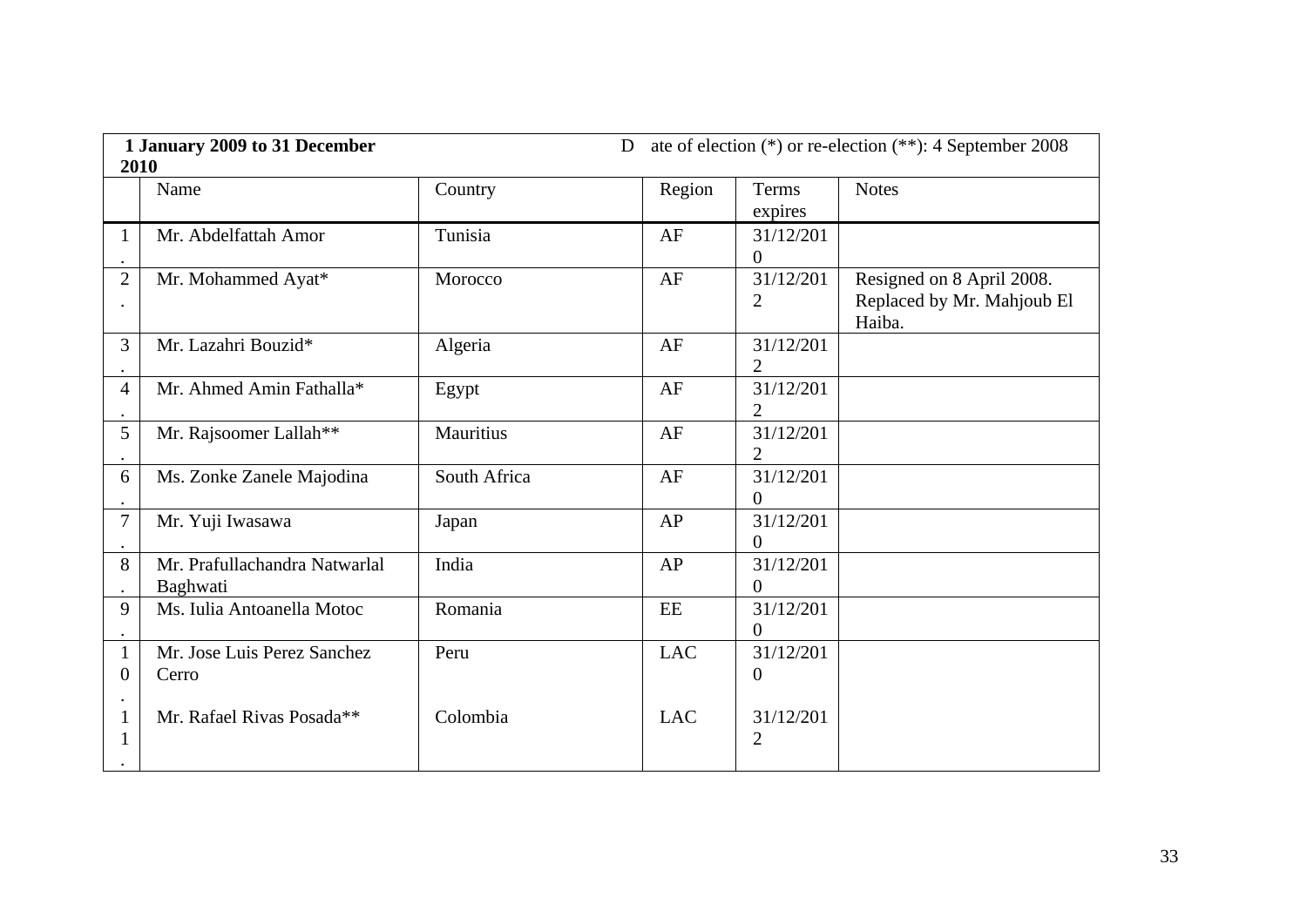| 2                      | Mr. Fabian Omar Salvioli* | Argentina             | <b>LAC</b> | 31/12/201<br>2                |  |
|------------------------|---------------------------|-----------------------|------------|-------------------------------|--|
| $\mathbf 1$<br>3       | Ms. Christine Chanet      | France                | <b>WEO</b> | 31/12/201<br>$\boldsymbol{0}$ |  |
| $\mathbf{1}$<br>4      | Ms. Hellen Keller         | Switzerland           | <b>WEO</b> | 31/12/201<br>$\theta$         |  |
| $\mathbf{1}$<br>5      | Mr. Michael O'Flaherty**  | Ireland               | <b>WEO</b> | 31/12/201<br>2                |  |
| 1<br>6                 | Sir Nigel Rodley**        | <b>United Kingdom</b> | <b>WEO</b> | 31/12/201<br>$\overline{2}$   |  |
| $\mathbf{1}$<br>7      | Mr. Krister Thelin*       | Sweden                | <b>WEO</b> | 31/12/201<br>2                |  |
| $\mathbf{1}$<br>8<br>٠ | Ms. Ruth Wedgwood         | <b>USA</b>            | <b>WEO</b> | 31/12/201<br>$\boldsymbol{0}$ |  |

AF: 6 AP: 2 EE: 1 LAC: 3 WEO: 6

| 1 January 2011 to 31 December 2012 |                        |         | Date of election $(*)$ or re-election $(**)$ : 2 September 2010 |            |                                  |
|------------------------------------|------------------------|---------|-----------------------------------------------------------------|------------|----------------------------------|
|                                    | Name                   | Country | Region                                                          | Terms      | <b>Notes</b>                     |
|                                    |                        |         |                                                                 | expires    |                                  |
|                                    | Mr. Abdelfattah Amor** | Tunisia | AF                                                              | 31/12/2014 | Deceased on 2 January 2012.      |
|                                    |                        |         |                                                                 |            | Replaced by Mr. Yadh Ben Achour. |
|                                    | Mr. Lazahri Bouzid     | Algeria | AF                                                              | 31/12/2012 |                                  |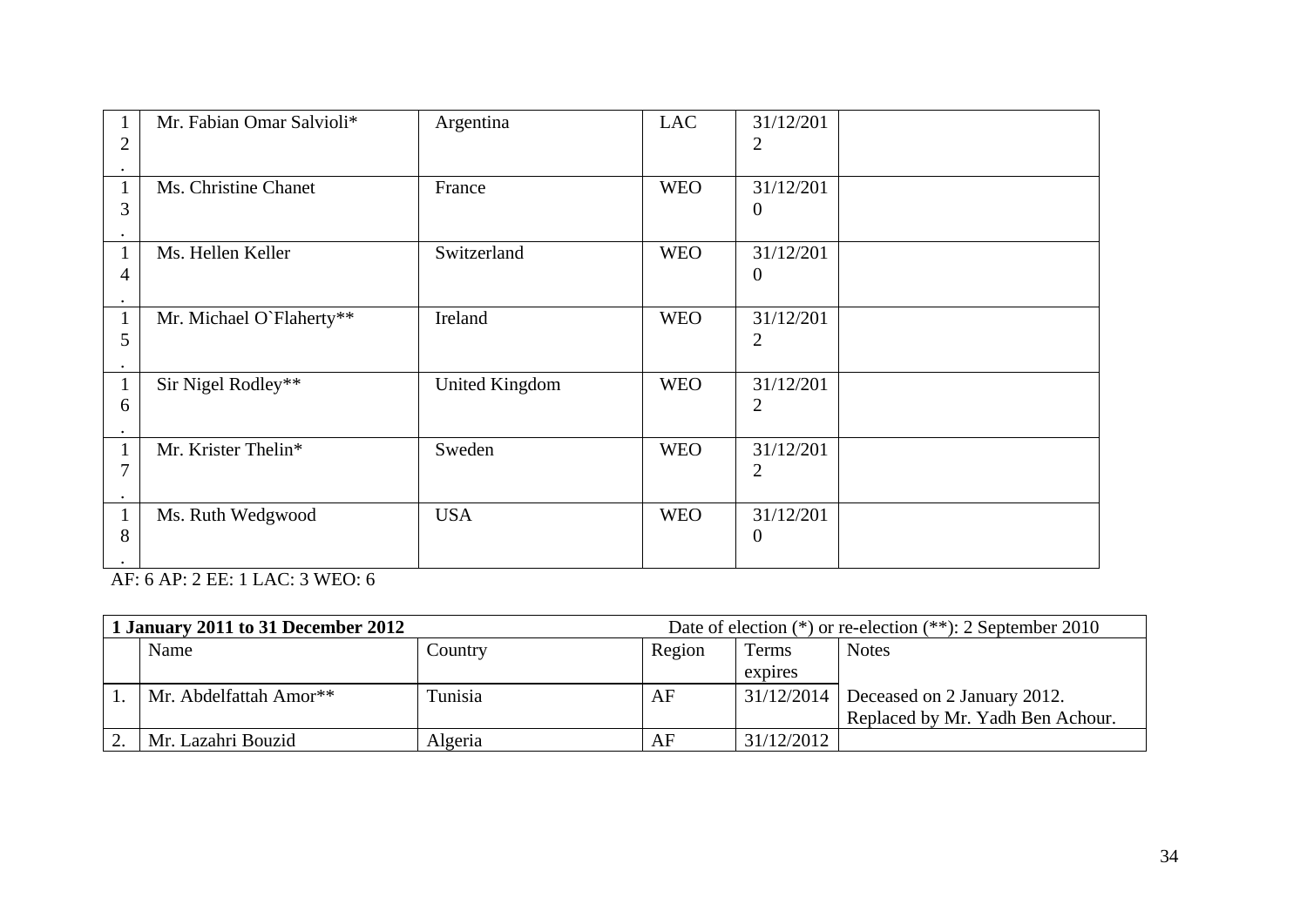| 3. | Mr. Mahjoub El Haiba         | Morocco               | AF         | 31/12/2012 | Resigned on 30 September 2011.<br>Replaced by Mr. Marat Sarsembayev.                                             |
|----|------------------------------|-----------------------|------------|------------|------------------------------------------------------------------------------------------------------------------|
| 4. | Mr. Ahmed Amin Fathalla      | Egypt                 | AF         | 31/12/2012 |                                                                                                                  |
| 5. | Mr. Rajsoomer Lallah         | <b>Mauritius</b>      | AF         | 31/12/2012 | Deceased on 3 June 2012. This vacant<br>position was filled during the regular<br>elections on 6 September 2012. |
| 6. | Ms. Zonke Zanele Majodina**  | South Africa          | AF         | 31/12/2014 |                                                                                                                  |
| 7. | Mr. Yuji Iwasawa**           | Japan                 | AP         | 31/12/2014 |                                                                                                                  |
| 8. | Ms. Iulia Antoanella Motoc** | Romania               | EE         | 31/12/2014 |                                                                                                                  |
| 9. | Mr. Rafael Rivas Posada      | Colombia              | <b>LAC</b> | 31/12/2012 |                                                                                                                  |
| 10 | Mr. Fabian Omar Salvioli     | Argentina             | <b>LAC</b> | 31/12/2012 |                                                                                                                  |
| 11 | Ms. Margo Waterval*          | Suriname              | <b>LAC</b> | 31/12/2014 |                                                                                                                  |
| 12 | Ms. Christine Chanet**       | France                | <b>WEO</b> | 31/12/2014 |                                                                                                                  |
| 13 | Mr. Cornelis Flinterman*     | The Netherlands       | <b>WEO</b> | 31/12/2014 |                                                                                                                  |
| 14 | Ms. Hellen Keller**          | Switzerland           | <b>WEO</b> | 31/12/2014 | Resigned on 30 September 2011.<br>Replaced by Mr. Walter Kälin.                                                  |
| 15 | Mr. Gerald L. Neuman*        | <b>USA</b>            | <b>WEO</b> | 31/12/2014 |                                                                                                                  |
| 16 | Mr. Michael O'Flaherty       | Ireland               | <b>WEO</b> | 31/12/2012 |                                                                                                                  |
| 17 | <b>Sir Nigel Rodley</b>      | <b>United Kingdom</b> | <b>WEO</b> | 31/12/2012 |                                                                                                                  |
| 18 | Mr. Krister Thelin           | Sweden                | <b>WEO</b> | 31/12/2012 |                                                                                                                  |

AF: 6 AP: 1 EE: 1 LAC: 3 WEO: 7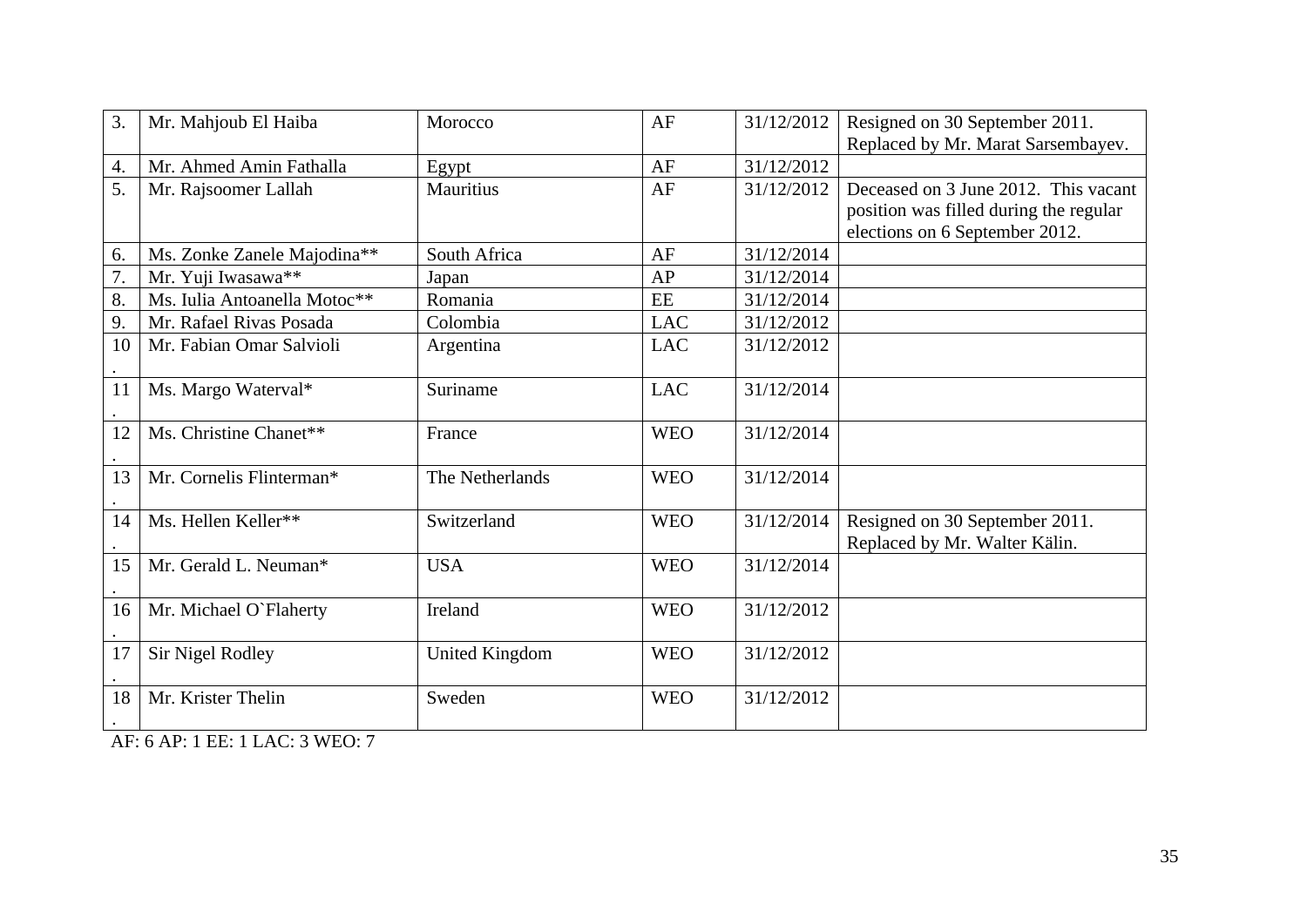| Date of election (*) or re-election (**): 6 September 2012<br>1 January 2013 to 31 December 2014 |                                        |                  |            |              |                                                                                                         |
|--------------------------------------------------------------------------------------------------|----------------------------------------|------------------|------------|--------------|---------------------------------------------------------------------------------------------------------|
|                                                                                                  | Name                                   | Country          | Region     | <b>Terms</b> | <b>Notes</b>                                                                                            |
|                                                                                                  |                                        |                  |            | expires      |                                                                                                         |
| 1.                                                                                               | Mr. Yadh Ben Achour                    | Tunisia          | AF         | 31/12/2014   |                                                                                                         |
| 2.                                                                                               | Mr. Lazahri Bouzid**                   | Algeria          | AF         | 31/12/2016   |                                                                                                         |
| 3.                                                                                               | Mr. Ahmed Amin Fathalla**              | Egypt            | AF         | 31/12/2016   |                                                                                                         |
| 4.                                                                                               | Mr. Kheshoe Parsad Matadeen*           | <b>Mauritius</b> | AF         | 31/12/2016   | Resigned on 9 January 2014.<br>Replaced by Mr. Dheerujlall<br>Baramlall Seetulsingh.                    |
| 5.                                                                                               | Ms. Zonke Zanele Majodina              | South Africa     | AF         | 31/12/2014   |                                                                                                         |
| 6.                                                                                               | Mr. Yuji Iwasawa                       | Japan            | AP         | 31/12/2014   |                                                                                                         |
| 7.                                                                                               | Ms. Iulia Antoanella Motoc             | Romania          | EE         | 31/12/2014   | Resigned on 14 October 2013<br>(effective 4 November 2013).<br>Replaced by Mr. Andrei Paul<br>Zlătescu. |
| 8.                                                                                               | Mr. Konstantine Vardzelashvili*        | Georgia          | EE         | 31/12/2016   |                                                                                                         |
| 9.                                                                                               | Mr. Victor Manuel Rodriguez<br>Rescia* | Costa Rica       | <b>LAC</b> | 31/12/2016   |                                                                                                         |
| 10                                                                                               | Mr. Fabian Omar Salvioli**             | Argentina        | <b>LAC</b> | 31/12/2016   |                                                                                                         |
| 11                                                                                               | Ms. Margo Waterval                     | Suriname         | <b>LAC</b> | 31/12/2014   |                                                                                                         |
| 12                                                                                               | Ms. Christine Chanet                   | France           | <b>WEO</b> | 31/12/2014   |                                                                                                         |
| 13                                                                                               | Mr. Cornelis Flinterman                | The Netherlands  | <b>WEO</b> | 31/12/2014   |                                                                                                         |
| 14                                                                                               | Ms. Anja Seibert-Fohr*                 | Germany          | <b>WEO</b> | 31/12/2016   |                                                                                                         |
| 15                                                                                               | Mr. Walter Kälin                       | Switzerland      | <b>WEO</b> | 31/12/2014   |                                                                                                         |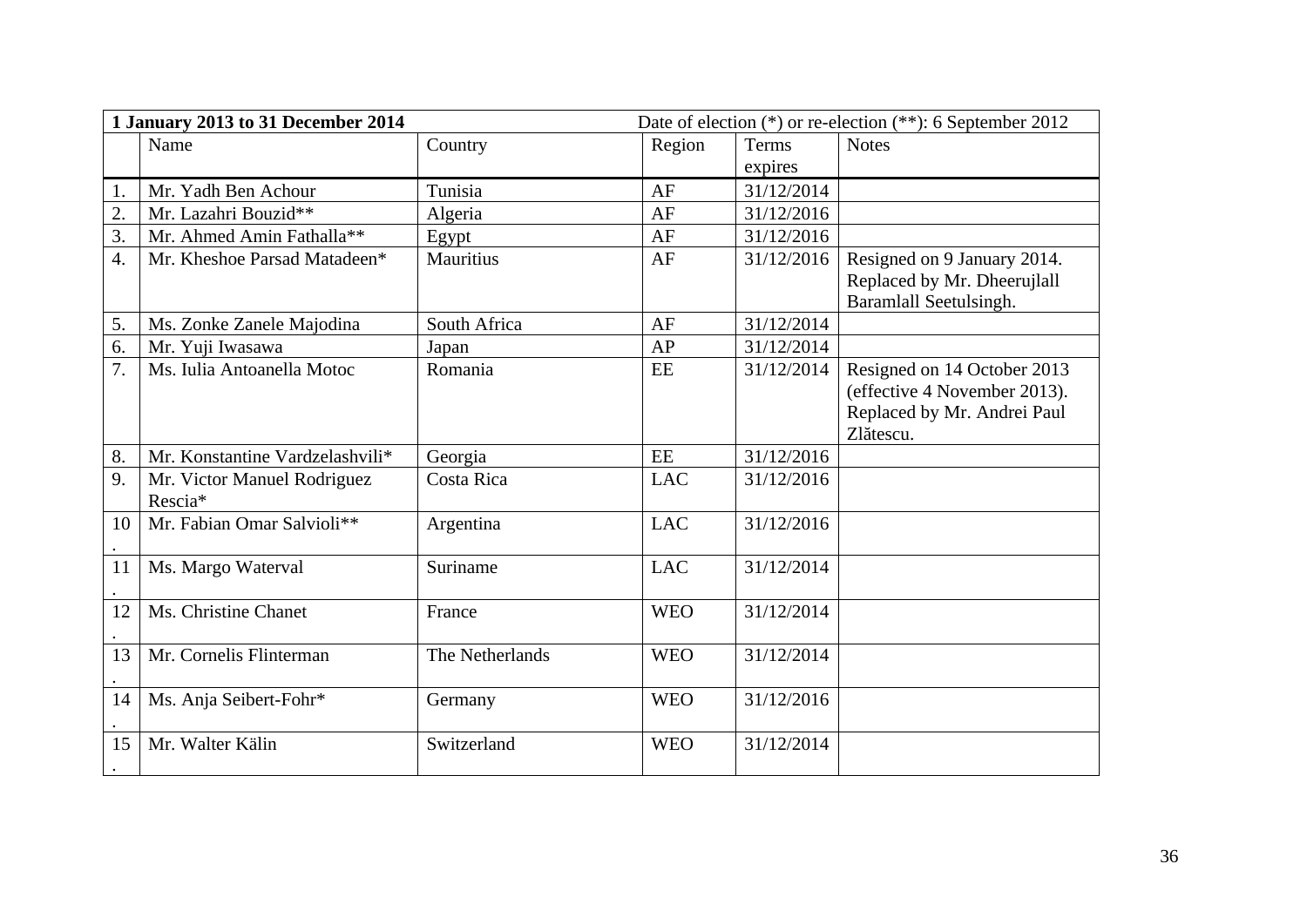| 16 <sup>1</sup> | Mr. Gerald L. Neuman | <b>USA</b>     | <b>WEO</b> | 31/12/2014 |  |
|-----------------|----------------------|----------------|------------|------------|--|
|                 | Sir Nigel Rodley**   | United Kingdom | <b>WEO</b> | 31/12/2016 |  |
| 18 l            | Mr. Yuval Shany*     | Israel         | <b>WEO</b> | 31/12/2016 |  |

AF: 5 AP: 1 EE: 2 LAC: 3 WEO: 7

| 1 January 2015 to 31 December 2016 |                                        |                                    |            |               | Date of election $(*)$ or re-election $(**)$ :24 June 2014 |
|------------------------------------|----------------------------------------|------------------------------------|------------|---------------|------------------------------------------------------------|
|                                    | Name                                   | Country                            | Region     | Terms expires | <b>Notes</b>                                               |
|                                    |                                        |                                    |            |               |                                                            |
| 1.                                 | Mr. Yadh Ben Achour**                  | Tunisia                            | AF         | 31/12/2018    |                                                            |
| 2.                                 | Mr. Lazhari Bouzid                     | Algeria                            | AF         | 31/12/2016    |                                                            |
| 3.                                 | Ms. Sarah Cleveland*                   | <b>United States of</b><br>America | <b>WEO</b> | 31/12/2018    |                                                            |
| 4.                                 | Mr. Ahmed Amin Fathalla                | Egypt                              | AF         | 31/12/2016    |                                                            |
| 5.                                 | Mr. Olivier de Frouville*              | France                             | <b>WEO</b> | 31/12/2018    |                                                            |
| 6.                                 | Ms. Ivana Jelić*                       | Montenegro                         | EE         | 31/12/2018    |                                                            |
| 7.                                 | Mr. Yuji Iwasawa**                     | Japan                              | AP         | 31/12/2018    |                                                            |
| 8.                                 | Mr. Duncan Laki Muhumuza*              | Uganda                             | AF         | 31/12/2018    |                                                            |
| 9.                                 | Ms. Photini Pazartzis*                 | Greece                             | <b>WEO</b> | 31/12/2018    |                                                            |
| 10                                 | Mr. Mauro Politi*                      | Italy                              | <b>WEO</b> | 31/12/2018    |                                                            |
| 11                                 | <b>Sir Nigel Rodley</b>                | <b>United Kingdom</b>              | <b>WEO</b> | 31/12/2016    |                                                            |
| 12                                 | Mr. Víctor Manuel Rodríguez-<br>Rescia | Costa Rica                         | <b>LAC</b> | 31/12/2016    |                                                            |
| $13-1$                             | Mr. Dheerujlall Seetulsingh*           | <b>Mauritius</b>                   | AF         | 31/12/2016    |                                                            |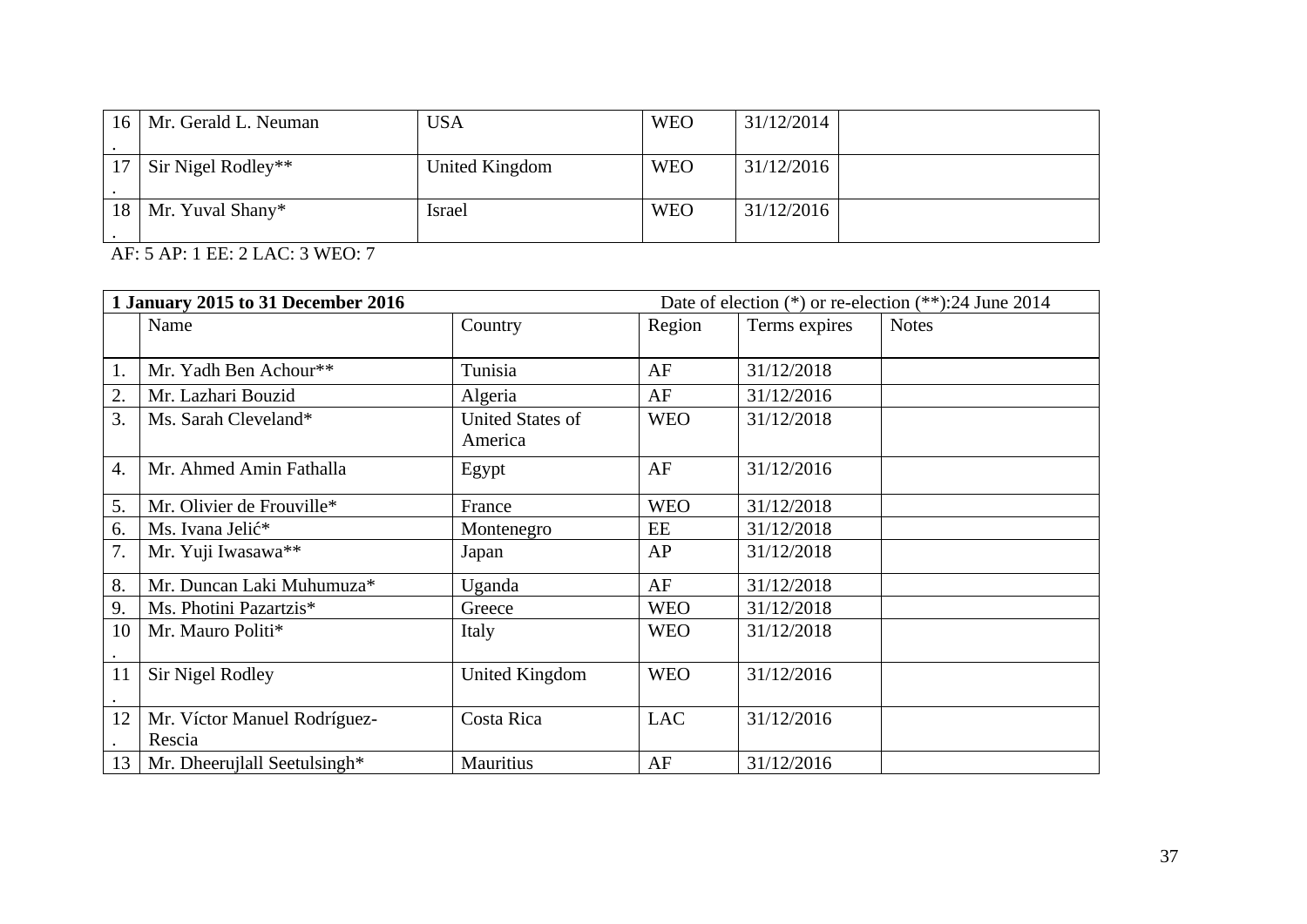| 14              | Mr. Fabián Omar Salvioli       | Argentina     | <b>LAC</b> | 31/12/2016 |  |
|-----------------|--------------------------------|---------------|------------|------------|--|
| 15              | Ms. Anja Seibert-Fohr          | Germany       | <b>WEO</b> | 31/12/2016 |  |
| 16 <sup>1</sup> | Mr. Yuval Shany                | <b>Israel</b> | <b>WEO</b> | 31/12/2016 |  |
| 17              | Mr. Konstantine Vardzelashvili | Georgia       | EE         | 31/12/2016 |  |
| 18              | Ms. Margo Waterval*            | Suriname      | <b>LAC</b> | 31/12/2018 |  |

AF: 5 AP: 1 EE: 2 LAC: 3 WEO: 7

| 1 January 2017 to 31 December 2018<br>Date of election $(*)$ or re-election $(**)$ : 23 June 2016 |                               |              |            |              |                                                      |
|---------------------------------------------------------------------------------------------------|-------------------------------|--------------|------------|--------------|------------------------------------------------------|
|                                                                                                   | Name                          | Country      | Region     | <b>Notes</b> |                                                      |
|                                                                                                   |                               |              |            | expires      |                                                      |
|                                                                                                   | Ms. Tania María Abdo Rocholl* | Paraguay     | <b>LAC</b> | 31/12/2020   |                                                      |
| 2.                                                                                                | Mr. Yadh Ben Achour           | Tunisia      | AF         | 31/12/2018   |                                                      |
| 3.                                                                                                | Ms. Ilze Brands Kehris*       | Latvia       | EE         | 31/12/2020   |                                                      |
| 4.                                                                                                | Ms. Sarah Cleveland           | <b>USA</b>   | <b>WEO</b> | 31/12/2018   |                                                      |
| 5.                                                                                                | Mr. Ahmed Amin Fathalla**     | Egypt        | AF         | 31/12/2020   |                                                      |
| 6.                                                                                                | Mr. Olivier de Frouville      | France       | <b>WEO</b> | 31/12/2018   |                                                      |
| 7.                                                                                                | Mr. Christof Heyns*           | South Africa | AF         | 31/12/2020   |                                                      |
| 8.                                                                                                | Mr. Yuji Iwasawa              | Japan        | AP         | 31/12/2018   | Resigned on 25 June 2018<br>(effective 22 June 2018) |
| 9.                                                                                                | Ms. Ivana Jelic               | Montenegro   | EE         | 31/12/2018   | Resigned on 4 July 2018<br>(effective 11 July 2018)  |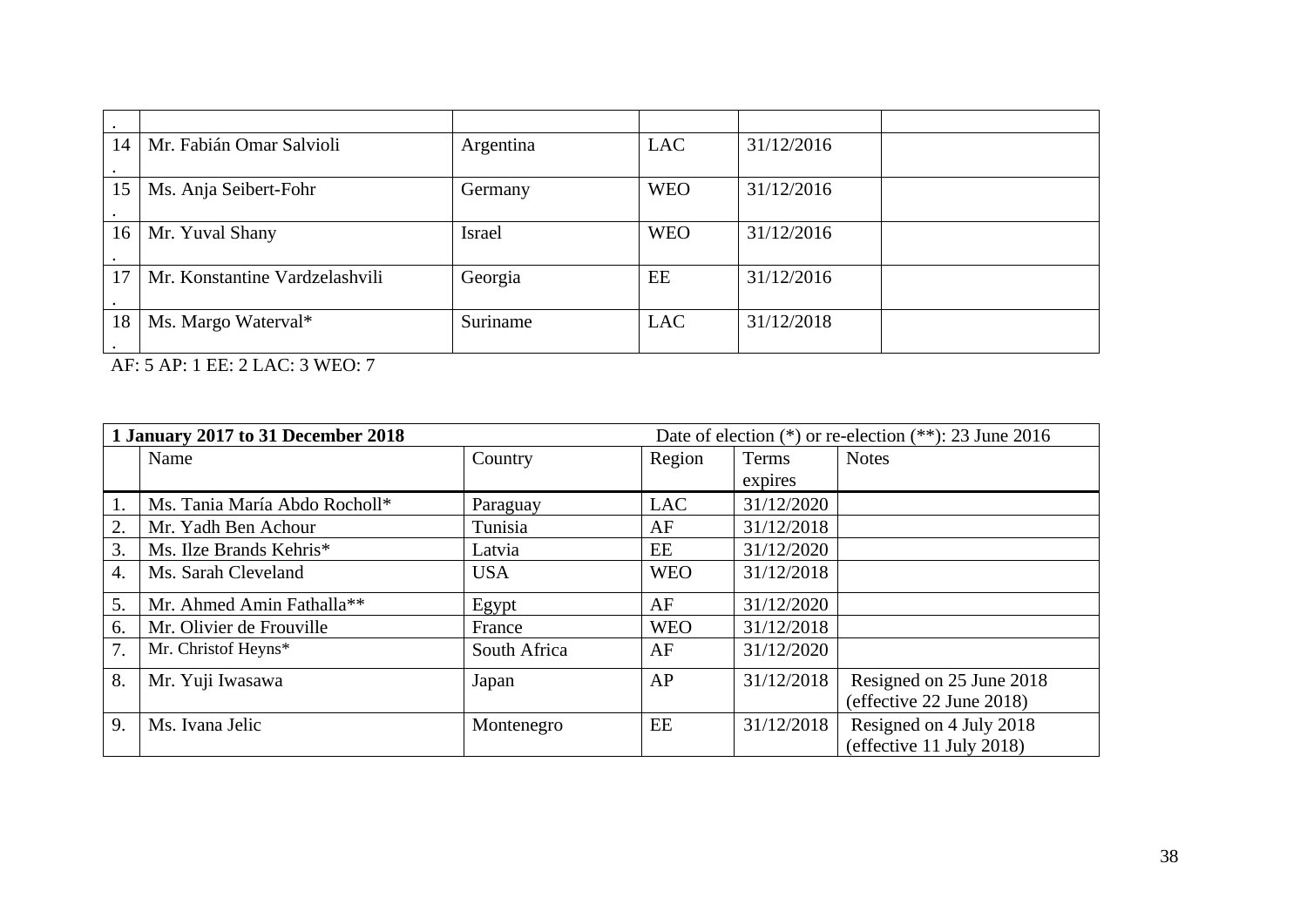| 10              | Mr. Bamariam Koita*          | Mauritanie    | AF         | 31/12/2020 |                                                                                                    |
|-----------------|------------------------------|---------------|------------|------------|----------------------------------------------------------------------------------------------------|
| 11              | Ms. Marcia Kran*             | Canada        | <b>WEO</b> | 31/12/2020 |                                                                                                    |
| 12              | Mr. Duncan Muhumuza Laki     | Uganda        | AF         | 31/12/2018 |                                                                                                    |
| 13              | Ms Photini Pazartzis         | Greece        | <b>WEO</b> | 31/12/2018 |                                                                                                    |
| 14              | Mr. Mauro Politi             | Italy         | <b>WEO</b> | 31/12/2018 |                                                                                                    |
| 15              | Mr. José Manuel Santos Pais* | Portugal      | <b>WEO</b> | 31/12/2020 |                                                                                                    |
| 16<br>$\bullet$ | Ms. Anja Seibert-Fohr*       | Germany       | <b>WEO</b> | 31/12/2020 | Resigned on 28 February 2018<br>(effective 1 March 2018).<br>Replaced by Mr. Andreas<br>Zimmermann |
| 17              | Mr. Yuval Shany**            | <b>Israel</b> | <b>WEO</b> | 31/12/2020 |                                                                                                    |
| 18              | Ms. Margo Waterval           | Suriname      | <b>LAC</b> | 31/12/2018 |                                                                                                    |

AF: 5 AP: 1 EE: 2 LAC:2 WEO: 8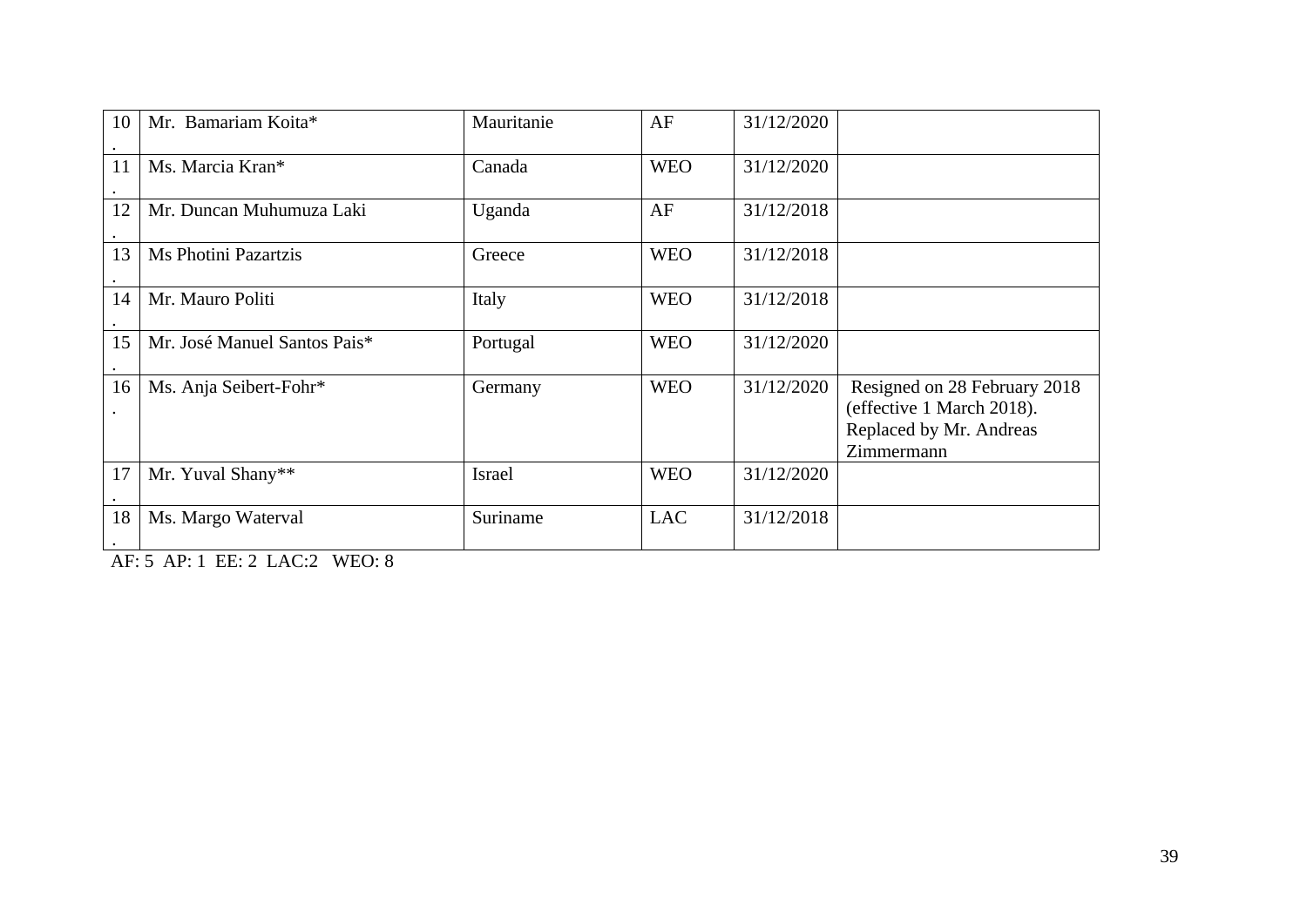| 1 January 2019 to 31 December 2020 |                              |               |            |            | Date of election (*) or re-election (**):14 June 2018        |
|------------------------------------|------------------------------|---------------|------------|------------|--------------------------------------------------------------|
|                                    | Name                         | Country       | Region     | Terms      | <b>Notes</b>                                                 |
|                                    |                              |               |            | expires    |                                                              |
| 1.                                 | Ms. Tania María Abdo Rocholl | Paraguay      | <b>LAC</b> | 31/12/2020 |                                                              |
| 2.                                 | Mr. Yadh Ben Achour**        | Tunisia       | AF         | 31/12/2022 |                                                              |
| 3.                                 | Ms. Ilze Brands Kehris       | Latvia        | EE         | 31/12/2020 | Resigned on 13 December 2019<br>(effective 31 December 2019) |
| 4.                                 | Mr. Christopher Arif Bulkan* | Guyana        | <b>LAC</b> | 31/12/2022 |                                                              |
| 5.                                 | Mr. Ahmed Amin Fathalla      | Egypt         | AF         | 31/12/2020 |                                                              |
| 6.                                 | Mr. Shuichi Furuya*          | Japan         | AP         | 31/12/2022 |                                                              |
| 7.                                 | Mr. Christof Heyns           | South Africa  | AF         | 31/12/2020 |                                                              |
| 8.                                 | Mr. Bamariam Koita           | Mauritania    | AF         | 31/12/2020 |                                                              |
| 9.                                 | Ms. Marcia Kran              | Canada        | <b>WEO</b> | 31/12/2020 |                                                              |
| 10                                 | Mr. Duncan Muhumuza Laki**   | Uganda        | AF         | 31/12/2022 |                                                              |
| 11                                 | Ms. Photini Pazartzis**      | Greece        | <b>WEO</b> | 31/12/2022 |                                                              |
| 12                                 | Mr. Hernán Quezada Cabrera*  | Chile         | <b>LAC</b> | 31/12/2022 |                                                              |
| 13                                 | Ms. Vasilka Sancin*          | Slovenia      | EE         | 31/12/2022 |                                                              |
| 14                                 | Mr. José Manuel Santos Pais  | Portugal      | <b>WEO</b> | 31/12/2020 |                                                              |
| 15                                 | Mr. Yuval Shany              | <b>Israel</b> | <b>WEO</b> | 31/12/2020 |                                                              |
| 16                                 | Ms. Hélène Tigroudja*        | France        | <b>WEO</b> | 31/12/2022 |                                                              |